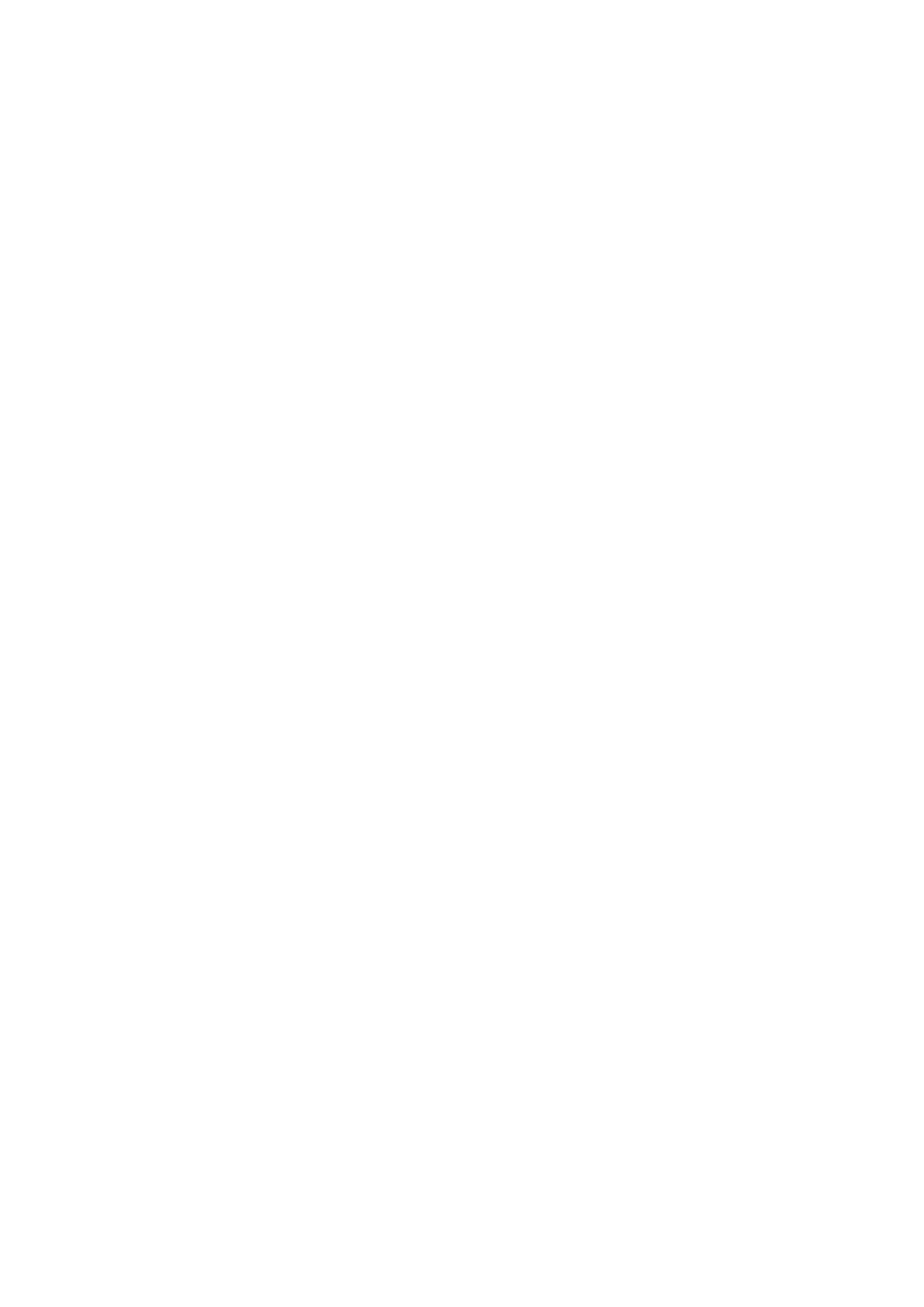# **Participants**

- Andreas Wannerstedt **1.**
- Oscar Pettersson **2-3.**
- Dr Formalyst **4.**
- Wang & Söderström **5-6.**
- Jennifer L. Allen **7-9.**
- Bob Ross **10-16.**
- anoASMR, ASMRctica, FredsVoice ASMR, MadeIn France ASMR, MissASMR, Life with MaK,PierreG ASMR, WhisperingLife ASMR, UNO ASMR, TheWaterwhispers, Gibi ASMR, and Chiara ASMR **17.**
- Tobias Bradford **18.**
- Julie Rose Bower **19.**
- Marc Teyssier **20-21.**
- WhisperingLife ASMR **22.**
- The Sugarcubes feat. Björk **23.**
- Holly Herndon feat. Claire Tolan **24.**
- BBC Radio 4 **25.**
- Victoria and Albert Museum **26.**
- David Bull **27.**
- The Slow Mo Guys **28.**
- Anthony Wilks **29.**
- IKEA **30.**
- Virgin Atlantic **31.**
- Haircut Harry **32.**
- HidaMari Cooking **33.**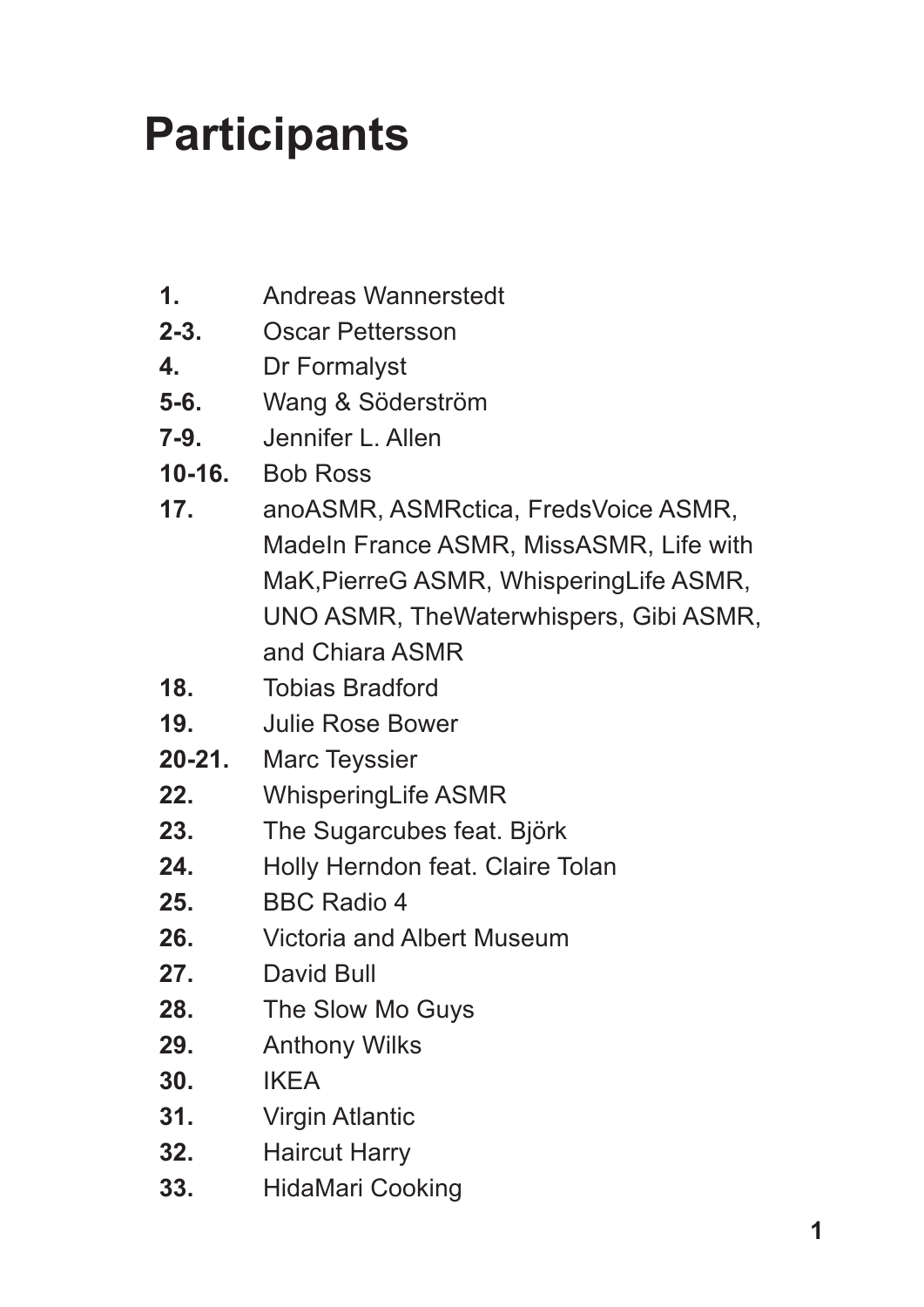- 슈앤트리 SHU AND TREE **34.**
- 3Dio Sound **35-36.**
- Neumann **37.**
- DPA Microphone **38.**
- Chris Milk **39.**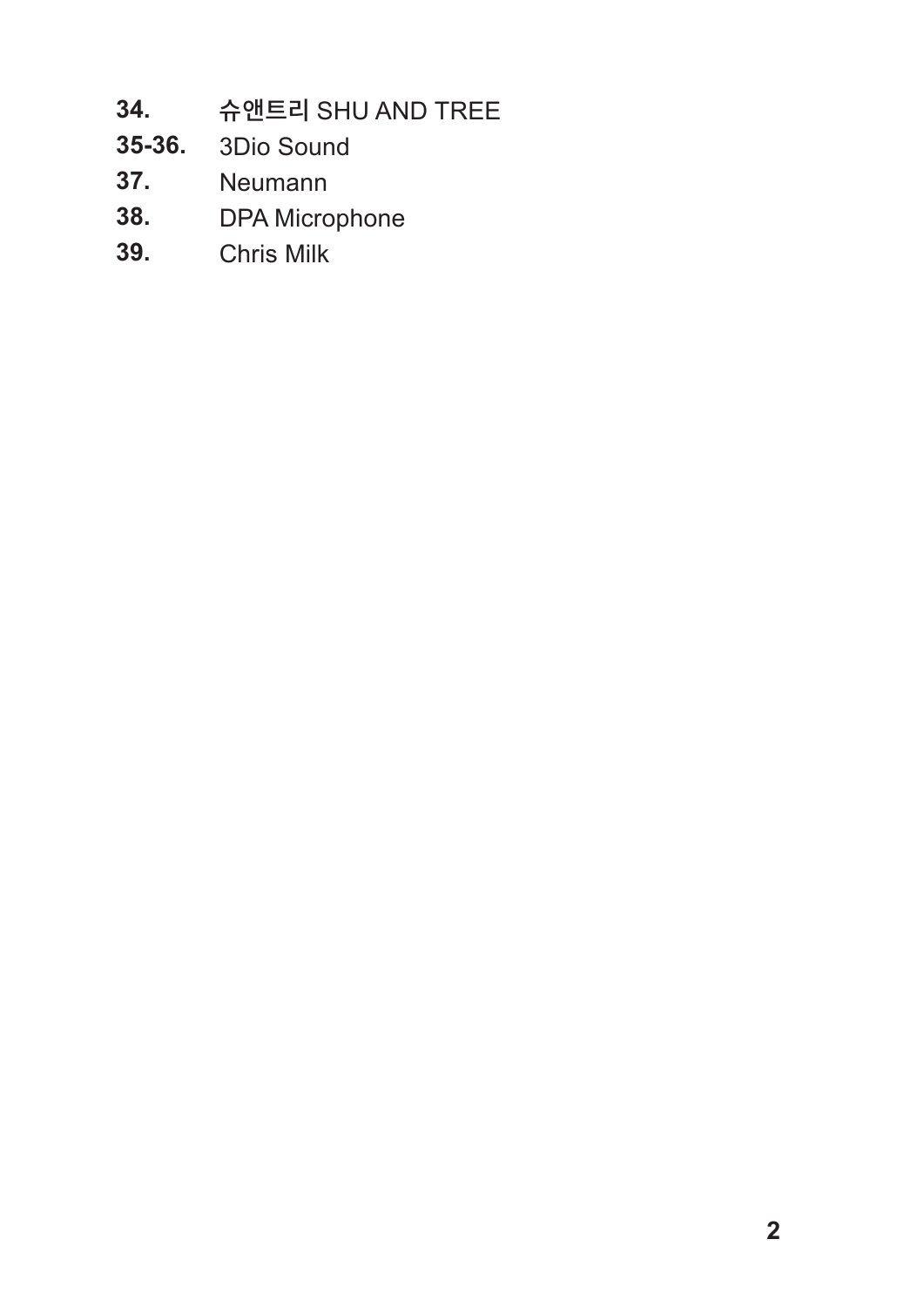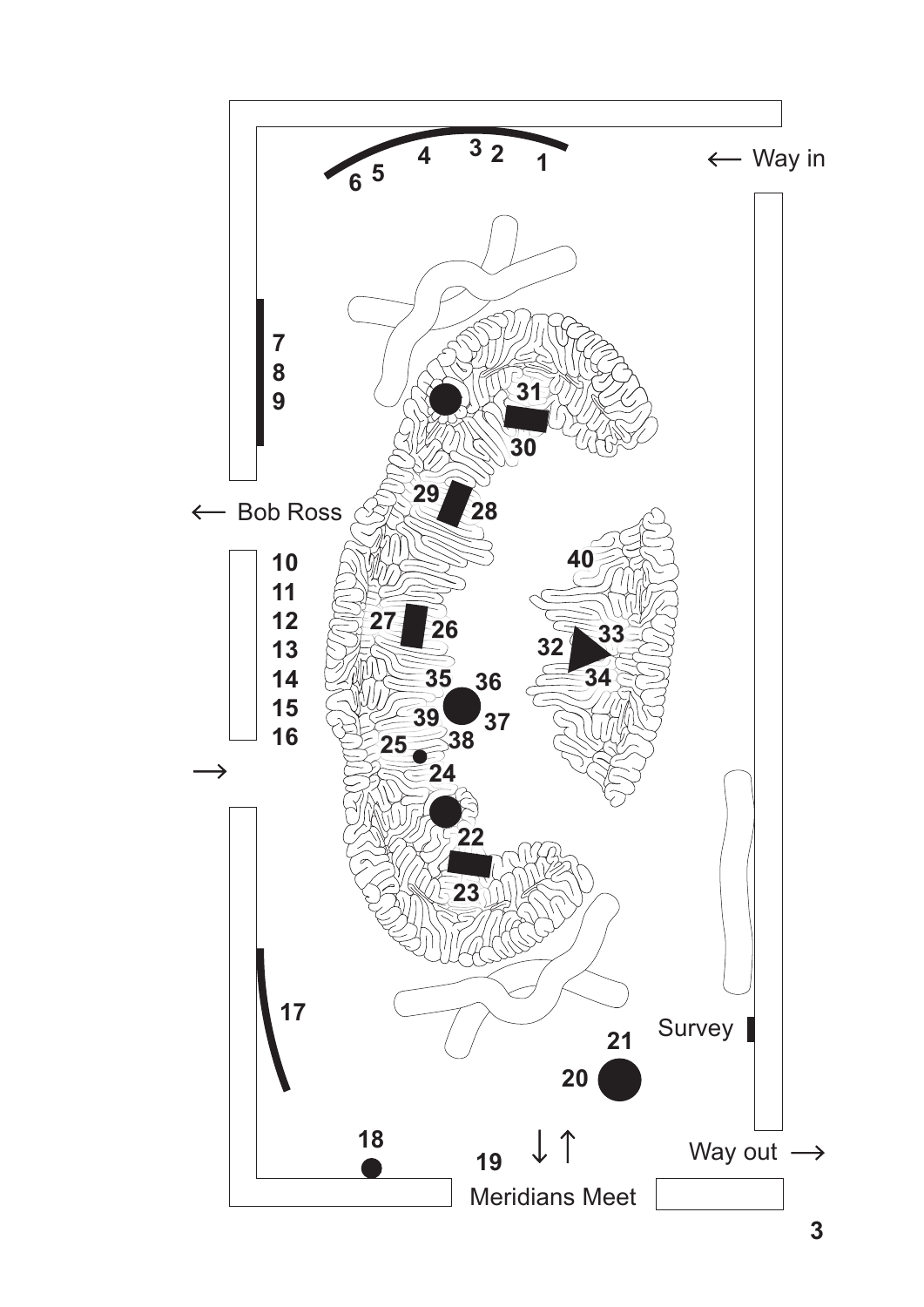(soft-spoken) but before I had even found a language (soft-spoken) but before I had even found a language to speak of it to speak of this feeling to speak of it to speak of this feeling

this mellowed river this stone's throw this electric (whisper: electric x2) this mellowed river this stone's throw this electric (whisper: electric x2)

(pan left) or a river that is a river (pan centre) moving on itself and moving (pan left) or a river that is a river (pan centre) moving on itself and moving the way water moves on in ripples (water sounds) a body folding the way water moves on in ripples (water sounds) a body folding

(pan right) in all its (whisper) current (water bottle sounds) (pan right) in all its (whisper) current (water bottle sounds)

(pan centre, soft-spoken) the stone is becoming the stone became (pan centre, soft-spoken) the stone is becoming the stone became

(pan left, whisper) action (pan left, whisper) action

(pan centre) we had action and language just enough language to-(pan centre) we had action and language just enough language to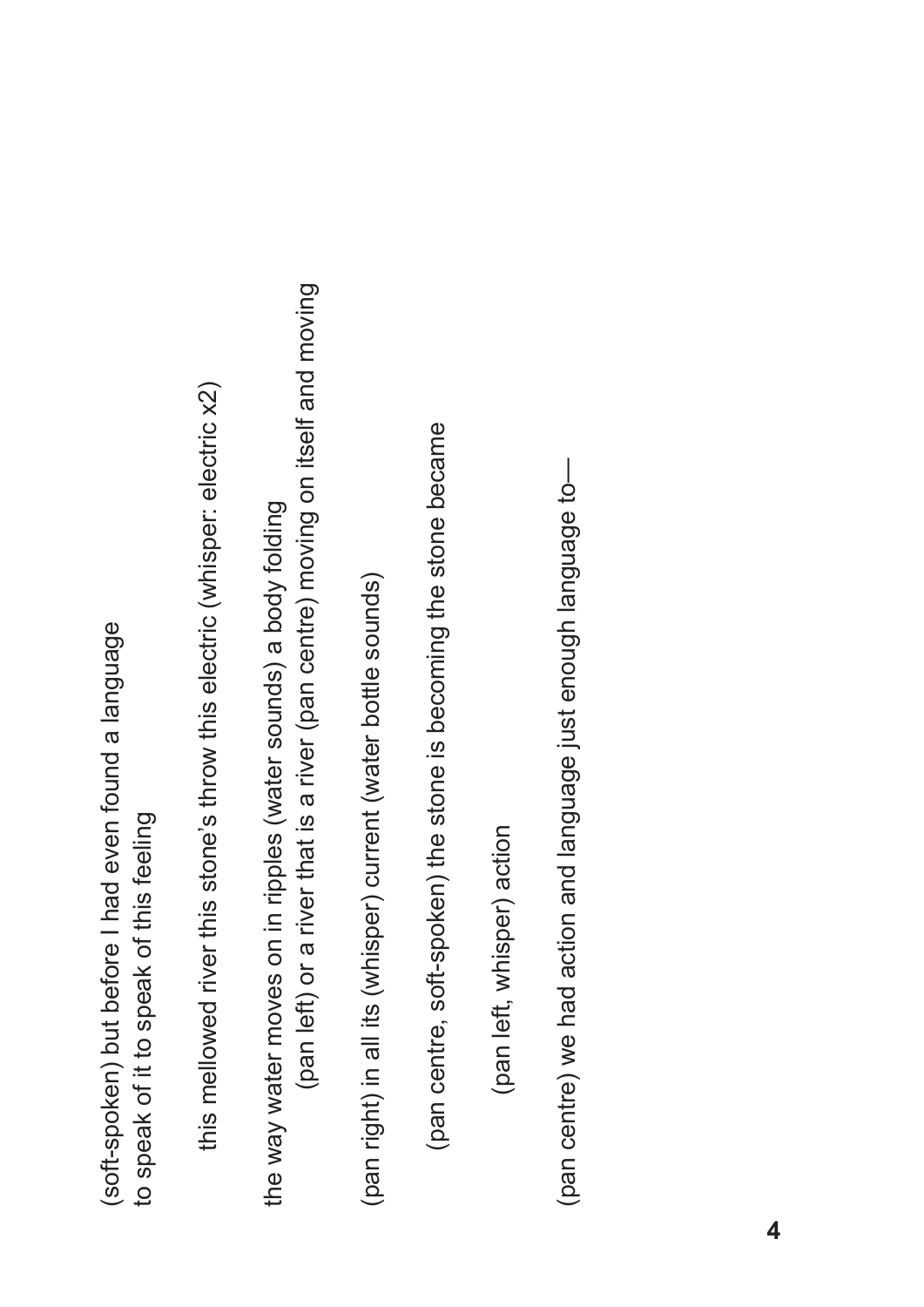intent (pan right, 't' clucking) intent (pan right, 't' clucking)

(pan centre, soft-spoken) you passed (pan right) me (pan left, whisper) (pan centre, soft-spoken) you passed (pan right) me (pan left, whisper) a disc ('sk' sounds, pan left to right) a disc ('sk' sounds, pan left to right)

later following a recipe not for this (tapping) not for this feeling this (silence) later following a recipe not for this (tapping) not for this feeling this (silence) (pan centre, soft-spoken) and later older (pan centre, soft-spoken) and later older

(soft-spoken) you are saying -there you go- (pan left, whisper: there you go x3) (soft-spoken) you are saying -there you go- (pan left, whisper: there you go x3) (pan right, whisper) the hiss of the can the pressure (pressure x4) (pan right, whisper) the hiss of the can the pressure (pressure x4) (pan left, whisper) you have everything you need (pan left, whisper) you have everything you need

(pan centre, soft-spoken) is it this are these objects what are they what-(pan centre, soft-spoken) is it this are these objects what are they what—

perhaps you were (silence) it's just that (pan left, whisper) perhaps you were (silence) it's just that (pan left, whisper) (pan right, whisper) you don't think that (pan centre, soft-spoken) (pan right, whisper) you don't think that (pan centre, soft-spoken) to describe it it's not it's what (it's what x2) to describe it it's not it's what (it's what x2)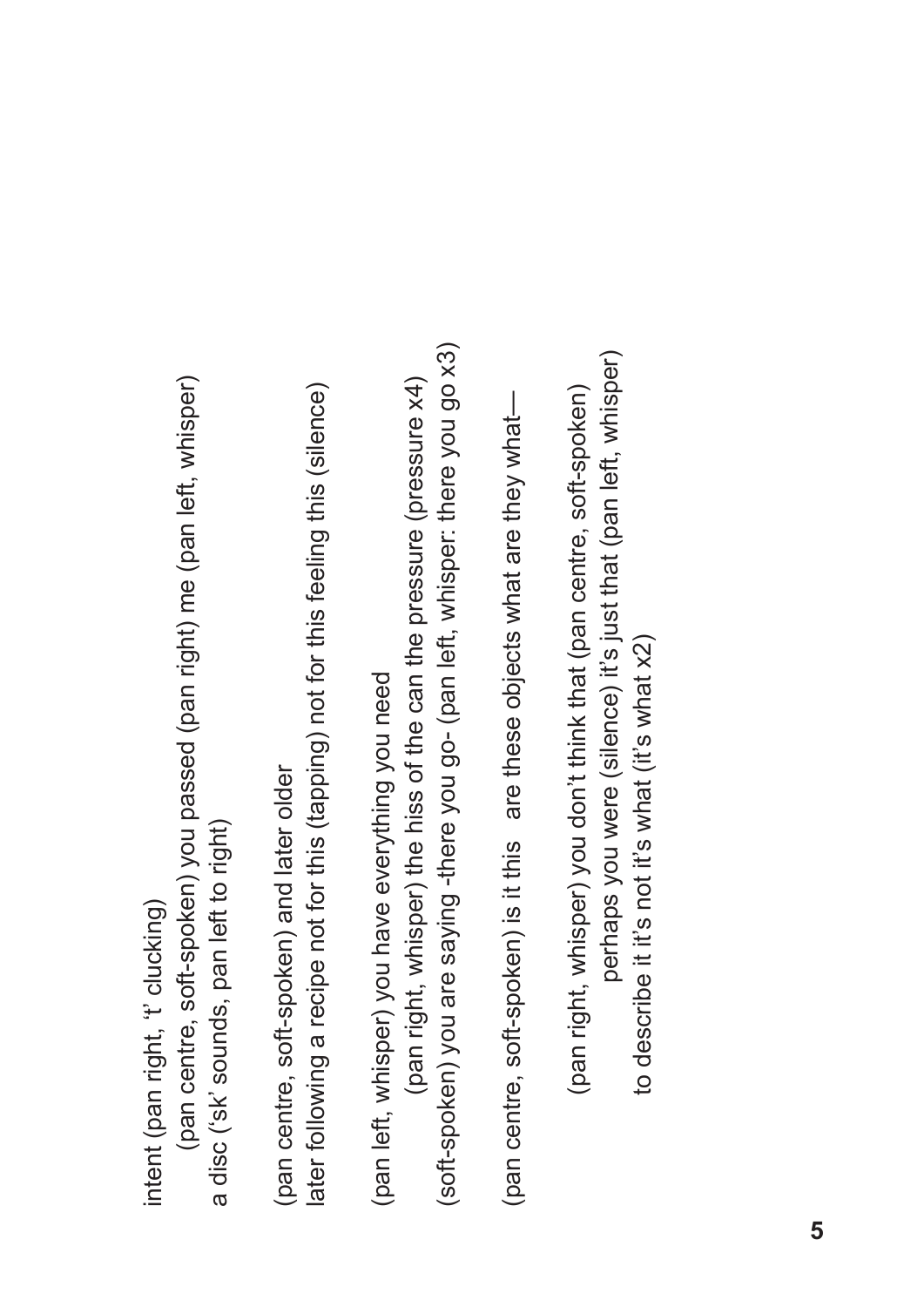(pan right, soft-spoken) it's not a river it's a lake it's wind (pan left, mic blowing) (pan right, soft-spoken) it's not a river it's a lake it's wind (pan left, mic blowing)

(pan centre, soft-spoken) is it definitely electric this slow clay this radio static a recipe (pan centre, soft-spoken) is it definitely electric this slow clay this radio static a recipe

(silence then pan left, whisper) waiting for the body (pan right, whisper) respond (silence then pan left, whisper) waiting for the body (pan right, whisper) respondfor shivering for waiting for (pan right, whisper) waiting for shivering for waiting for (pan right, whisper) waiting

# Callan Waldron-Hall **Callan Waldron-Hall**

category: [unintentional] (2018) category: [unintentional] (2018)

in response to Bodily Poetries, hosted by the Henry Moore in response to Bodily Poetries, hosted by the Henry Moore on Corridor8's website as part of a longer text produced on Corridor8's website as part of a longer text produced This poem previously appeared in 'The body feeling' This poem previously appeared in 'The body feeling' Institute, in partnership with the University of Leeds Institute, in partnership with the University of Leeds and Corridor8. and Corridor8.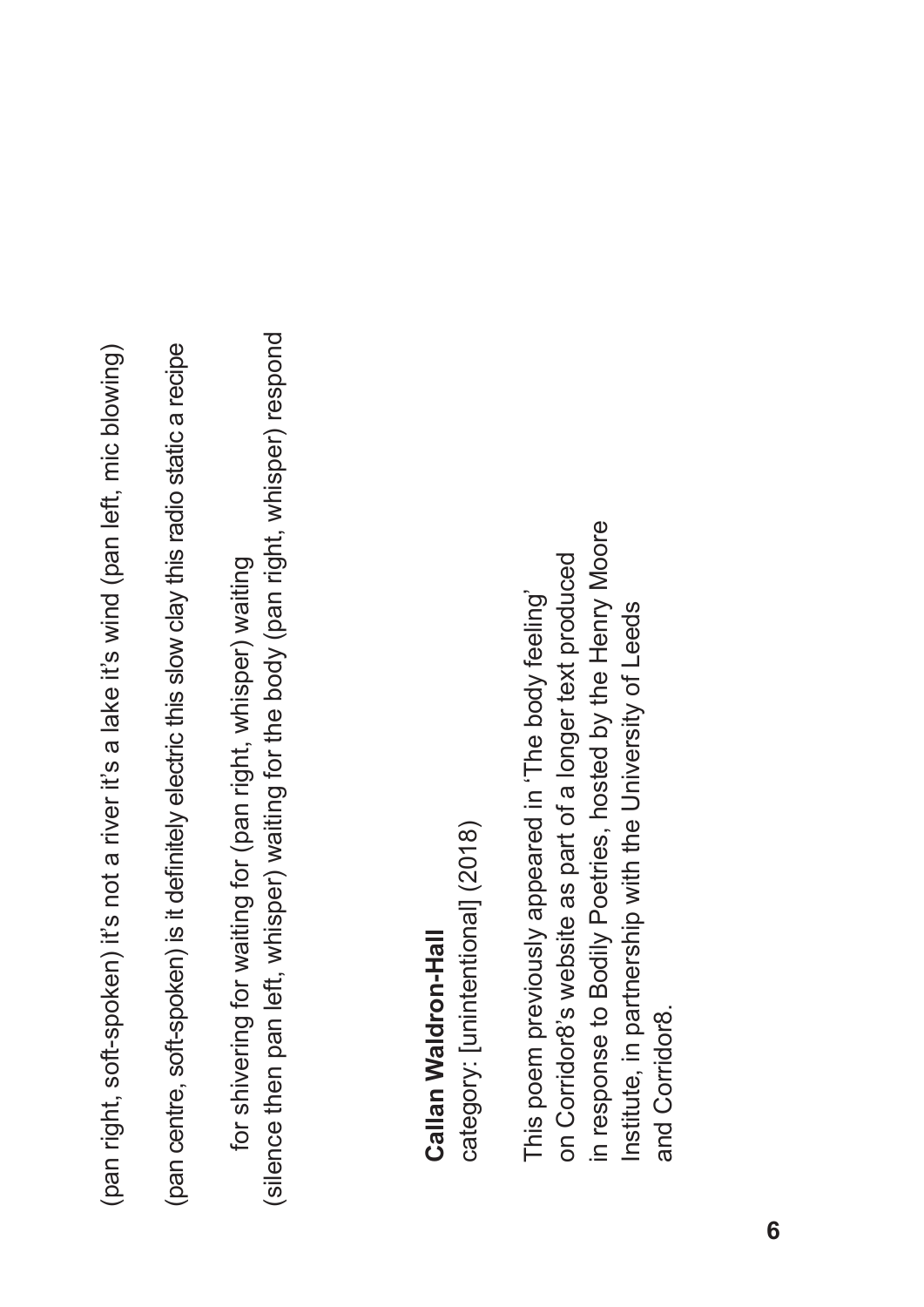The eye—it cannot choose but see; We cannot bid the ear be still; Our bodies feel: where'er they be, Against or with our will

> **William Wordsworth 'Expostulation and Reply' 'Lyrical Ballads' (1798)**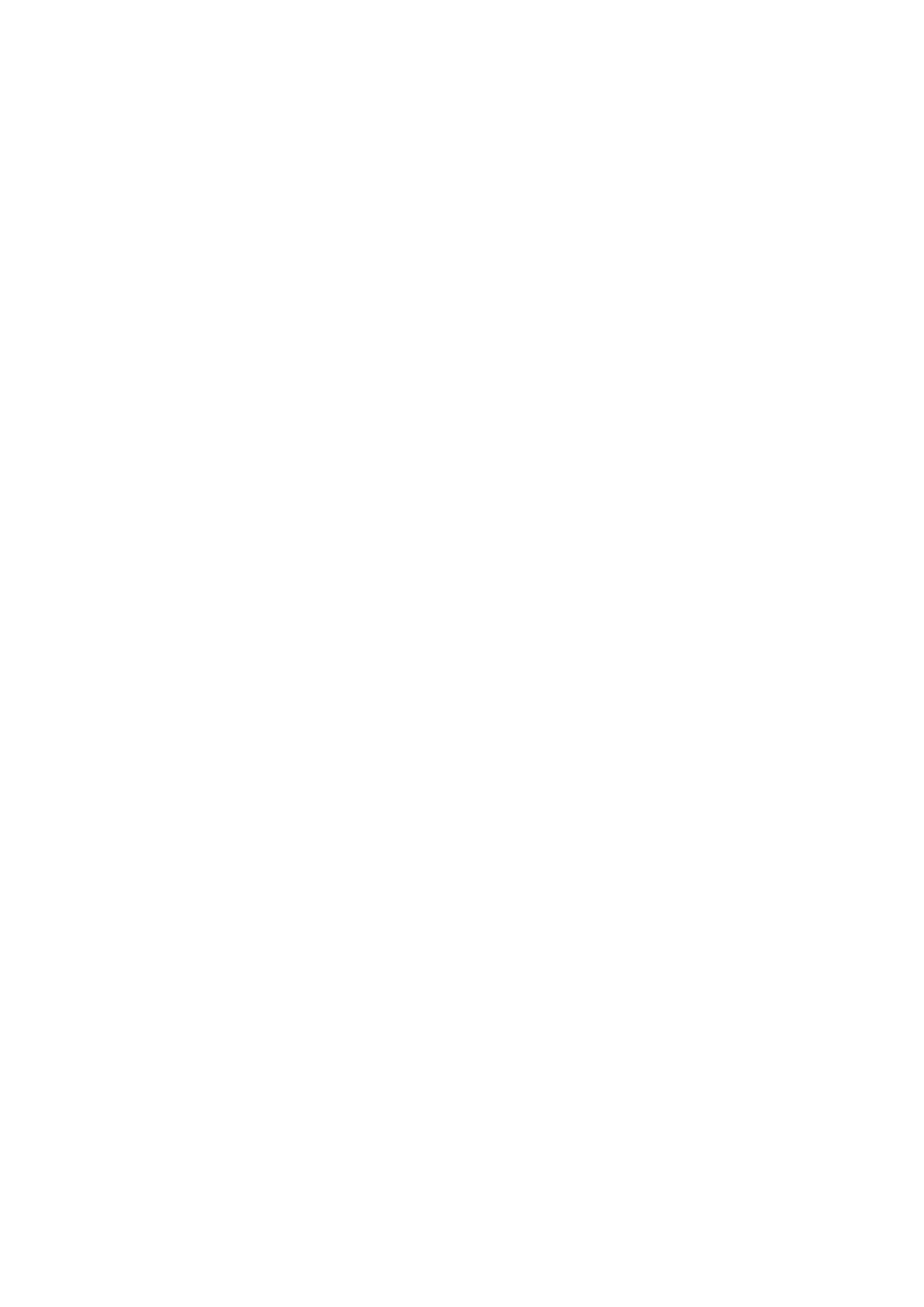# **Design that mediates between mind and body**

ASMR is a term that describes a physical sensation: euphoria or deep calm, sometimes a tingling in the body. In recent years, an online audience of millions has emerged, dedicated to watching the work of designers and content creators who aim to trigger this feeling in their viewers. They do so by whispering or eating, touching or tapping, and more besides. This exhibition is the first to be dedicated to this feeling, and the field of creativity that is growing around it.

As little as a decade ago, ASMR (Autonomous Sensory Meridian Response) was largely dismissed as a figment of the imagination. Today, the term represents one of the largest movements on the internet, and one that has become impossible to ignore. As academic institutions around the world seek to make sense of it, creatives—known as 'ASMRtists'—are building on a cultural movement that transcends language and geography in favour of bodily 'feels'.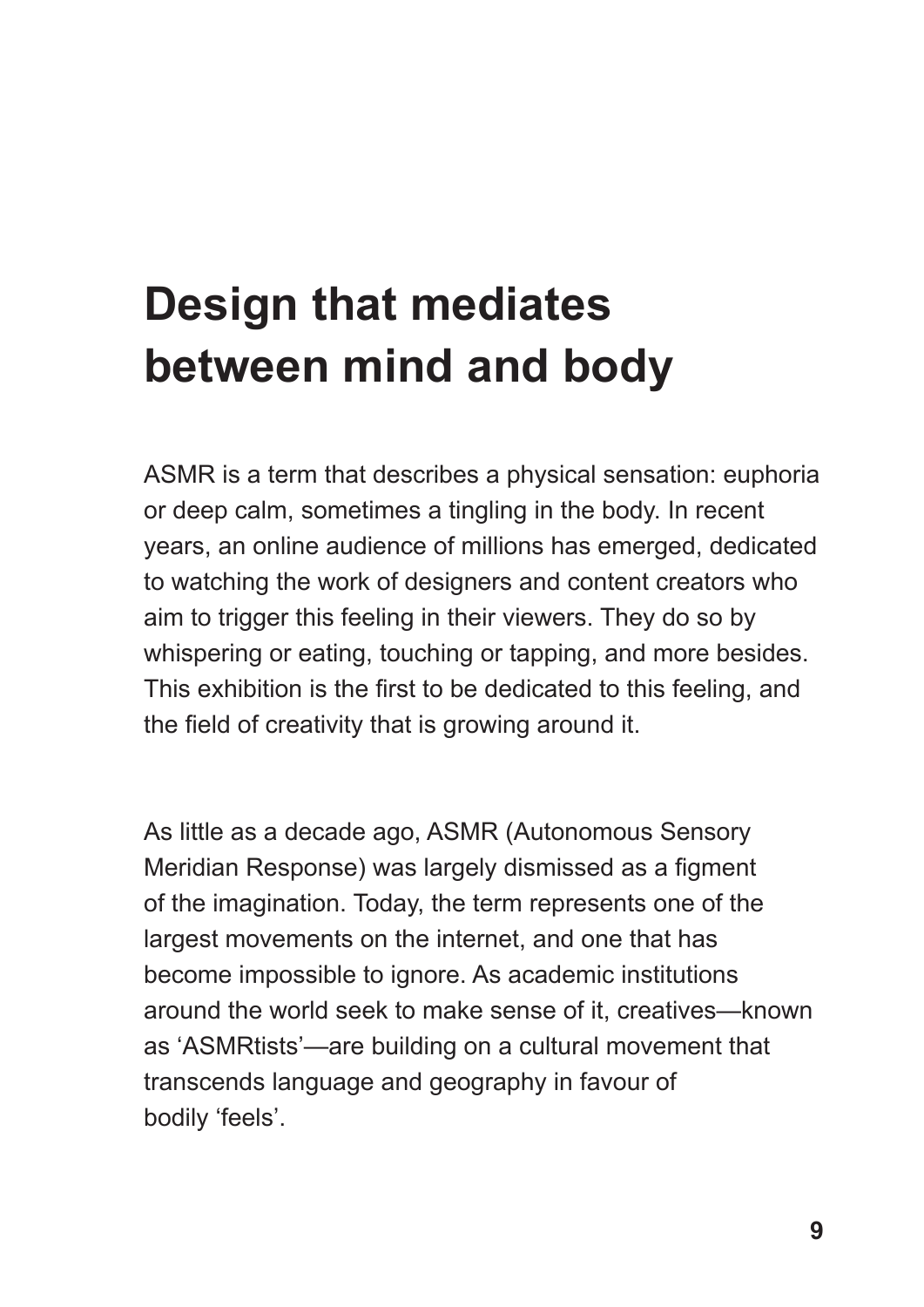Like meditation or yoga, ASMR happens to both your body and to your mind. It is not about speed, but about focus and slowness. ASMRtists do not seek to entertain but to relax; for 'experiencers', they offer a degree of insulation from a noisy, wandering world. Through sound and film, broadcast through platforms such as YouTube or Twitch, works of ASMR make room for close-'looking', close-'listening', and close-'feeling'.

"There's no record of ASMR existing until a couple years ago, but it's not as if this feeling suddenly appeared and swept across the globe. Most likely, people have been experiencing brain tingles throughout history—I'm picturing a filthy nomad warlord closing his eyes in pleasure as his concubine picks lice out of his hair, Catholics in the pews tingling over the measured recitation of Mass in Latin—but mostly kept it to themselves and some odd, private pleasure. Then came the internet and no one kept anything to themselves any more."

**Harry Cheadle 'What is ASMR? That Good Tingly Feeling No One Can Explain' 'VICE News' (2012)** 

ASMR injects the internet with softness, kindness and empathy. As a form of digital intimacy, it offers comfort on demand, standing against the feeling of isolation that constant connectivity can deceptively breed. Anecdotally, ASMR is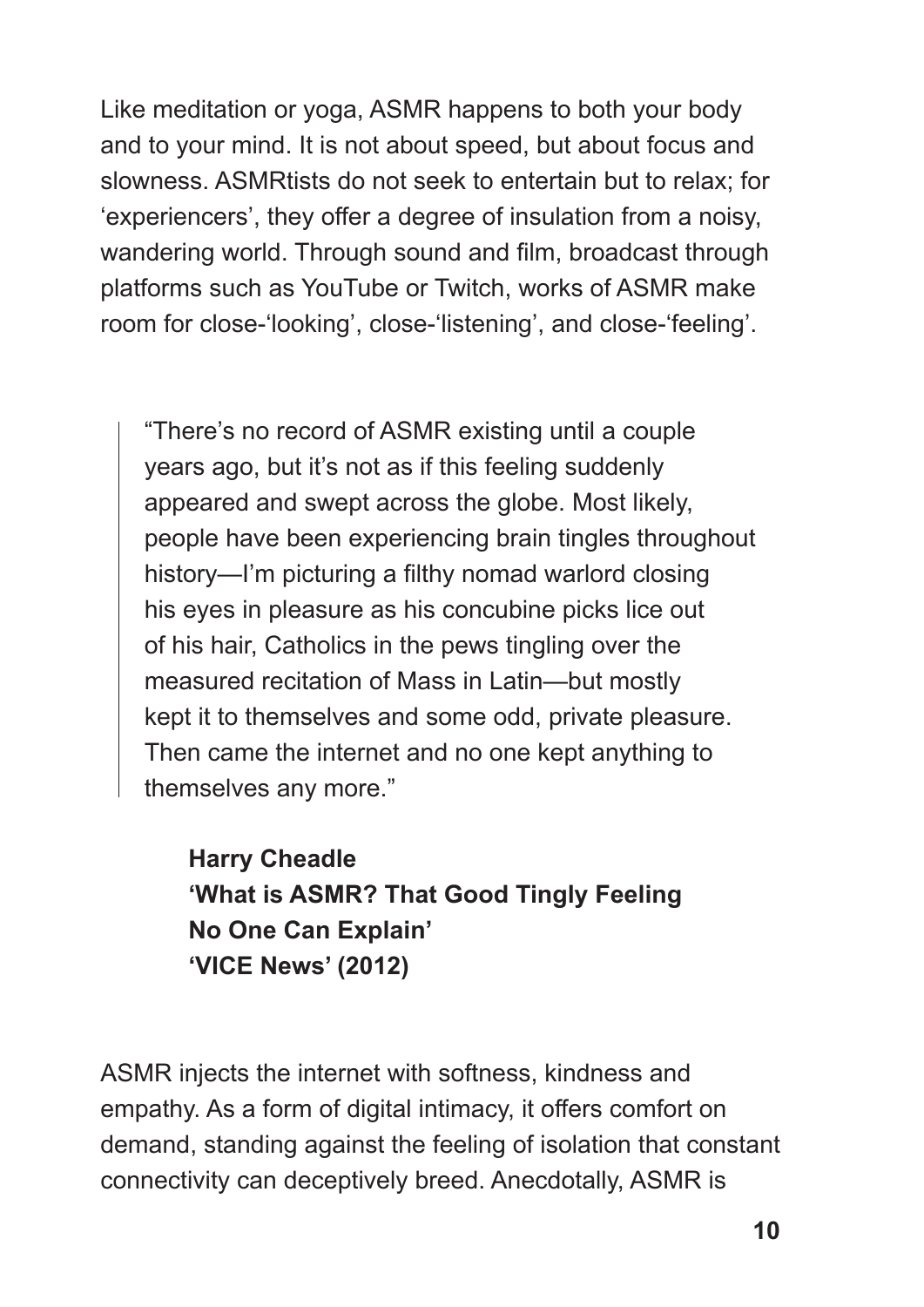being used more and more as a form of self-medication against the effects of loneliness, insomnia, stress, and anxiety. This is a cue to its success, and to its transcendental appeal.

Everyone has the capacity to perceive ASMR, yet the experience is highly individual. The response that you have may be very different from the person sitting beside you. If you find a work of ASMR that triggers you, you might feel a tingling sensation appear at the top of your scalp and travel down your neck, spine, and arms. You might feel relaxation or euphoria very intensely or very softly. At the same time, you might feel nothing at all.

"There is a sort of relationship, a mutual trust between the creator and the viewer. The ASMRtist holds your emotional state in their hands, and by clicking on a video, you give them your trust—trust that they're not going to suddenly scream after 30 minutes of whispering, that they're only going to say nice things, even after you've fallen asleep."

**Julie Beck 'The Emotional Labor of ASMR' The Atlantic (2016)**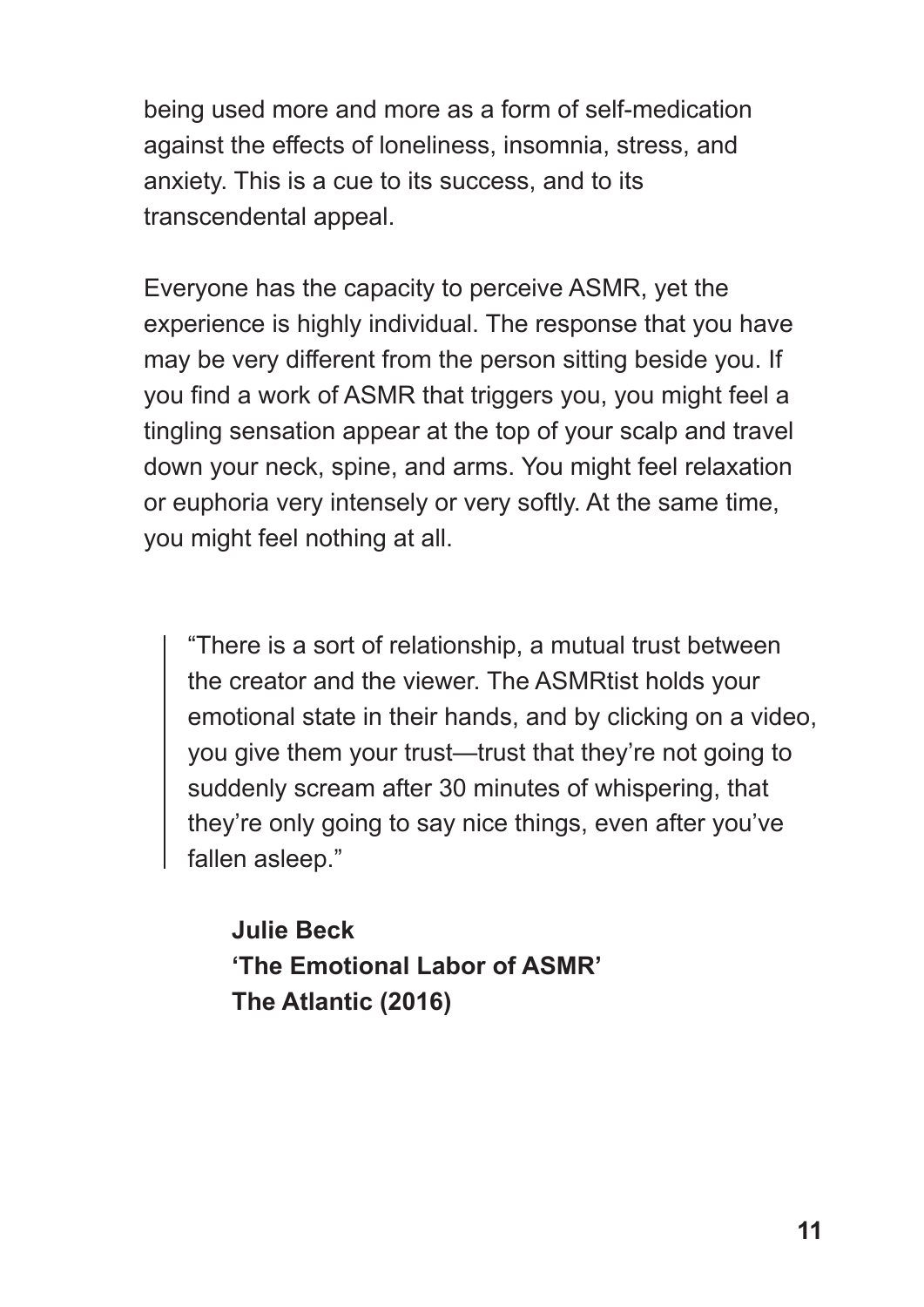# **ASMR and Attention**

In 2005, YouTube launched with the tagline 'Broadcast Yourself', offering video consumers the possibility to become video producers. When the iPhone was unveiled in 2007, the handheld smartphone and its mirrored surface soon usurped the television set. We have been attentive to the screen since the television entered our homes in the mid 20th century, but recent years have seen the screen become a part of our every waking moment. We no longer just stare at screens; we touch them, too.

Today, we tend to treat the blue light of the screen, and its frictionless surface, as an extension of ourselves. The smartphone represents a bridge between our senses and a world of entertainment and information. We can curl up alone in bed with our phone and feel connected just as easily as we can sit on a train and insulate ourselves from those sitting around us. Each of us is part of an economy of attention that encourages speed and can, in turn, breed a sense of restlessness.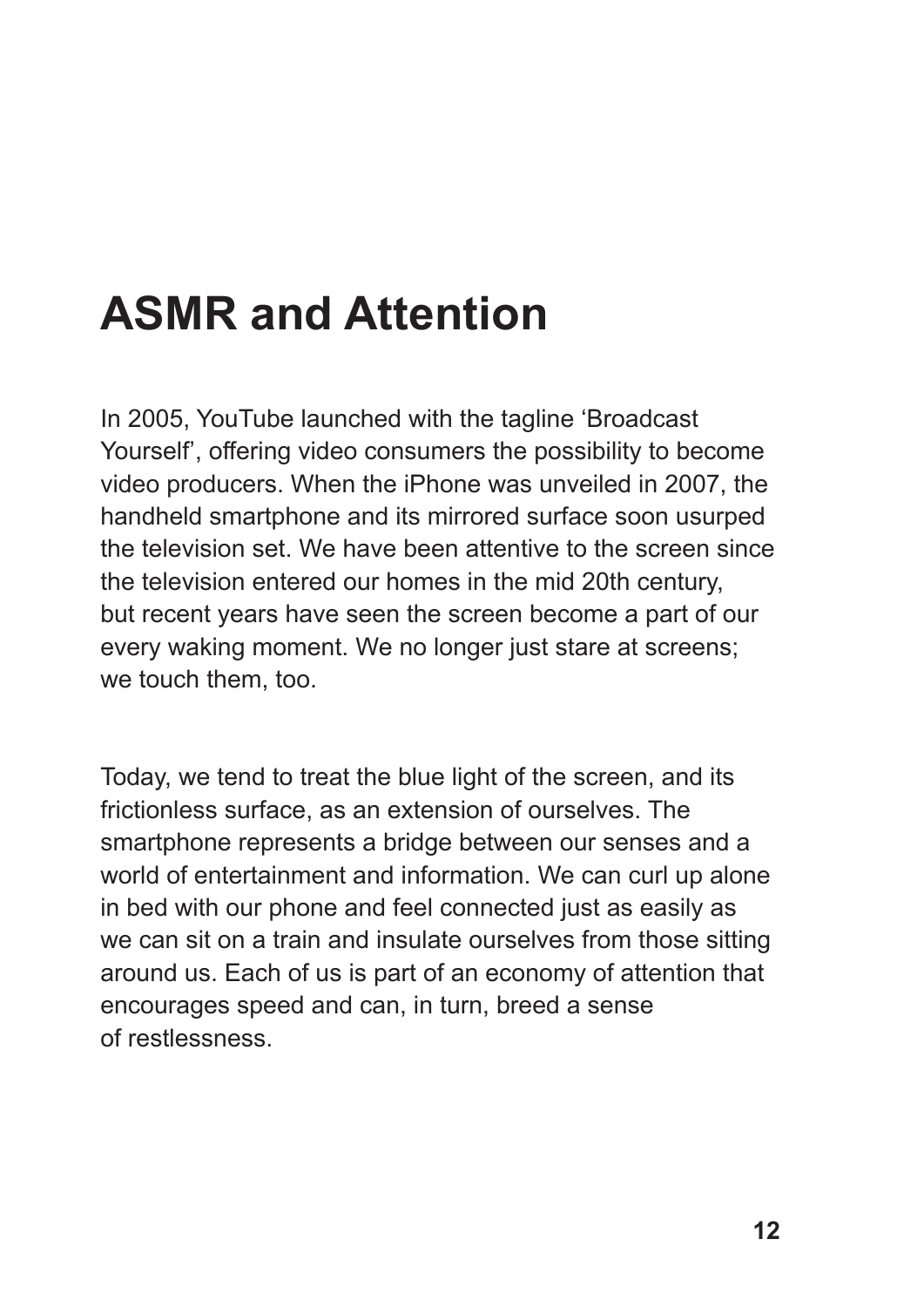The ASMR movement, which can be traced back to 2009, harnesses this reality. It subverts these technologies to provide a new form of care. It carves a niche on the internet and fills this space with personal attention, available on demand.

"We don't even really want to feel how radically our body and brain has been expanded by [the smartphone] ... Good design is an anaesthetic against the shock that design is changing us so much, changing the world so much, even that design has become the world."

**Beatriz Colomina and Mark Wigley 'Are We Human? Notes on an Archaeology of Design' (2016)**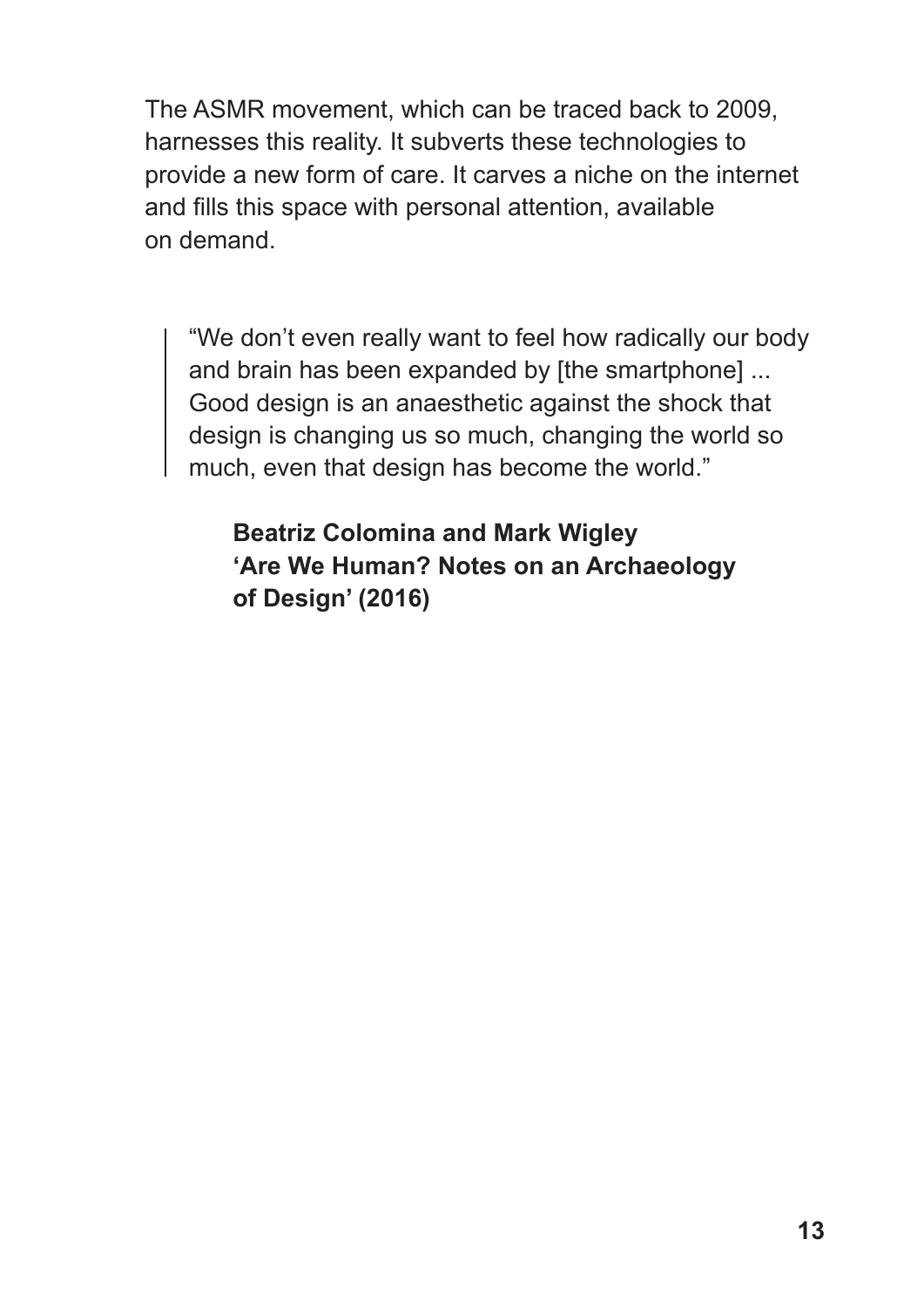# **ASMR and Design**

Through touch, ASMRtists distil the character and qualities of ordinary objects into audio-visual experiences. As such, an ASMRtist's toolbox can contain an array of everyday household items used to trigger ASMR: a brush, a pen, a bottle, a pot, a torch, a comb, a candle, a book, and so on. It can also include less common materials that behave in unexpected ways, such as kinetic sand.

Most triggers rely not on the object itself but on the human interface with that object. Tapping and scratching, for instance,requires quick fingers or long nails. ASMRtists look beyond the given function of an object in favour of its particular material texture, its colour, or the sounds that are produced by it.

As the creative field around ASMR has matured, new genres have emerged from it, facilitated by the interaction between design and technology. A growing interest in sound and video production has led some ASMRtists to build small-scale studios, designed with the acoustic quality of the space in mind. Green screen backdrops are increasingly common,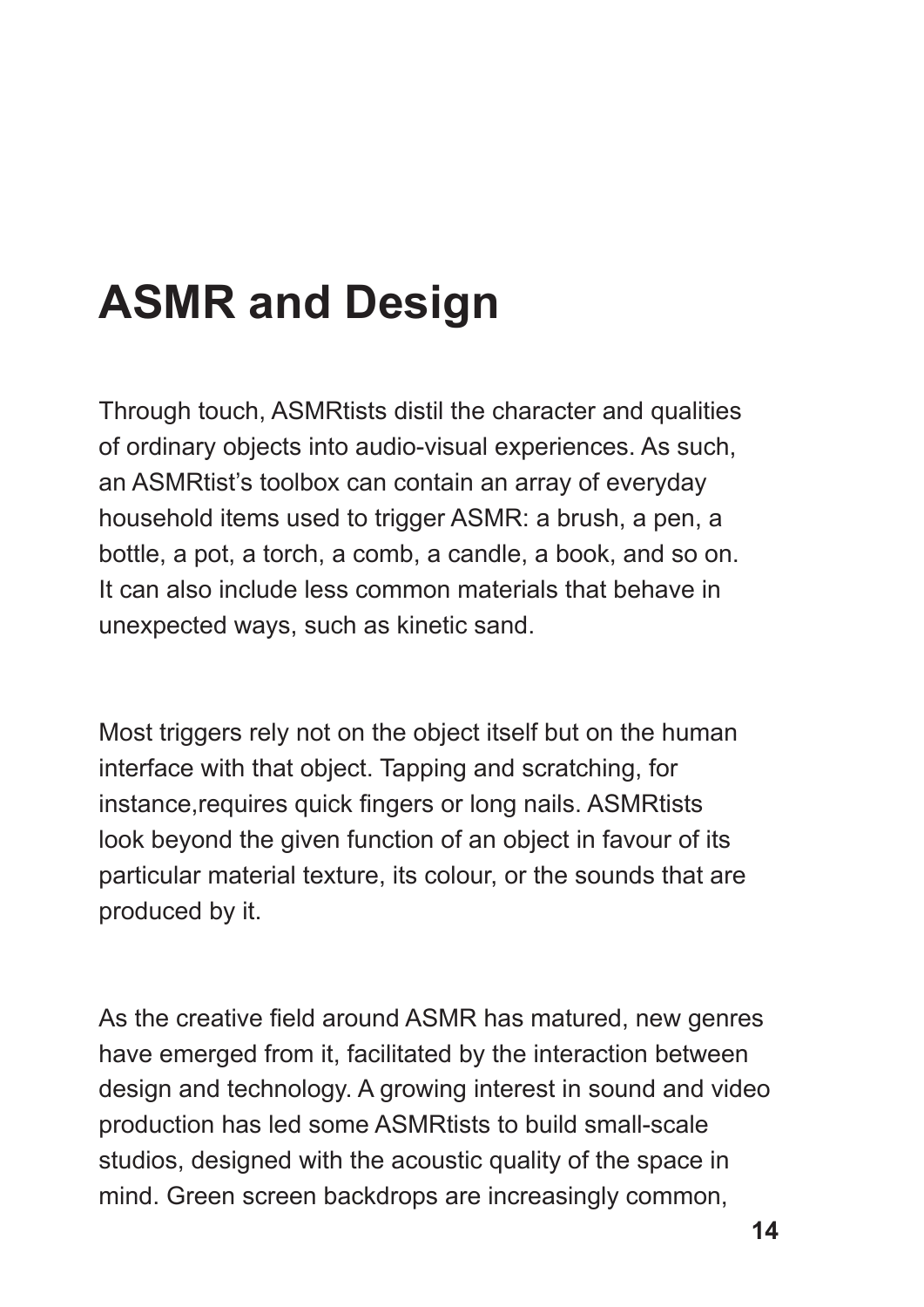allowing for more immersive role-play ASMR. Binaural (2-channel) recording techniques have also been adopted by the ASMR community, made possible by microphones embedded in prosthetic human heads or ears.

The wheel is an extension of the foot the book is an extension of the eye clothing, an extension of the skin, electric circuitry, an extension of the central nervous system

> **Marshall McLuhan and Quentin Fiore 'The Medium is the Massage: An Inventory of Effects' (1967)**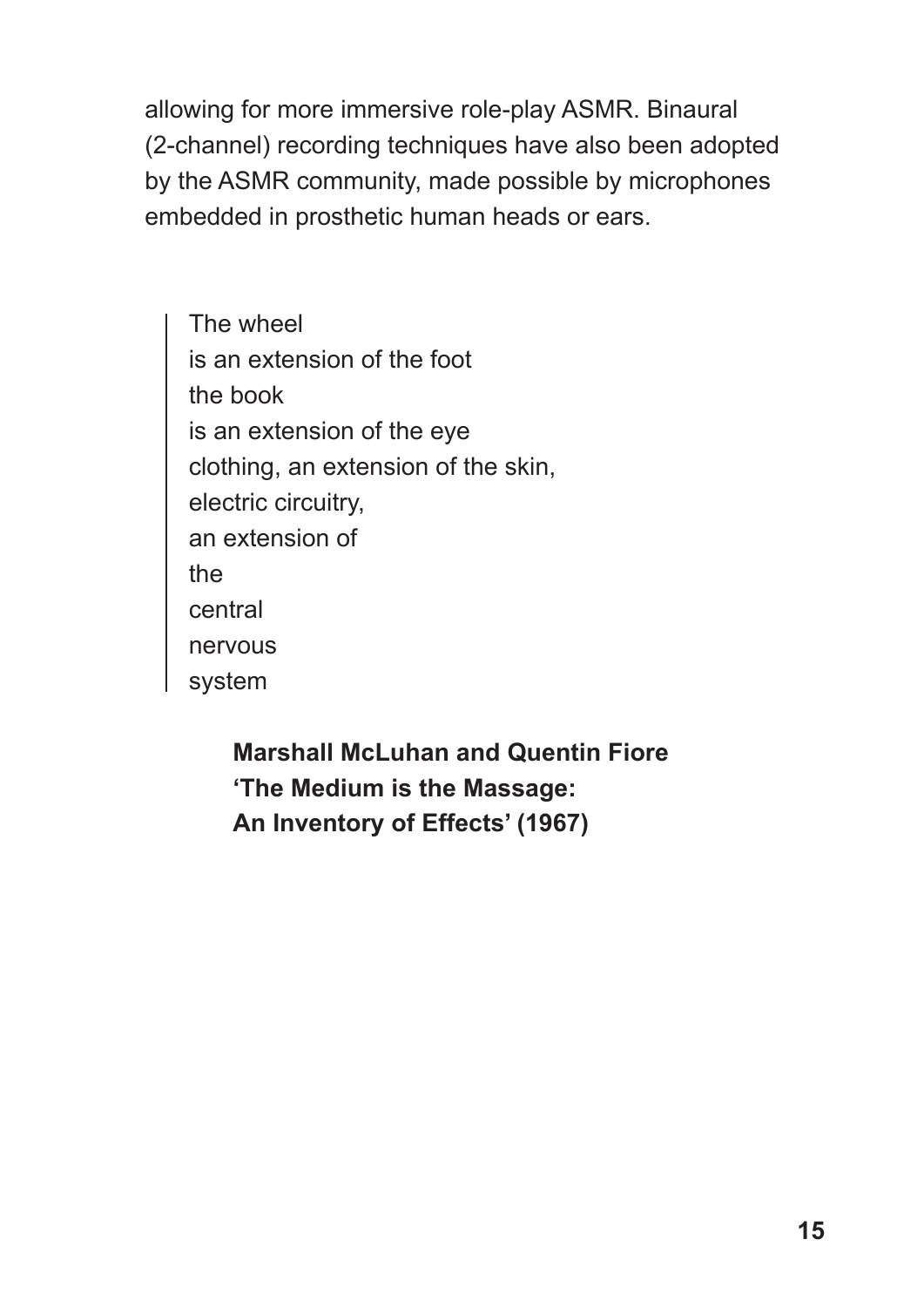# **ASMR and Empathy**

An ASMR trigger can be more abstract than a simple sound or an action. Kindness, compassion and positive affirmation can each trigger a response that may not necessarily prompt 'tingles', nor a sense of calm or euphoria. Many people who create and consume ASMR are simply searching for a connection with another person.

This form of digital intimacy contributes to a new emotional economy of care. It exists almost exclusively online, offering intimacy in return for trust, empathy in return for vulnerability, and comfort in return for dedication. The notion of proximity between strangers—the ASMRtist and the ASMR experiencer—exists outside of many of the social and material demands of the 'real world'.

"Plugged into screens every waking hour, our brains locked into an eternal scroll, we are increasingly finding solace from stress, anxiety, insomnia and loneliness from strangers on the internet. The community is very real, a place of care and support for producers and consumers of the medium alike. But sometimes, between the cracks of the comment threads, it's too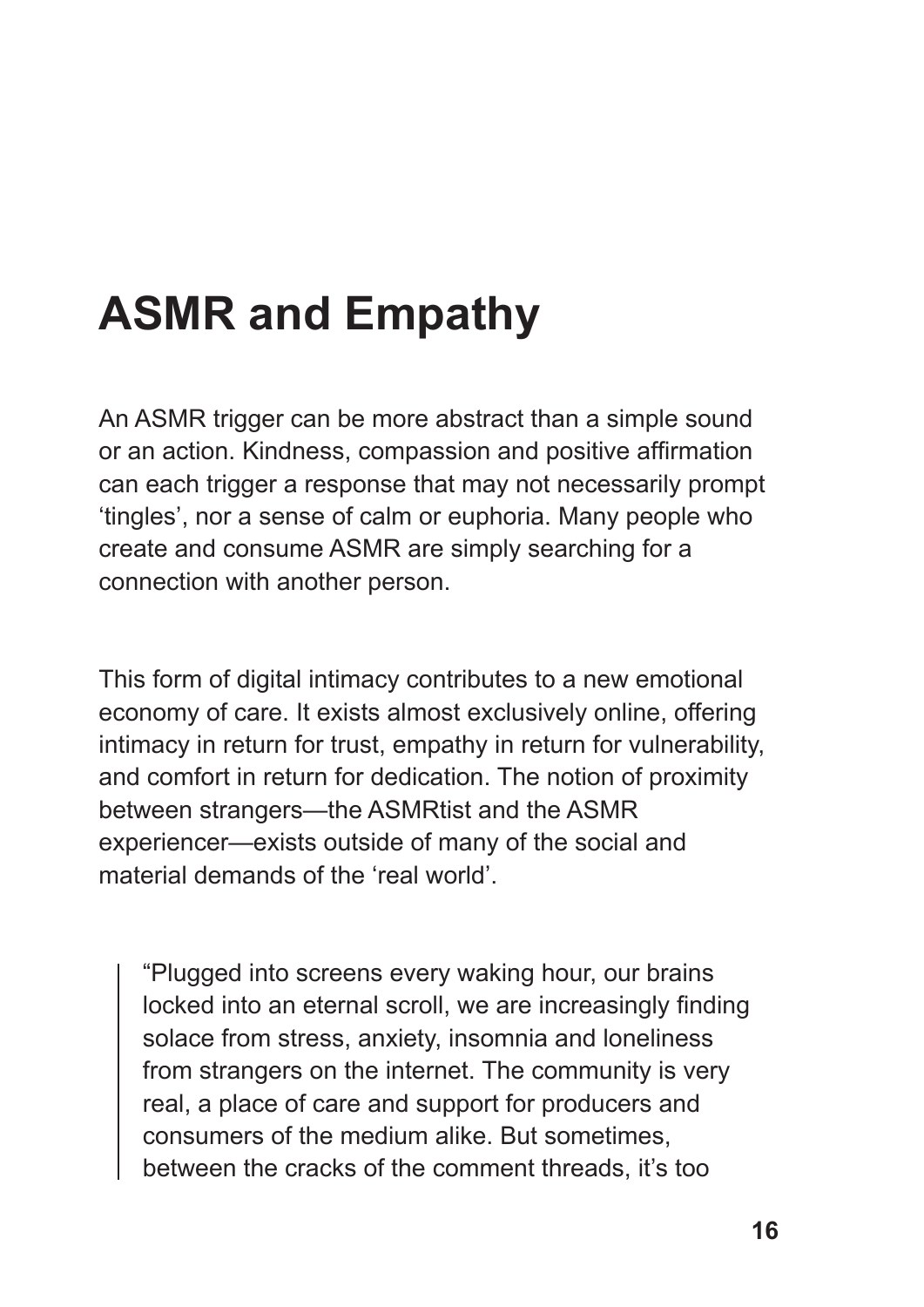easy to glimpse many people struggling to get through, to cope, for whom ASMR offers only a temporary reprieve from daily troubles."

#### **Huw Lemmey Experience Tingles and Techno-therapy 'TANK Magazine' (2020)**

Although there is a difference between solitude and loneliness, just as there is between anxiety and an anxiety disorder, new structures of collective feeling—of which ASMR is a part—may be a response to largely silent epidemics around mental health. But online intimacies are often nonreciprocal, and dependency is not necessarily a form of selfcare. If ASMR is filling a void, we must ask what has created this void. Does ASMR embody a solution to a problem that we do not completely understand? Is it a response to an urgency of which we are not yet fully aware?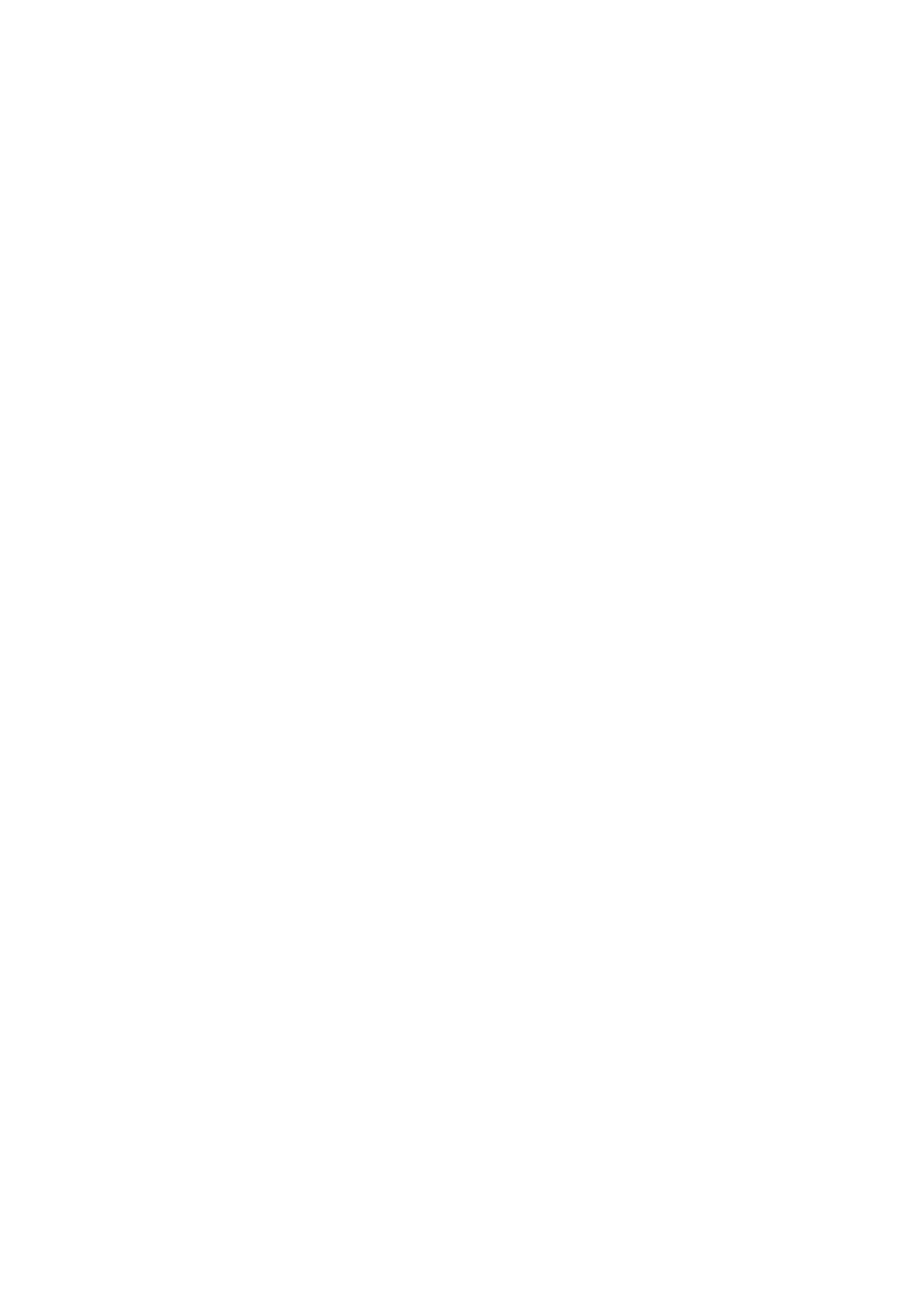# **Works**

# **Visual ASMR**

ASMR can be triggered by hypnotic or meditative movement.

# **Andreas Wannerstedt 1 'Slice It Up'** 2018 3D motion graphic (20 seconds) Courtesy of Andreas Wannerstedt

### **Oscar Pettersson 2 'Rotating Rings'**

2021 Motion graphic (1 minute) Courtesy of Oscar Pettersson

# **Oscar Pettersson 3 'Cactus Cuddle'**

2021 Motion graphic (56 seconds) Courtesy of Oscar Pettersson

# **Dr Formalyst 4**

**'Pandamonium'** 2021 Motion graphic (43 seconds) Courtesy of Dr Formalyst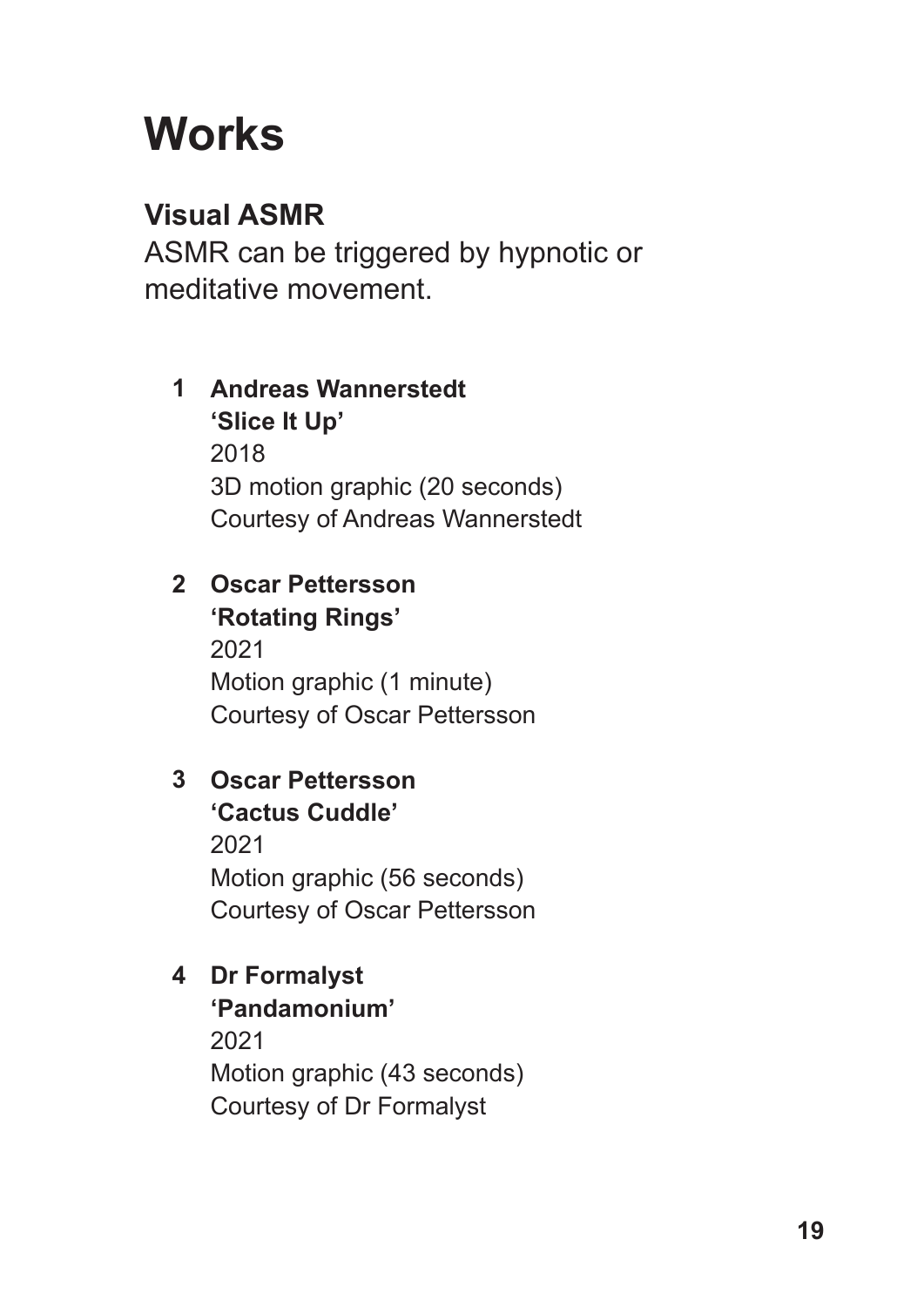- **Wang & Söderström 5 'Synthetic Crops'** 2021 Motion graphic (17 seconds) Courtesy of Wang & Söderström
- **Wang & Söderström 6 'House Without Rules'** 2017 Motion graphic (2 minutes) Courtesy of Wang & Söderström

In their work, designer Anny Wang and architect Tim Söderström blend physical and digital space in order to create unexpected experiences. Through one continuous vertical camera pan, as if on an elevator, 'House Without Rules' takes you through different floors in a house that bends the laws of physics. In 'Synthetic Crops', artificial vegetablesshake, shimmer, rustle and pop in 'mind tickling' ways.

Wang & Söderström make materials, textures and objects behave in unusual ways. Often playing with hyper-realism and an uncanny sense of unease, these works are both meditative and hypnotic. In recent years, the boundaries of what is considered to trigger ASMR have expanded to include 'oddly satisfying' visual works such as these.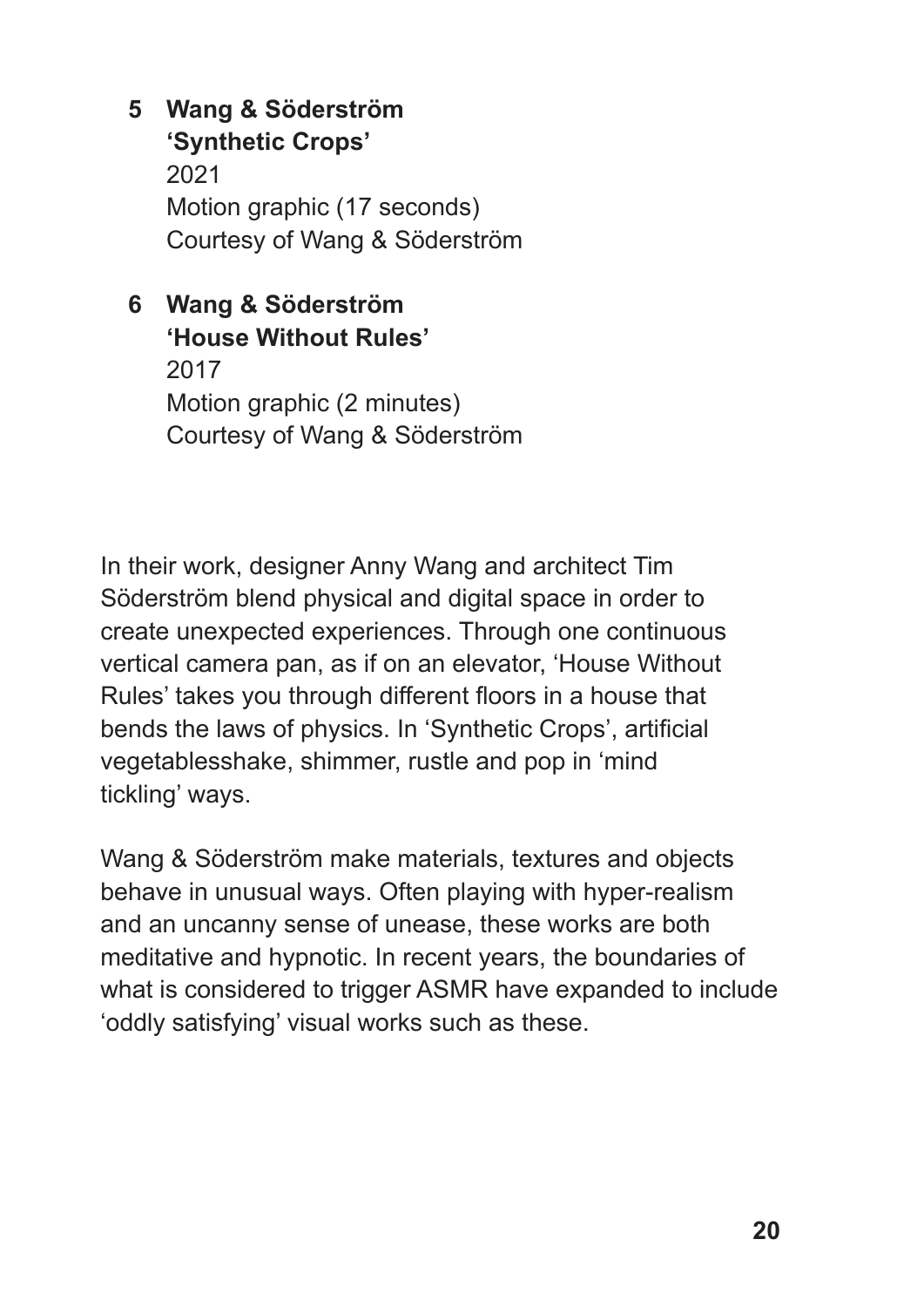# **Jennifer L. Allen**

Assorted documents from a personal archive, 2011-

Courtesy of Jennifer L. Allen

- **'Record of the first ASMR Wikipedia article' 7** Dated 4 September 2011 Reproduced .txt file
- **'ASMR team meeting log' 8** Dated 3 March 2012 Reproduced .txt file
- **'First ASMR Facebook group charter' 9** Undated Reproduced .txt file

Courtesy of Jennifer L. Allen

In 2009, Jennifer Allen coined the term 'Autonomous Sensory Meridian Response'. These documents belong to Allen's personal archive, and represent the first moments of recognition and definition of the movement.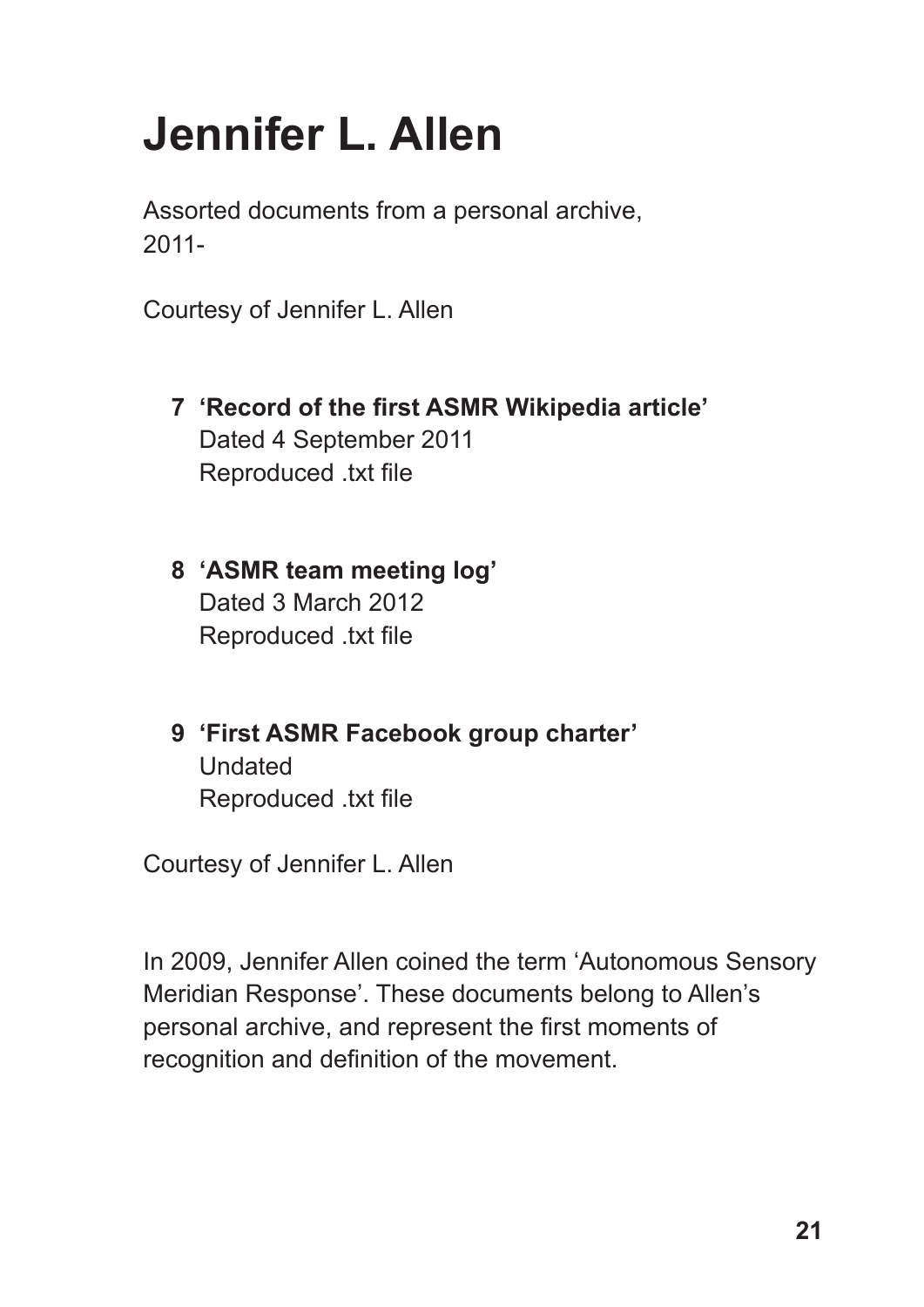In a 2016 interview with Craig Richard, Professor of Biopharmaceutical Sciences at Shenandoah University in Virginia, Allen stated:

"After reading the comments of others, I realised people would never be able to open up about what they were experiencing unless it could be discussed in a way that was objective, not tied to emotional or deeply personal terminology, and not suggesting aspects that were not in line with their personal experience."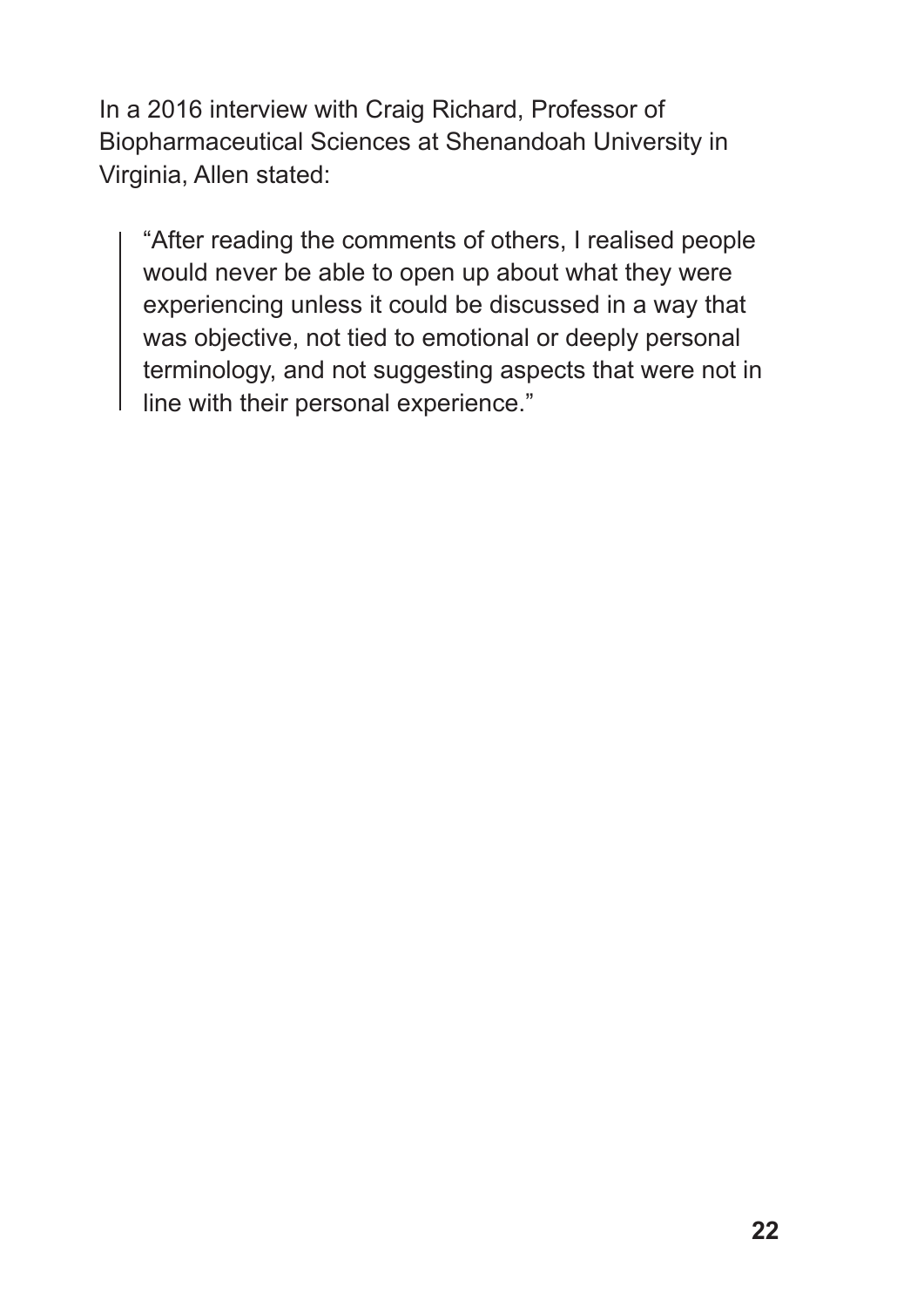ASMR can be triggered by positive and peaceful people.

- **Bob Ross 10 'Morning Mist'**
	- 1985

Firm oil paint on triple primed canvas, alla prima

# **Bob Ross 11**

### **Season 6, episode 3 of 'The Joy of Painting depicting Morning Mist'**

1986

Video, first aired on PBS (26 minutes, 34 seconds)

#### **Bob Ross 12**

#### **'Mountain Seclusion'**

1989

Firm oil paint on triple primed canvas, alla prima

### **Bob Ross 13**

# **Season 18, episode 3 of 'The Joy of Painting depicting Mountain Seclusion'**

1989

Video, first aired on PBS (27 minutes, 41 seconds)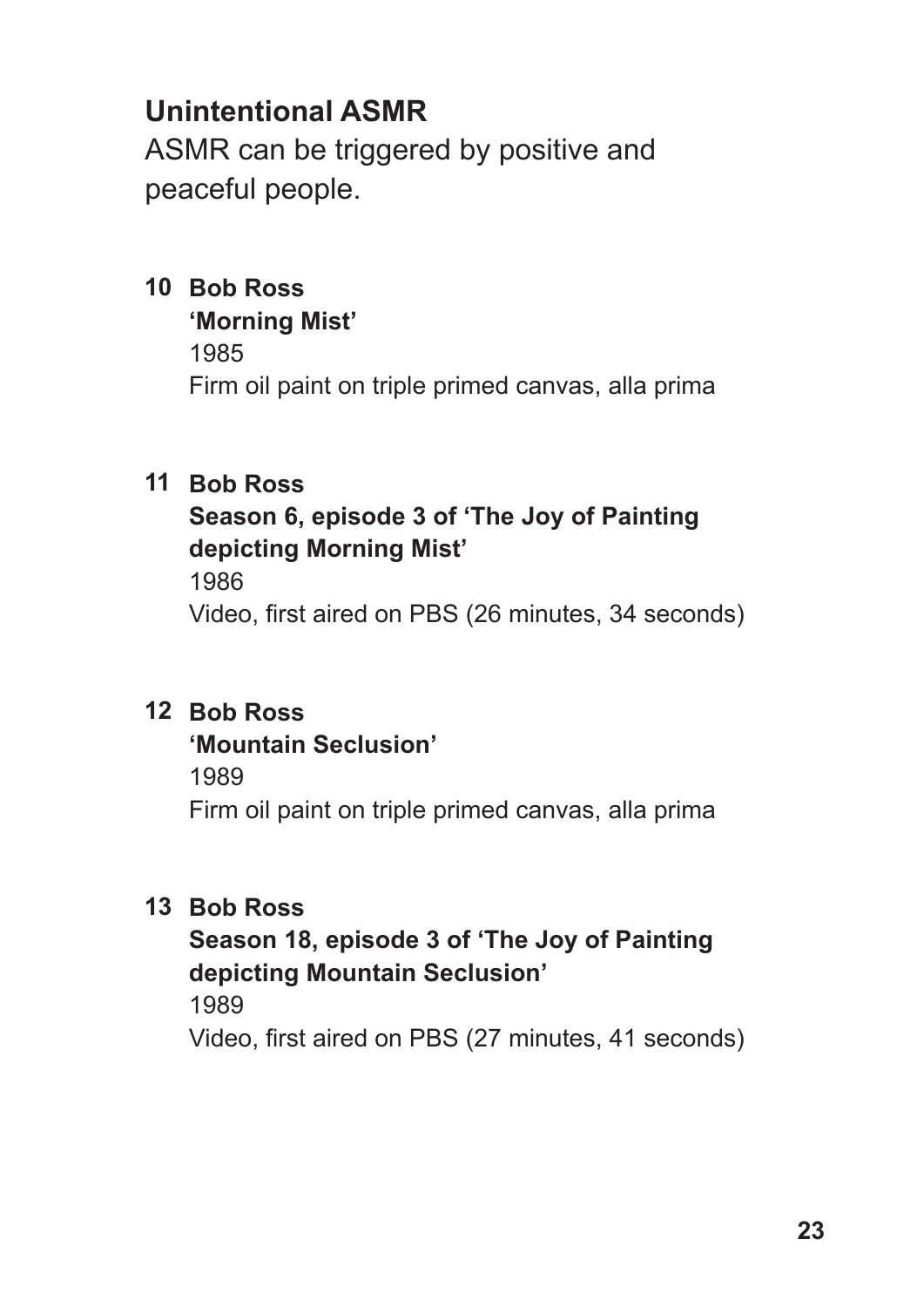### 14 Bob Ross

### **'Purple Mountain Range'**

1992

Firm oil paint on triple primed canvas, alla prima

# 15 Bob Ross

# **Season 26, episode 10 of 'The Joy of Painting depicting Purple Mountain Range'**

1992

Video, first aired on PBS (25 minutes, 9 seconds)

# **Bob Ross Inc. 16**

**'Gold Creator Award', issued to Bob Ross Inc. by YouTube for surpassing 1 million subscribers** 2018 Gold-plated brass Courtesy of Bob Ross Inc. (Joan, Annette and

Walt Kowalski)

Courtesy of Bob Ross Inc.

Bob Ross, the American painting instructor and host of 'The Joy of Painting' (1983-94), is an icon of popular culture. In each of his television episodes, Ross transports you to a world of his imagination, teaching you how to paint trees, mountains and landscapes 'wet-on-wet' – a style inspired by the television artist William Alexander.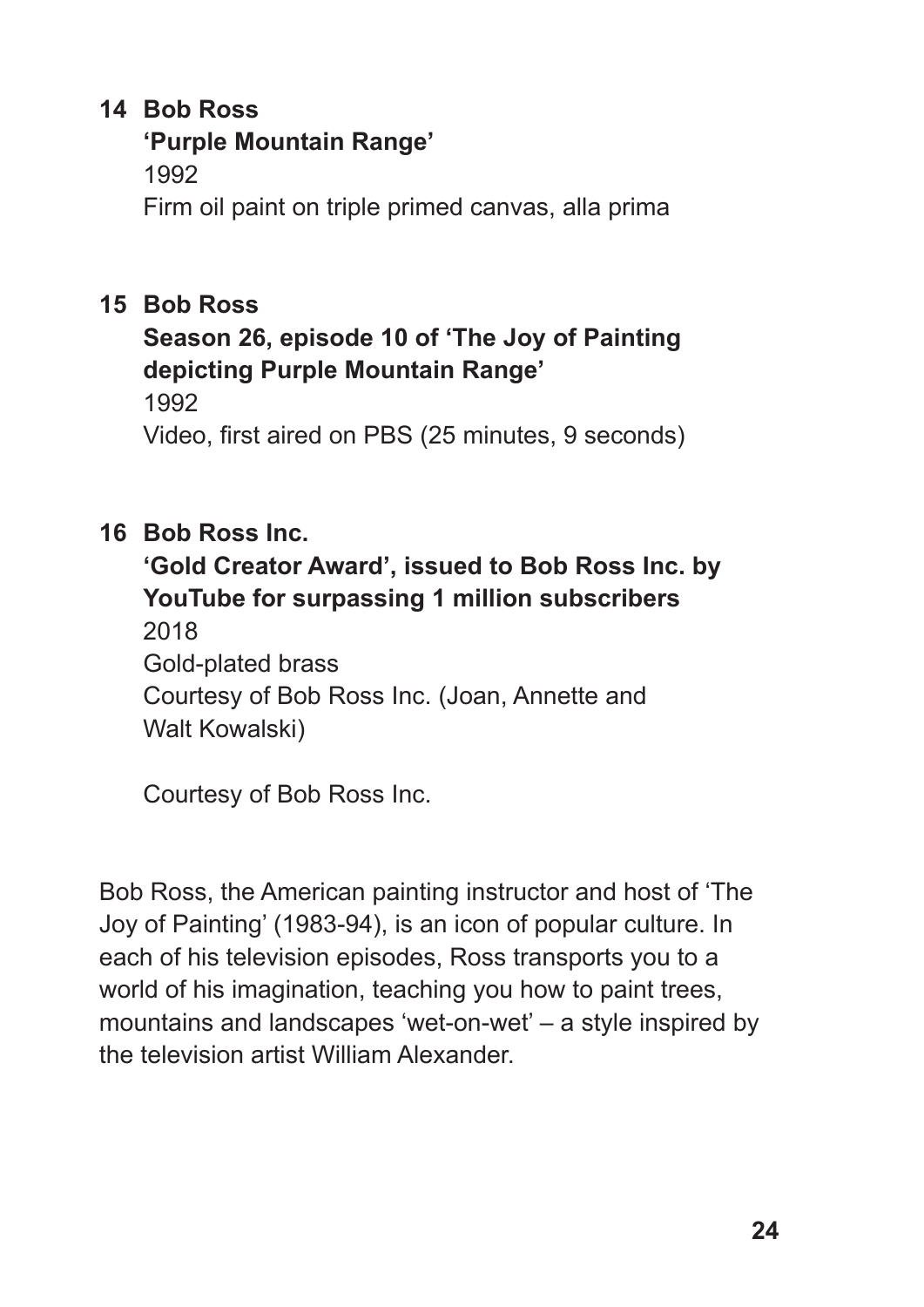Ross's calm demeanour and gentle tone of voice enchanted audiences in the United States. Since his death in 1995, Ross has become known as the 'Godfather of ASMR'. Softly spoken words, and the sounds of brushing, stippling and scratching, are common ASMR triggers – all of which are central to Ross's painting style and personality.

Since 2014, when episodes of 'The Joy of Painting' were first streamed on Twitch and published on YouTube, a new wave of fans across the world has found comfort in Ross's laidback approach and gentle disposition. This new audience is largely digitally native, born into a world where this sort of quietude can feel nostalgic. The official Bob Ross YouTube channel has more than 5 million subscribers – and counting.

Ross made three paintings for each episode of 'The Joy of Painting': one for his own reference, one for filming, and one to photograph for step-bystep instructional books that accompanied each season. The paintings on display belong to the last and are known as the 'Book' paintings.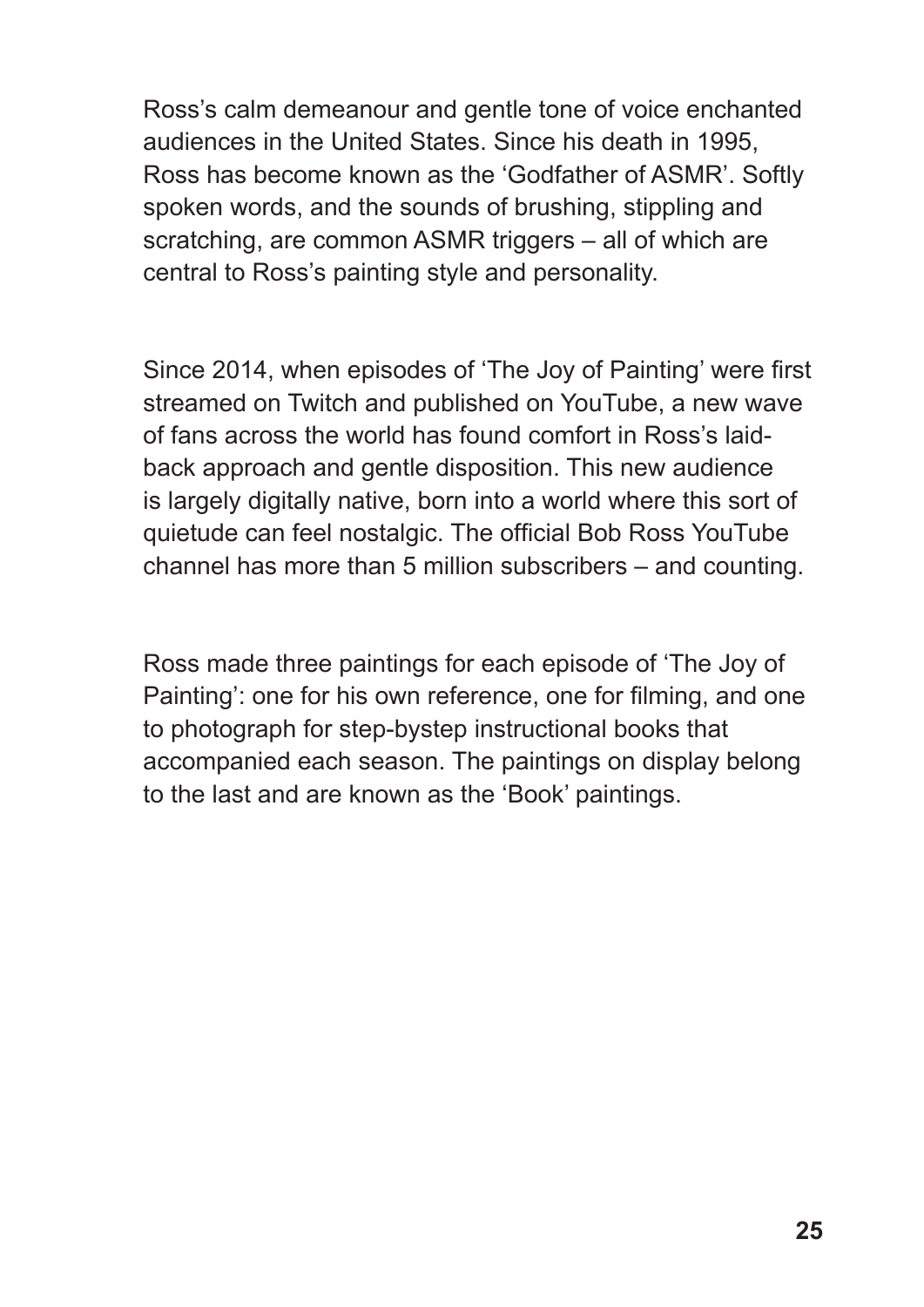# **Intentional ASMR**

ASMR can be triggered by personal attention and direct engagement.

**'Definitions of ASMR by ASMRtists' 17**

2020-22 Courtesy of the authors

**anoASMR, 2020**  226,915,872 + views on YouTube

**ASMRctica, 2020** 36,508,242 + views on YouTube

**FredsVoice ASMR, 2020** 271,930,237 + views on YouTube

**Made In France ASMR, 2020** 112,412,396 + views on YouTube

**MissASMR, 2020** 74,250,339 + views on YouTube

**Life with MaK, 2020** 167,618,265 + views on YouTube

**PierreG ASMR, 2020**  168,762,657 + views on YouTube

**WhisperingLife ASMR, 2020**  1,857,286 + views on YouTube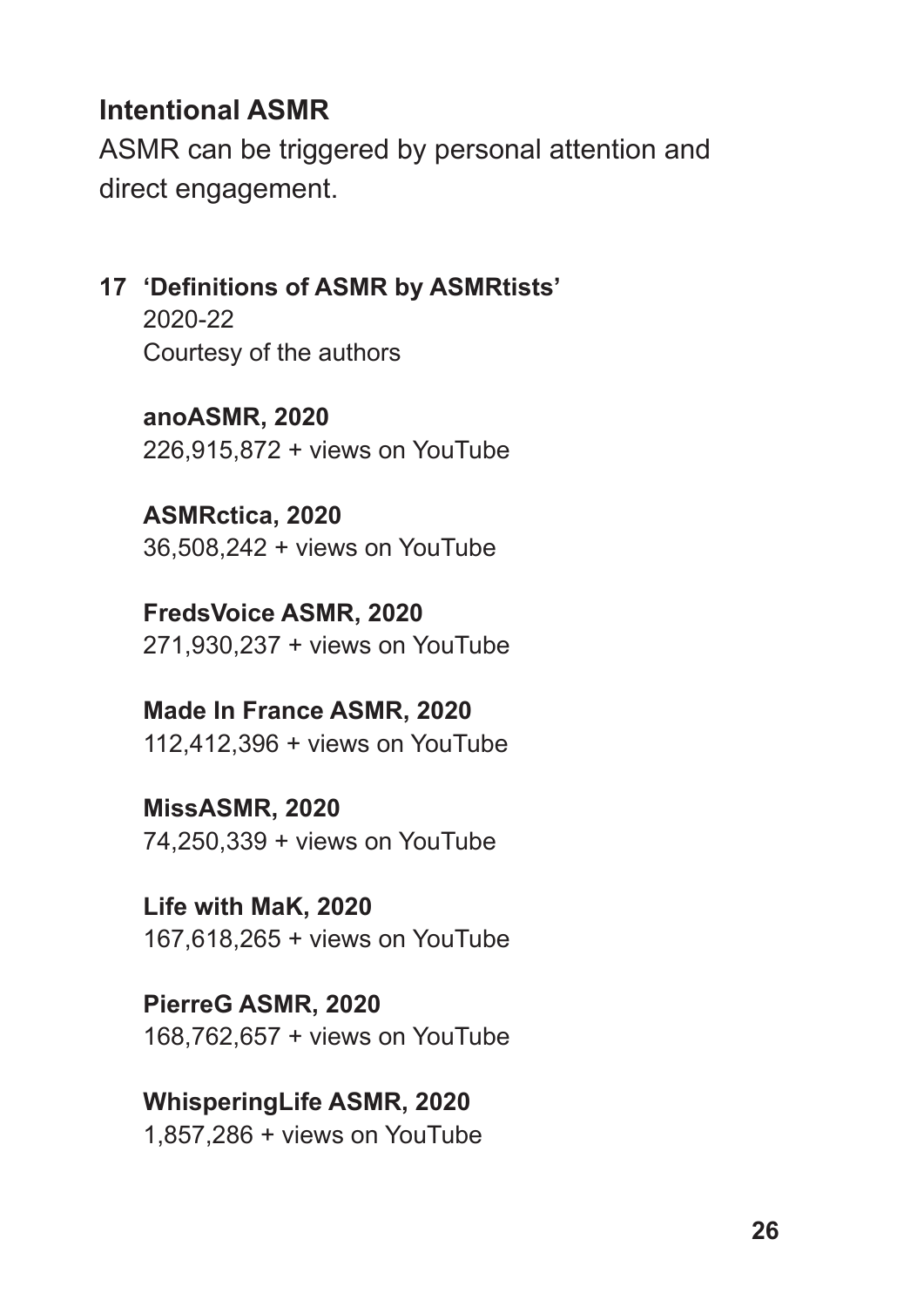**UNO ASMR, 2020**  46,191,791+ views on YouTube

**TheWaterwhispers, 2022** 47,418,024+ views on YouTube

**Gibi ASMR, 2022** 1,463,615,195+ views on YouTube

**Chiara ASMR, 2022** 356,172, 227+ views on YouTube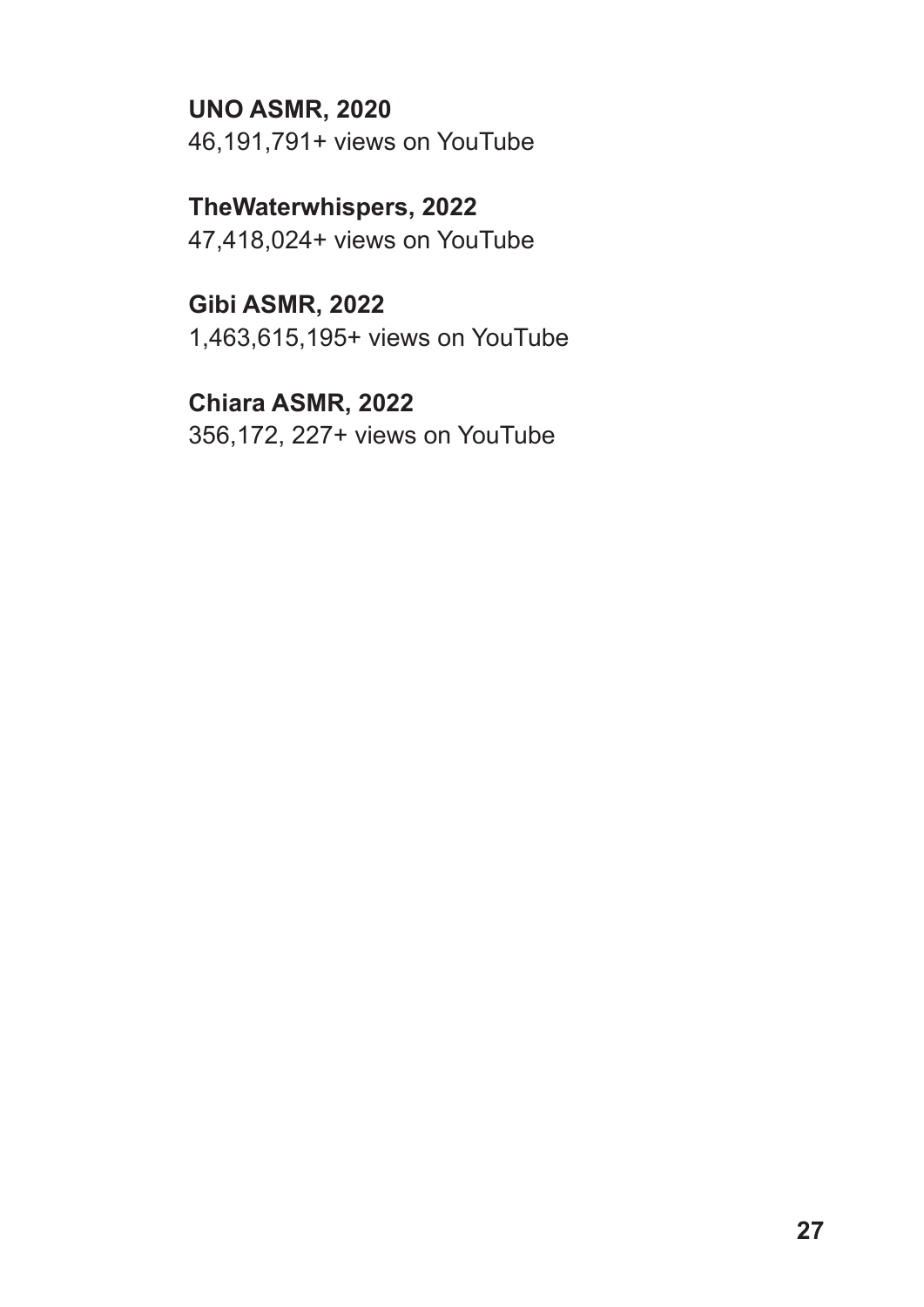## **Tobias Bradford 18 'that feeling//Immeasurable thirst'** 2021 Rubber tongue, soldered brass, electric components, PVC tubing, lubricant Courtesy of the artist

Tobias Bradford, a London-based Swedish artist, creates performative sculpture. His body of work plays with the relationship between what is organic and inorganic, encompassing themes including nervousness and compulsions of the body. 'that feeling//immeasurable thirst' —a disembodied, fleshy artificial tongue, dripping with synthetic saliva—plays with the idea that objects mimicking something we might think we know can be viscerally convincing.

ASMRtists and those who experience ASMR exist parasocially – a psychological relationship that takes place through mediated encounters with a performer. This means that although one might never meet the other in person, there is an affinity and a transfer of sensation. This work provokes feelings in a similar way, highlighting how a range of individual responses (such as arousal, disgust, or fascination) can be triggered by inanimate objects. Whether or not it is intimate, playful, or simply uncanny is up to you. If you find yourself making fun of it, consider that it might be making fun of you in return.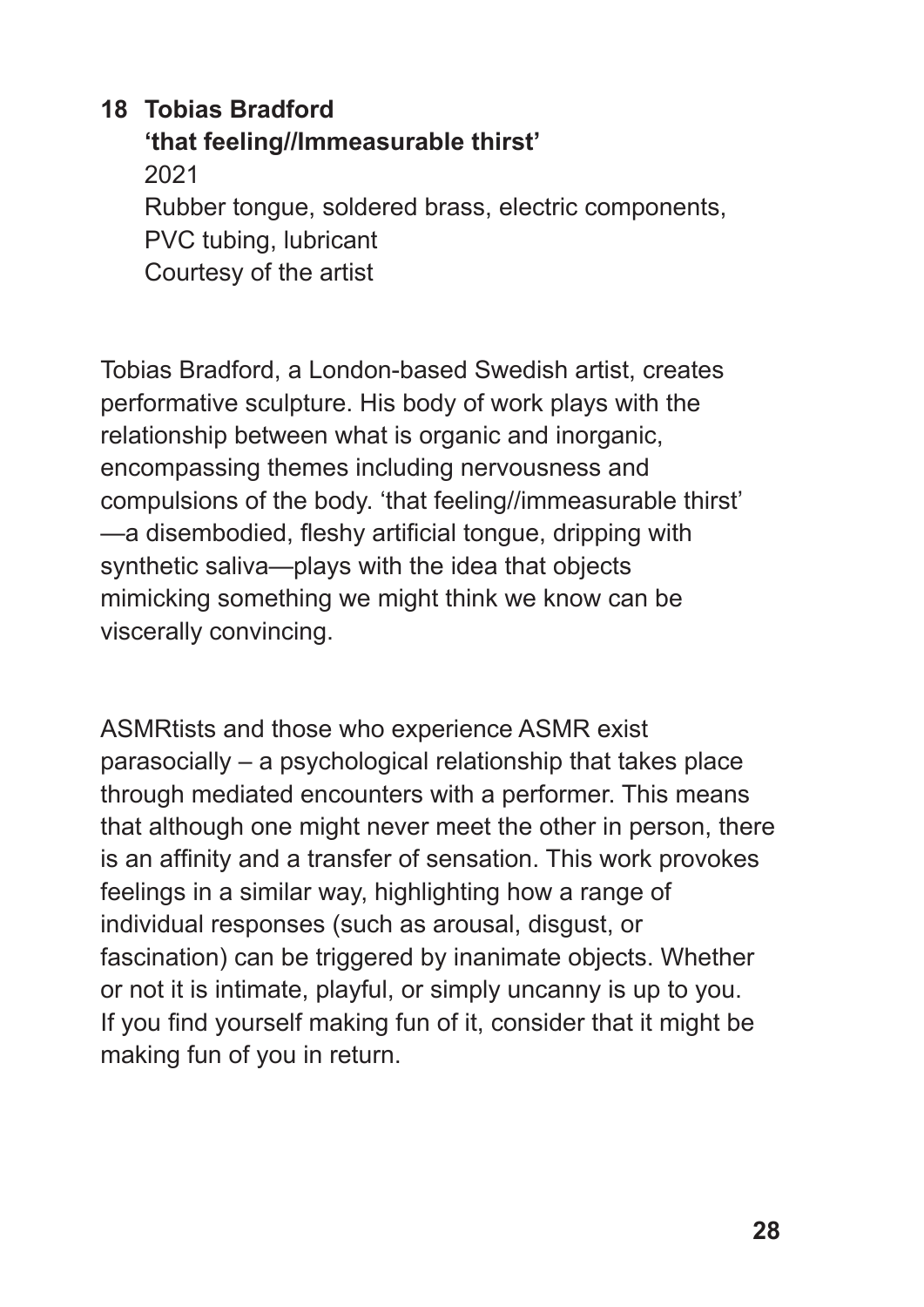### **Julie Rose Bower 19 'Meridians Meet'**

Commissioned in 2022 Meridians Meet is developed by Julie Rose Bower in collaboration with Tom Wilson, Anna Cocciadiferro, NathanTaylor, Dani Mayes, and Yosuke Watanabe. Bower would like to thank Shure, Stage Sound Services, Queen Mary University London, and Ultrafabrics.

'Meridians Meet' is a live-studio space created by the London-based artist and researcher Julie Rose Bower. It is an environment of heightened sensory experiences that invites you to interact with a collection of tactile materials, microphones, and fellow visitors. Here you can explore the world of ASMR through five installations: the cave, a sandpit, the wishing well, a microphone with brushes, and a 'mountain range' of cloth. You are invited to co-create a living piece of research around a range of ASMR triggers, such as hand claps, footsteps, fluid sounds, microphone-touching, and fabric against skin.

According to Bower:

"The sound design of this performance invites you to nurture connections that may be experienced as tingles, calm, or perhaps some other somatic response. Your impression of these complex feelings is intimate and private, a self-portrait that only you yourself can know. That impression may be cultivated through choice and repetition; here, perhaps, you may feel ASMR in a new way, or you may take the opportunity to develop your sense of what ASMR is to you.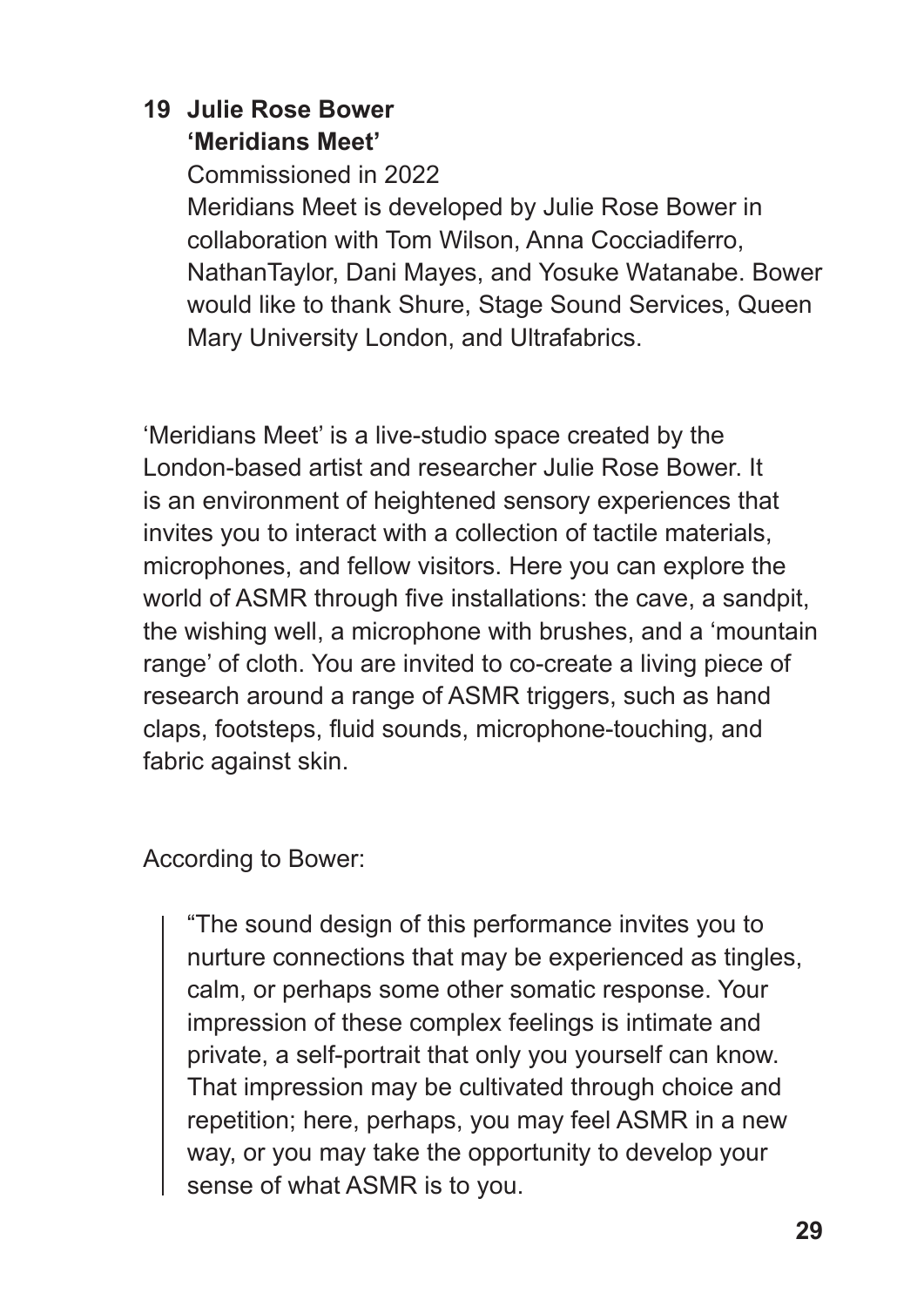In this space you can call on the networks that link the ASMR online community, noted for its kindness and generosity. These sensual and technological networks as well as its design techniques—are cross-pollinating offline in the present moment and here they extend into the gallery. As you enter, you add your unique presence to that of others in a space where we may physically meet."

Julie Rose Bower's practice encompasses performance, sound design, multimedia site-specific installation, and digital video; a recent work from her 'ASMR at the Museum' series with the Victoria and Albert Museum is showing in this exhibition. Her work as an artist, sound designer and teacher focuses on the cross-modal and embodied qualities of sound and specifically the intersection of sound with movement and touch. Bower is currently a practice-based PhD candidate in the Department of Drama at Queen Mary University of London.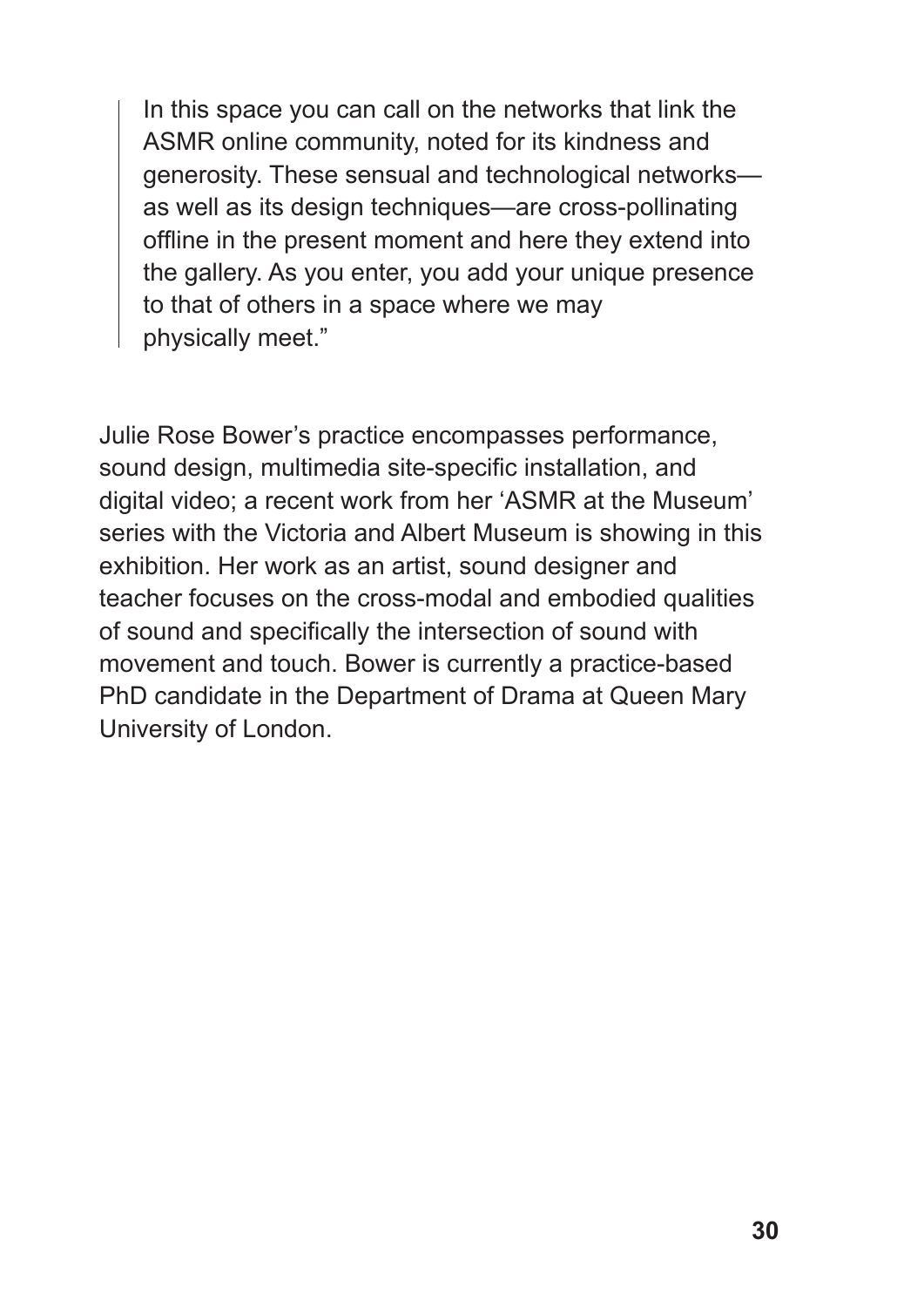# **ASMR and Prosthesis**

#### **Marc Teyssier 20**

**Prototype for 'Artificial Skin for Mobile Devices'** 2019-2020 Silicone, conductive yarn, electronics

# **Marc Teyssier 21**

# **'The Voice of Touch'**

2022

Silicone, conductive yarns, electronics, vocal bursts

'Skin-On Interfaces' is a research project initiated and conducted by Marc Teyssier, with the help of researchers from Bristol Interaction Group (Anne Roudaut), Telecom Paris (Eric Lecolinet), and Sorbonne Université (Gilles Bailly,Catherine Pelachaud). The 'Mapping 24 Emotions Conveyedby Brief Human Vocalization' sound bank was produced byAlan S. Cowen, Hillary Anger Elfenbein, Petri Laukka, and Dacher Keltner.

In 2019, the researcher and interaction designer Marc Teyssier published a project that took the internet by storm. As photographs of it went viral, many people had a response to the hyper-realistic artificial skin that Teyssier developed. For this exhibition, Teyssier also presents 'The Voice of Touch' – a tablet of 'skin', modelled on the artist themselves, that you are invited to touch. As you stroke, pinch, or press the surface, a specific vocal burst is triggered.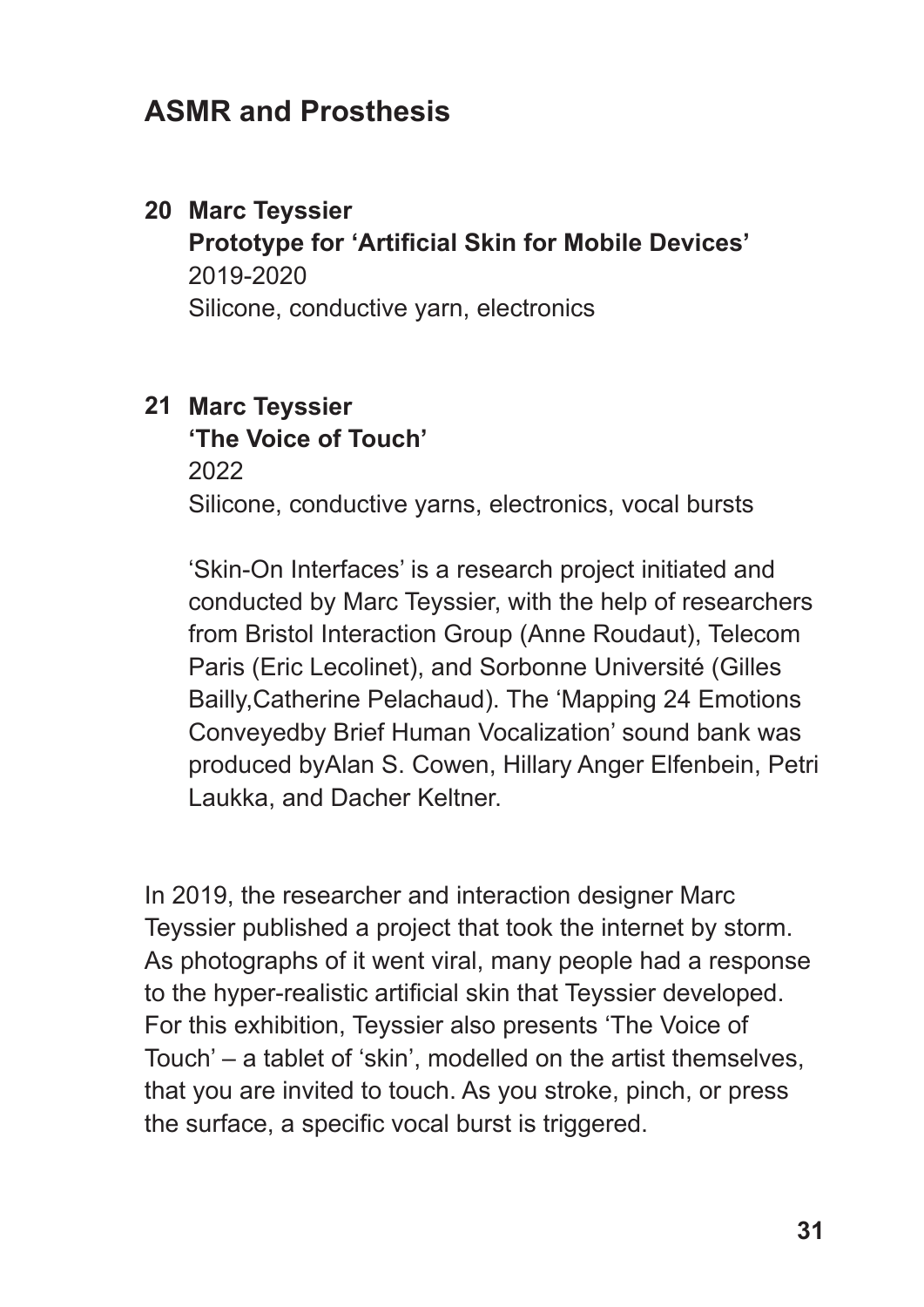The 'skin' is in fact made of silicone. The 'Skin-On Interfaces' research project, of which these objects are a part, is focused on finding new ways for you to interact with the devices that you use every day, such as your smartphone. Can you imagine stroking, pinching, or squeezing your Instagram feed, for instance?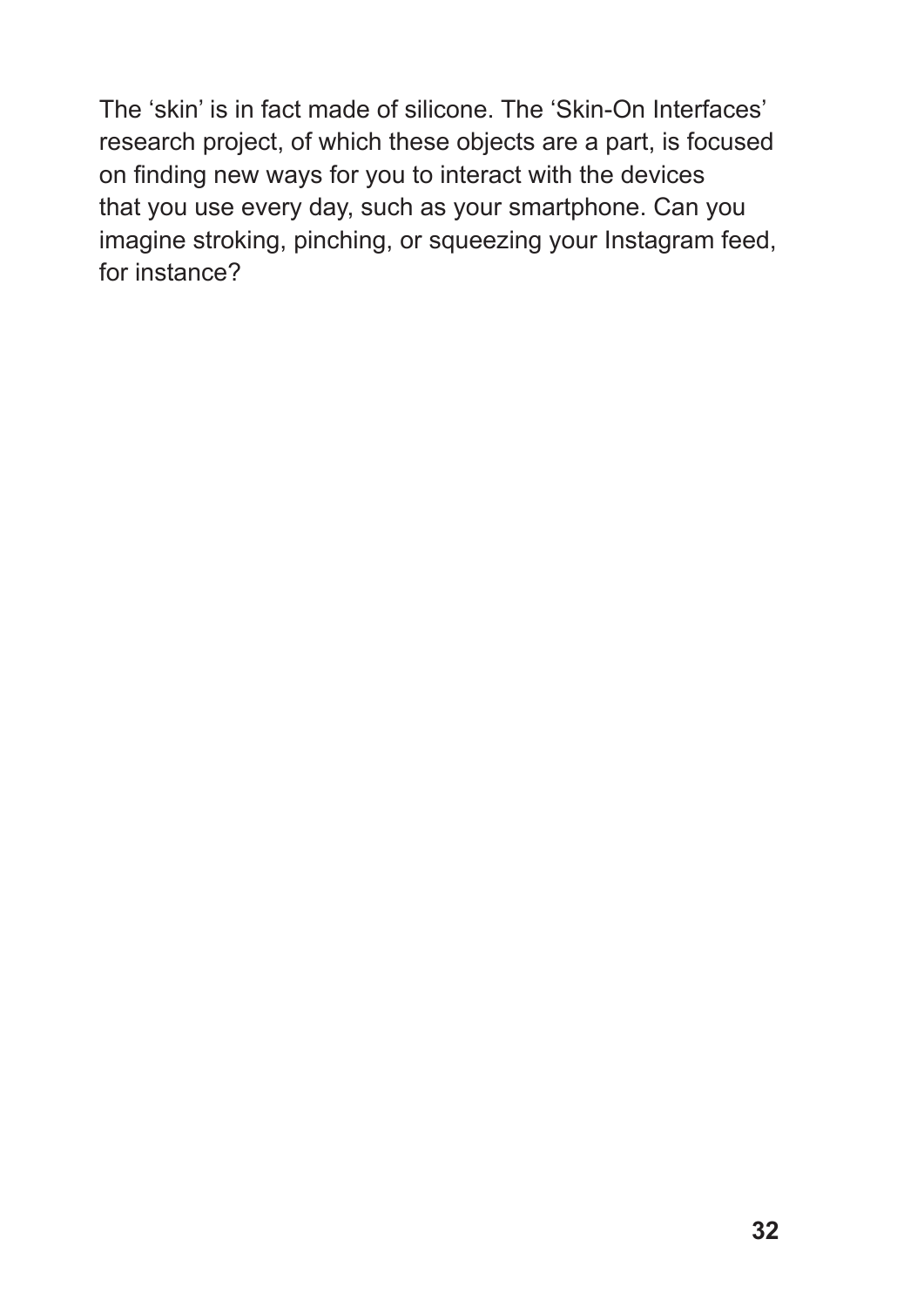# **Intentional ASMR**

ASMR can be triggered by whispering and other soft mouth sounds.

# **WhisperingLife ASMR 22** 1,857,286+ views on YouTube **'Whisper 1 - hello!'** 2009 Video (1 minute, 46 seconds) Courtesy of the artist

This is the first whispering video uploaded to YouTube. By extension, it is the first ASMR video. In 2009, this exact description accompanied the film:

"I know this might sound really weird to some, but i love hearing people whisper! So i though i would make a whispering channel. No haters please. If you don't like it then get off my channel... simple as :) For those of you who love to hear people whisper too...i hope you like my whispers!! xx"

WhisperingLife, now an optician based in the United Kingdom, is widely credited as a seminal figure in the ASMR movement. She continues to make ASMR today, publishing on YouTube.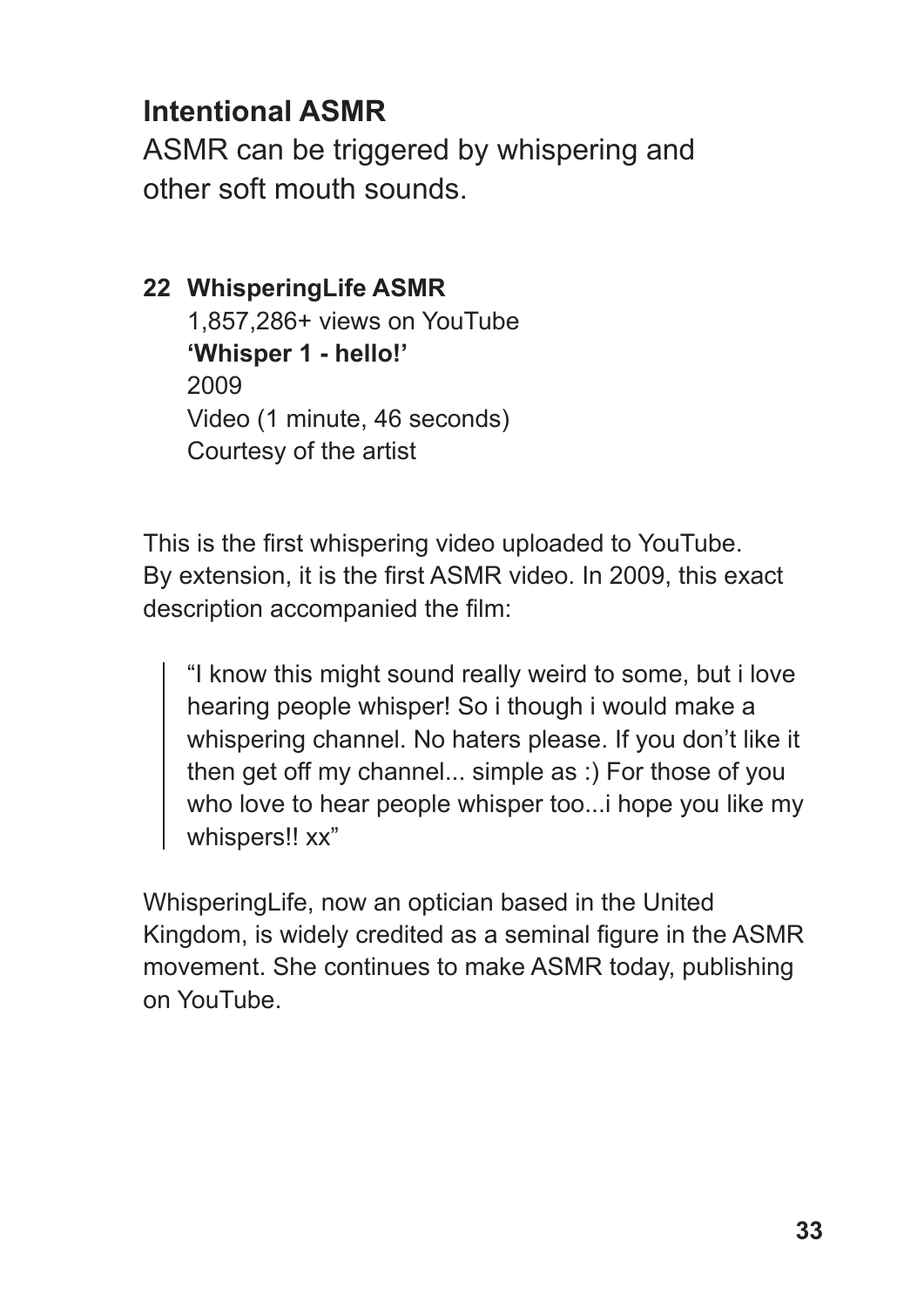ASMR can be triggered by watching someone explain something.

#### **The Sugarcubes feat. Björk 23 'Television Talk'**

1988 Video (3 minutes, 30 seconds) Director: Óskar Jónasson © One Little Independent Records

In 1988, the Icelandic artist Björk was the lead singer of The Sugarcubes. In this film, which was part of a documentary made about the band, Björk describes how a television works. Her softly spoken description is accompanied by a close-up shot of her finger tracing the inside of a cathode-ray tube television set:

"This looks like a city; like a little model of a city. And all the houses, which are here, and streets... This is maybe an elevator."

The success of an ASMR work is often determined by the relationship a viewer has to the ASMRtist through the screen. In this film, Björk's explanation is both generous and empathetic.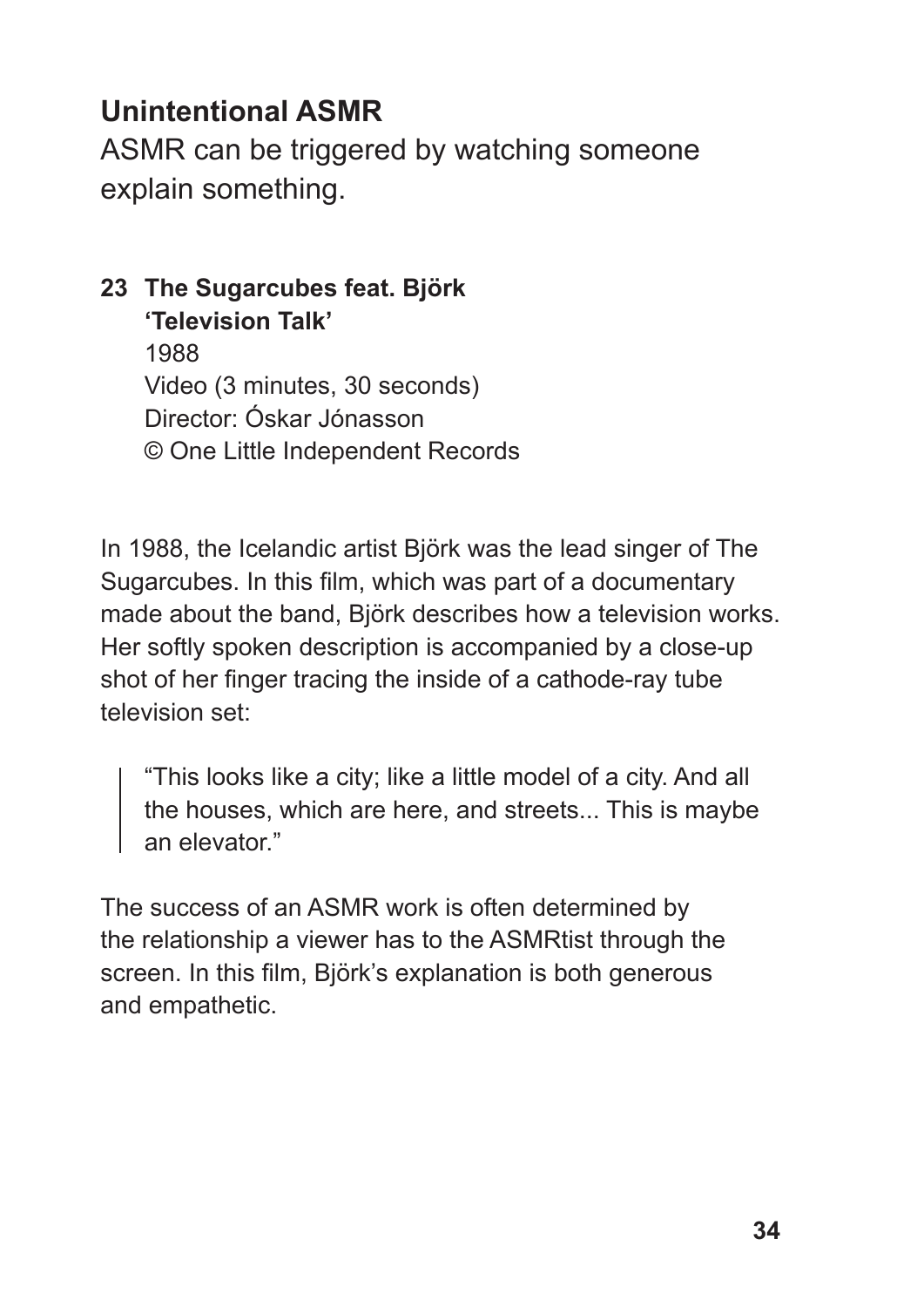# **Intentional ASMR**

ASMR can be triggered by positive affirmation and reassuring words.

**Holly Herndon feat. Claire Tolan 24 'Lonely At The Top' from the album 'Platform'** 2015 Audio work (4 minutes, 31 seconds) Courtesy of 4AD Limited, by arrangement with Beggars **Group** Media Limited (www.4AD.com)

Created as a collaboration between the experimental musician and sound artist Holly Herndon and the American artist and programmer Claire Tolan, this track is an audio role-play in which Tolan reassures a wealthy individual with positive affirmation. It is the first instance of a commercially released album to include a track intended to trigger ASMR. Tolan's gentle tone of voice is designed to calm, comfort, and support the listener. Tolan has been creating ASMR since 2013. Between 2014 and 2019, she hosted 'You're Worth It', the ASMR show on Berlin Community Radio.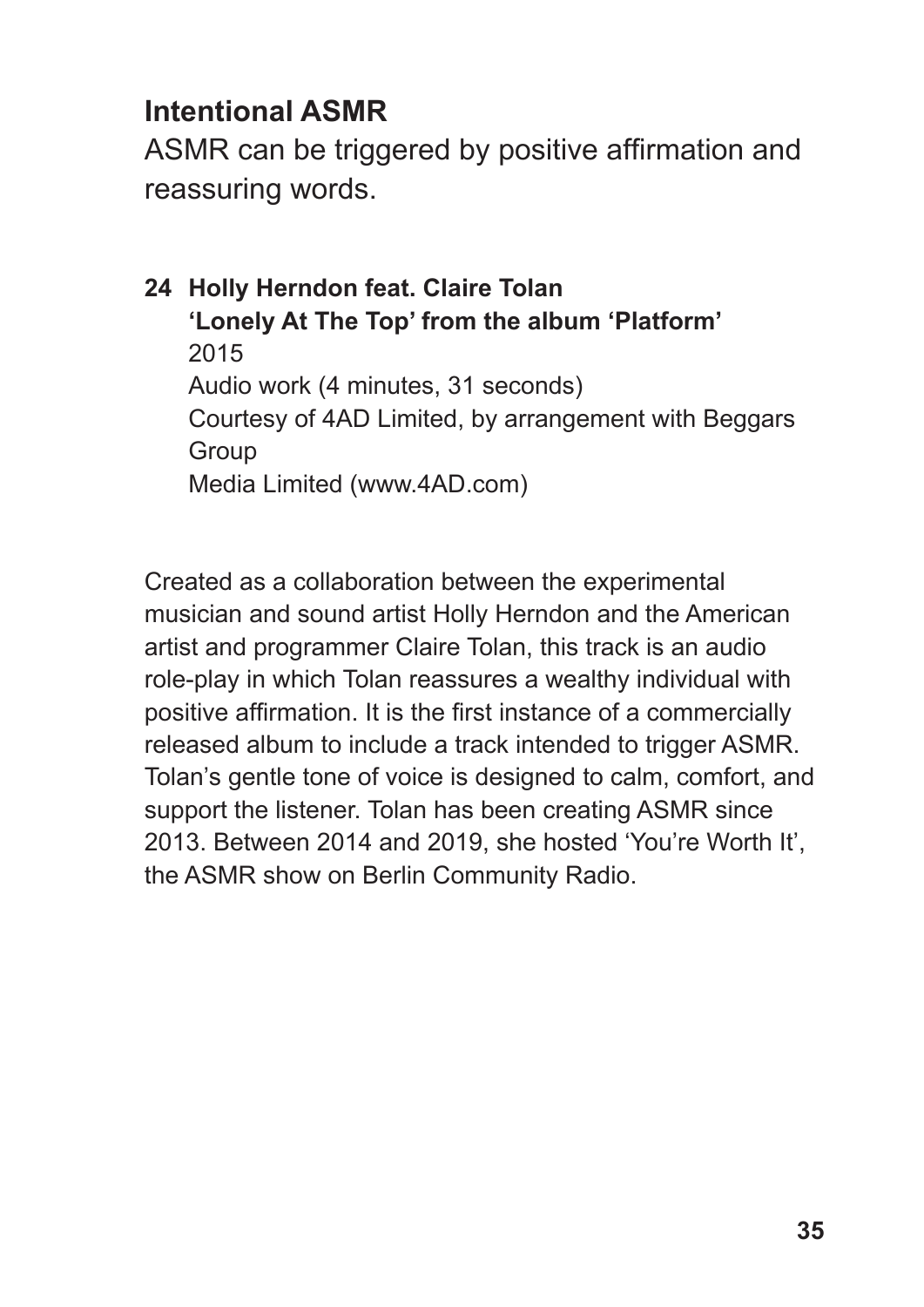ASMR can be triggered by calm, steady voices delivering factual information.

# **BBC Radio 4 25 Episode of the BBC's 'Shipping Forecast'** 16th February 2022 Audio (10 minutes, 44 seconds) Audio supplied by BBC Studios

Many countries have something like the BBC's daily 'Shipping Forecast'. A calm voice reads weather information relevant to maritime traffic in the area. Many listeners tune in not for the detailed report, however: they listen purely for its reassuring predictability and its calming effect.

Peter Jefferson, who read the 'Shipping Forecast' for over 40 years, described the importance of the broadcast:

"The version of it broadcast last thing at night has been likened to a meditation, a mantra, and a kind of lullaby since for many people it is not just rhythmic, familiar, and soothing but also the last thing they listen to at night before falling asleep. People used to write to me saying how soothing they found it after a long day to hear this familiar mantra and say, 'I love it when you send me to sleep at night reading the ships.'"

Extract from an interview with the meditation app 'Calm' 2017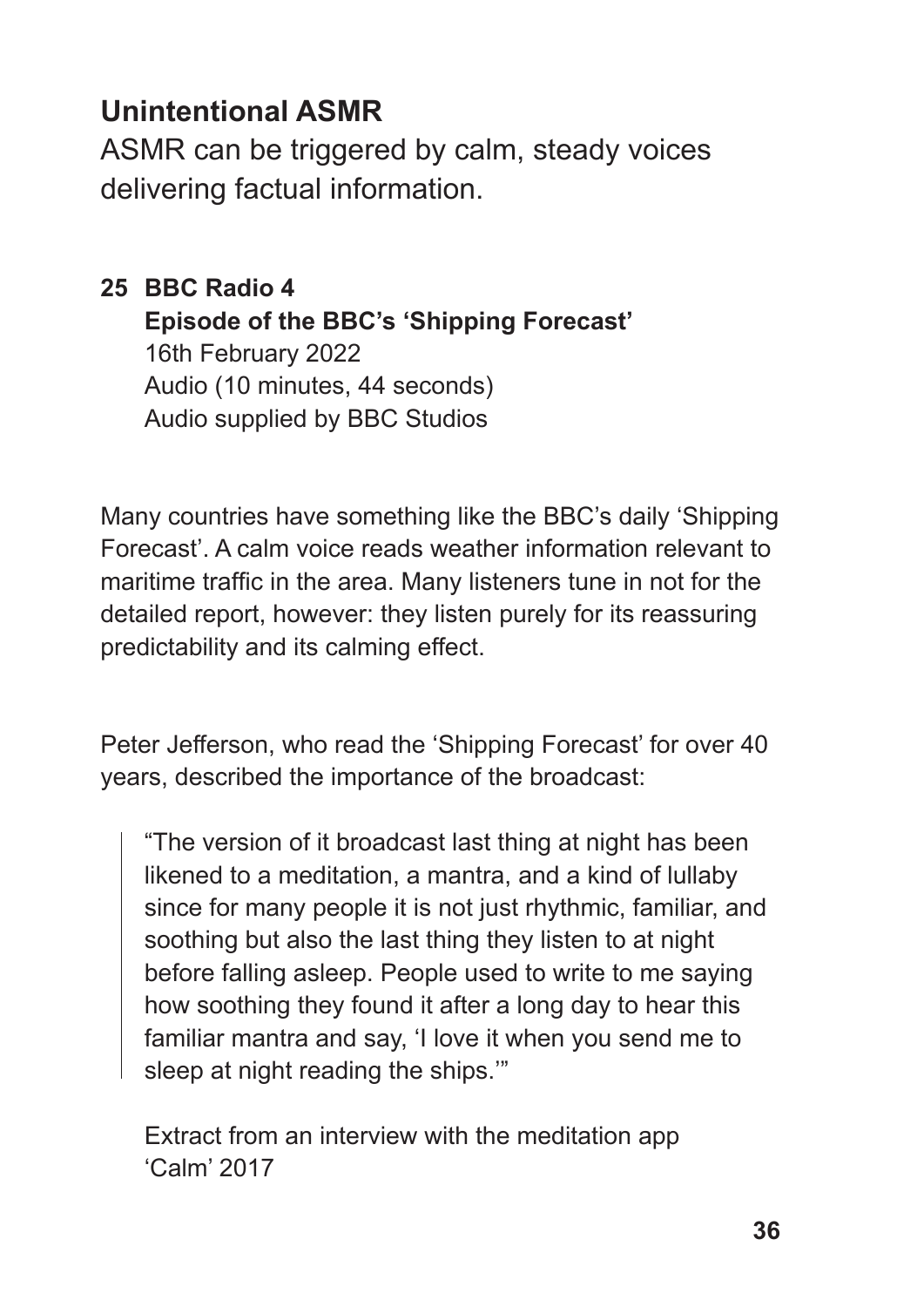ASMR can be triggered by people performing intricate, delicate tasks.

**Victoria and Albert Museum 26** 31,886,981+ views on YouTube **ASMR at the Museum | 'Conserving a Eurovision dress | V&A'** 2021 Video (10 minutes, 57 seconds) Director: Julie Rose Bower Courtesy of Susana Fajardo / Julie Rose Bower / Victoria and Albert Museum, London

In this work Susana Fajardo, a conservator, inspects the dress worn by the singer Sandie Shaw for her performance of 'Puppet on a String' at the Eurovision Song Contest in 1967. Julie Rose Bower documents the process using an ambisonic sound setup, allowing sounds to be recorded from all directions. Fajardo examines the dress with great concentration, using tweezers, pins, and stitching techniques to preserve thousands of tiny beads and sequins.

The 'ASMR at the Museum' series was initiated by the Victoria and Albert Museum in mid 2020. Bower, a Londonbased artist and sound designer, worked with the museum's Theatre and Performance collection to unpack and inspect unique historical objects. With subjects from Charlie Chaplin's bowler hat to a medieval choir book, the films offer insight into what it means to conserve delicate objects.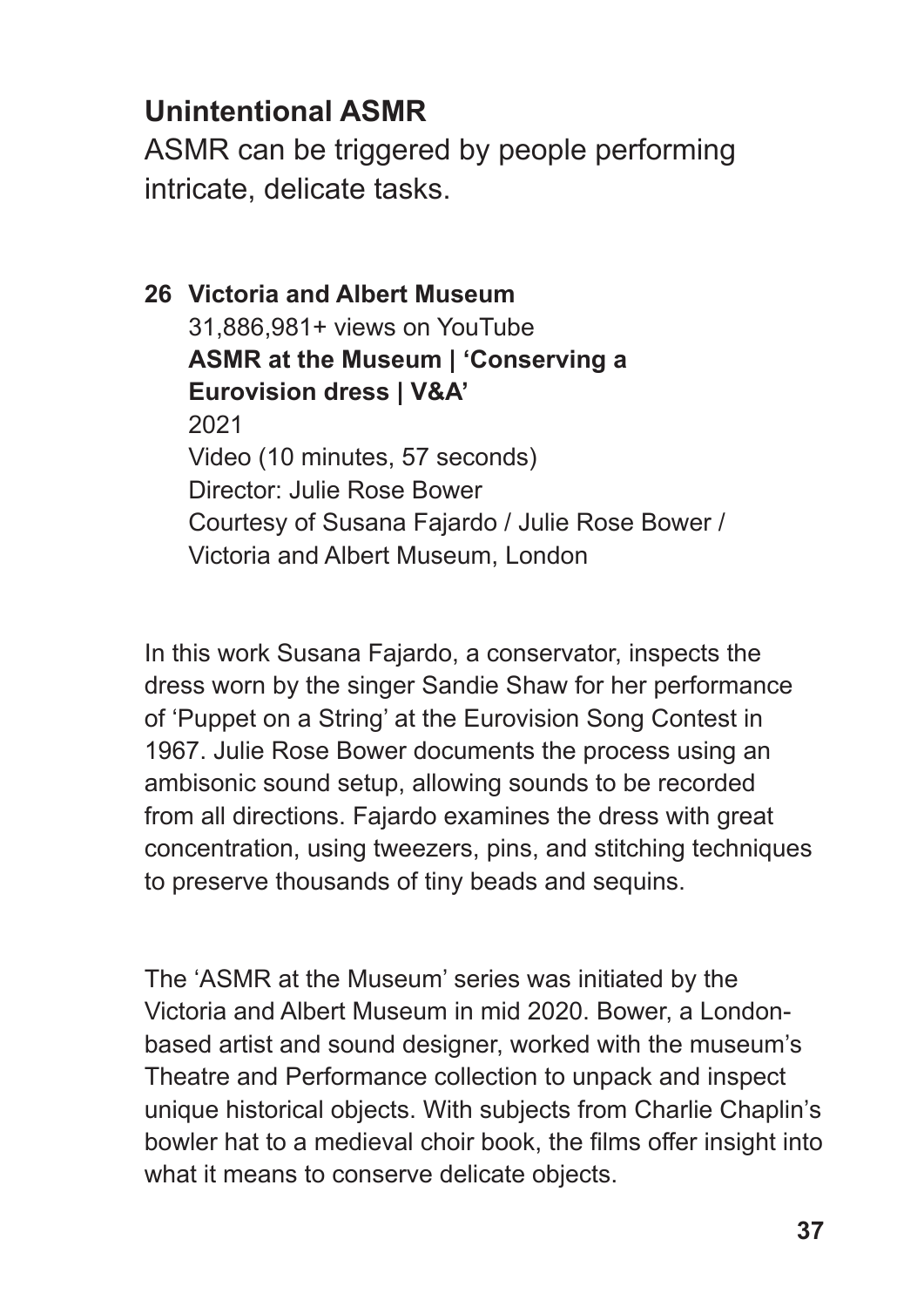ASMR can be triggered by people telling rambling narratives.

### **David Bull 27**

19,596,319+ views on YouTube **'Remembering a Woodblock Carver – Mr. Ito Susumu'** 2016 Vlog (28 minutes, 35 seconds) Courtesy of Dave Bull

David Bull is a British-Canadian self-taught woodblock printer and carver who leads the Mokuhankan studio in Tokyo, Japan. Alongside the illustrator Jed Henry, he became prominent in 2012 by blending the ancient craft of 'Ukiyo-e' with contemporary gaming culture in the 'Ukiyo-e' Heroes print series. In this vlog (video blog), Bull calmly tells the story of how he met Ito Susumu, one of the last remaining masters of 'Ukiyo-e', in 1986. Bull also demonstrates the precision craft of woodblock carving.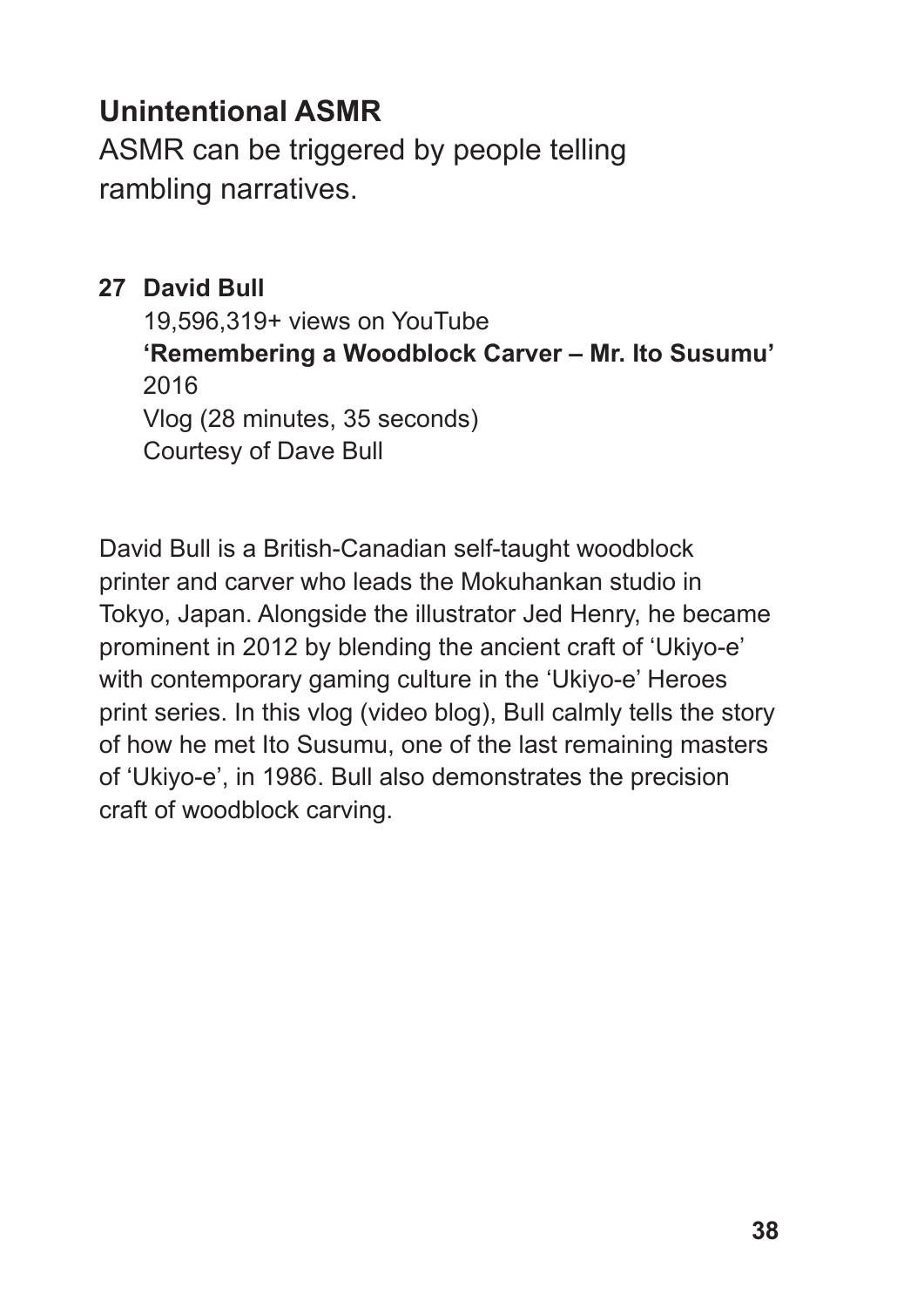ASMR can be triggered by materials behaving in odd ways.

**The Slow Mo Guys 28** 2,279,117,088+ views on YouTube **'1500rpm Slow Motion Paint Flinger - The Slow Mo Guys'** 2021 Video (10 minutes, 41 seconds) Slow-motion footage provided by The Slow Mo Guys

Gavin Free and Daniel Gruchy, a duo of YouTube creators known professionally as 'The Slow Mo Guys', film in extreme slow motion. Their channel, which has over 14.2 million subscribers, became known for using Phantom high-speed cameras to film everyday objects and thereby slow down the world for a (brief) moment.

While the human eye can detect up to 1,000 frames per second, the cameras they use are capable of shooting more than 380,000 frames per second. In this film, we see Free recording a spinning plate on which he places coloured dollops of paint. The result is mesmerising footage of the paint first merging together and then flicking away, creating hypnotic patterns and movements.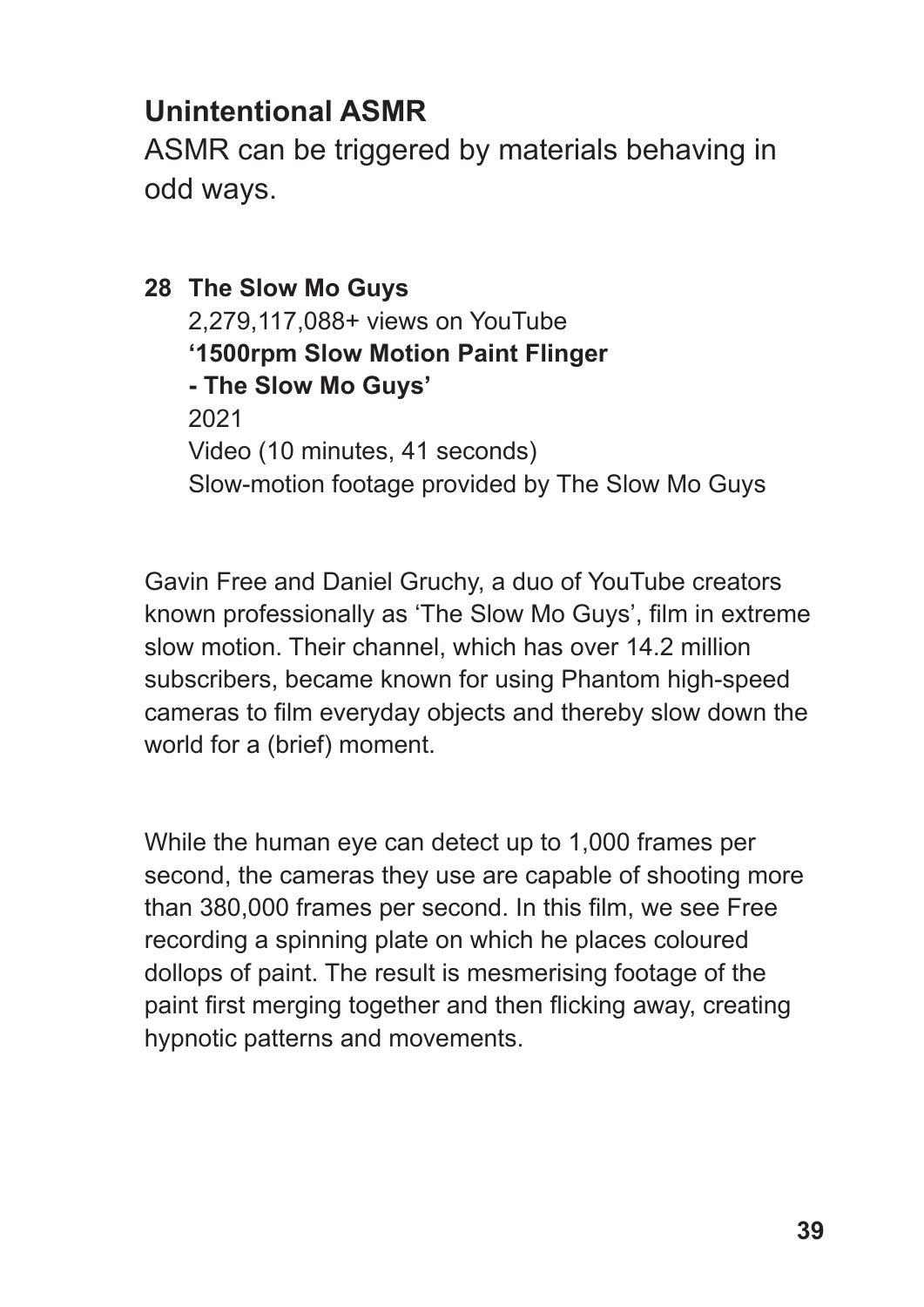ASMR can be triggered by people performing intricate, delicate tasks.

# **Anthony Wilks 29**

**'The Lost Art of Paste-Up'**

2019 Video (8 minutes, 9 seconds) Courtesy of the London Review of Books

Bryony Dalefield has been working at a literary magazine called the 'London Review of Books' since the 1980s. Earlier in her career, she worked with 'paste-up' – the art of preparing the pages of a magazine for print, prior to computer-based desktop publishing. In this video, Dalefield revisits the bygone craft and demonstrates, with precise attention to detail, a lost art that was once central to every magazine and newspaper operation.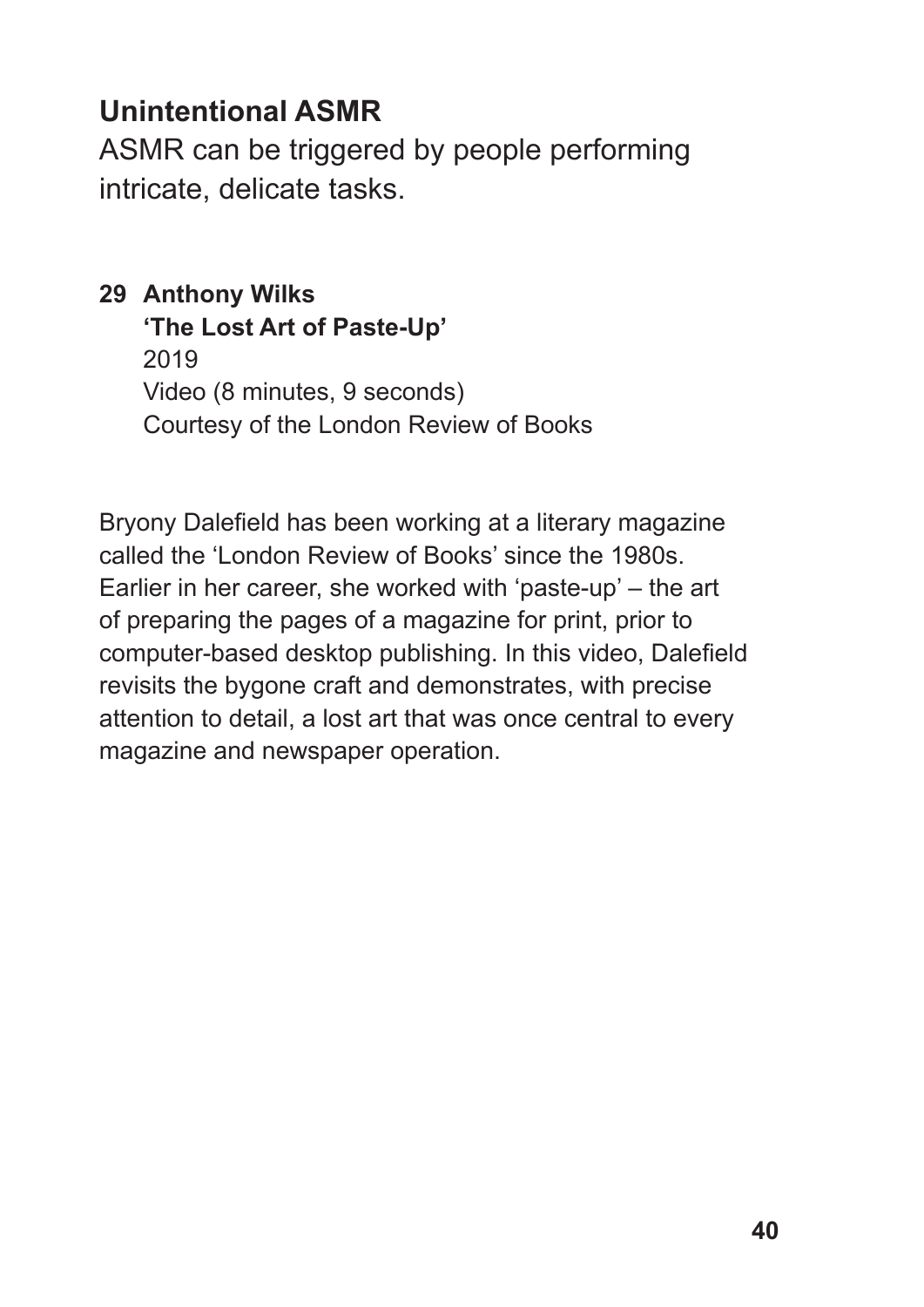# **Advertisement and ASMR**

# **IKEA U.S. 30**

**'Oddly IKEA'** 2019 Video (25 minutes, 43 seconds) Courtesy of IKEA U.S.

As ASMR has become more popular over recent years, advertisers and companies have found different ways to utilise the format in order to advertise products. In this work for IKEA's 'Back to School' bedroom range, directors Geoff Levy and Holden Rasche conceived of an unconventional way to sell products such as bed linen, shelves, and clothes hangers.

We only see the hands of the softly spoken narrator as they touch everyday objects and the materials they are made of.

"College students are some of the most stressed demographic,so for IKEA's campaign, we wanted to show students that their products can not only be helpful, but help them relax."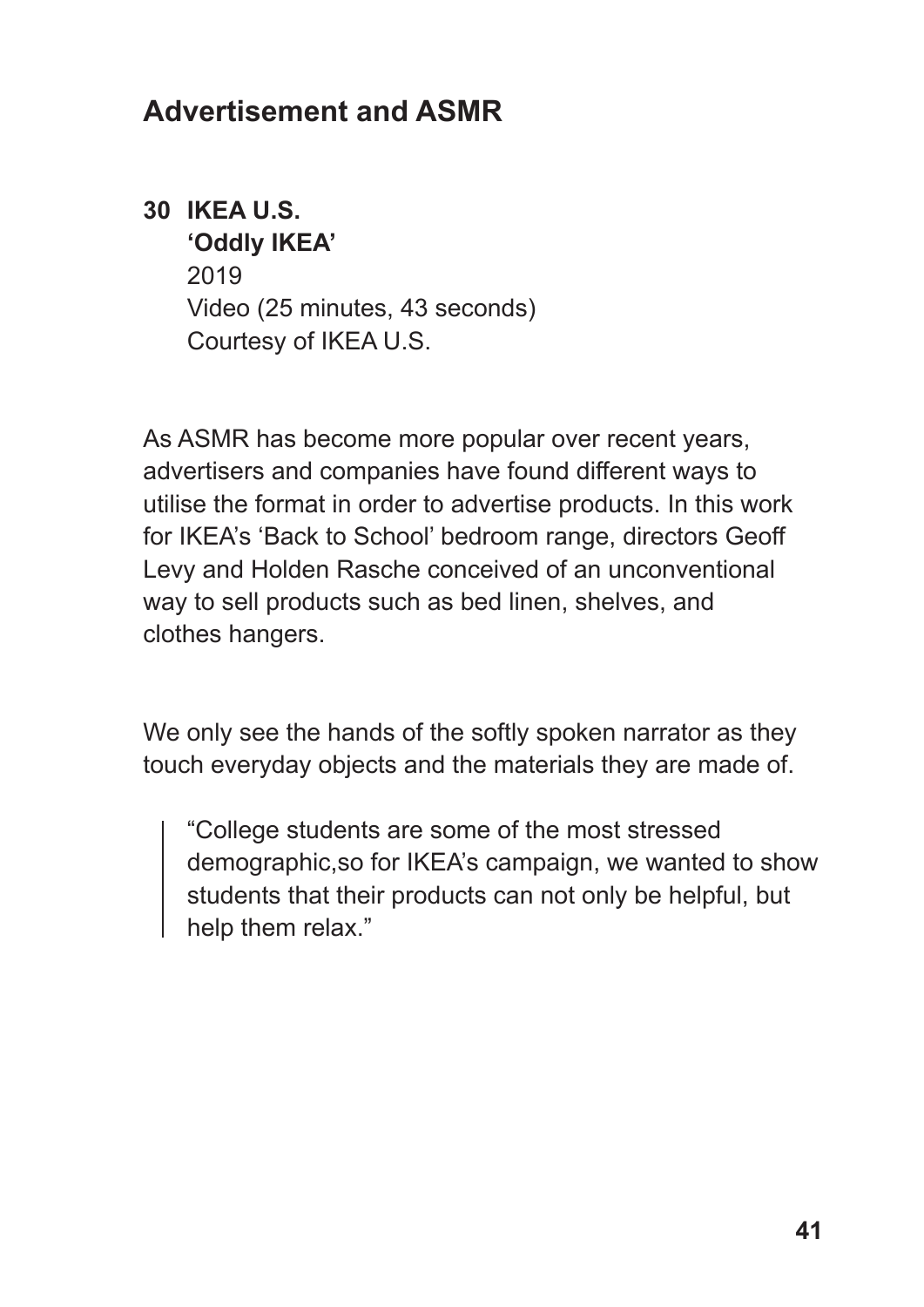# **Advertisement and ASMR**

#### **Virgin Atlantic 31 'Virgin Atlantic ASMR'**

2021 Video (3 minutes, 2 seconds) Director: Rick Stanton Courtesy of Bark Films for Virgin Atlantic

As ASMR has become more popular in recent years, advertisers and companies have found different ways to utilise it as a format. In this binaural video, airline Virgin Atlantic records and heightens every sound of a business-class trip on one of their aircraft as a form of advertising.

Released after over a year of travel restrictions as a result of the COVID-19 pandemic, the company conducted a survey to discover which sounds connected to travel those former travellers missed most. 82% yearned for the sounds of the pilot speaking over the public announcement system, while 78% were nostalgic for the tinkling sounds of the drinks trolley.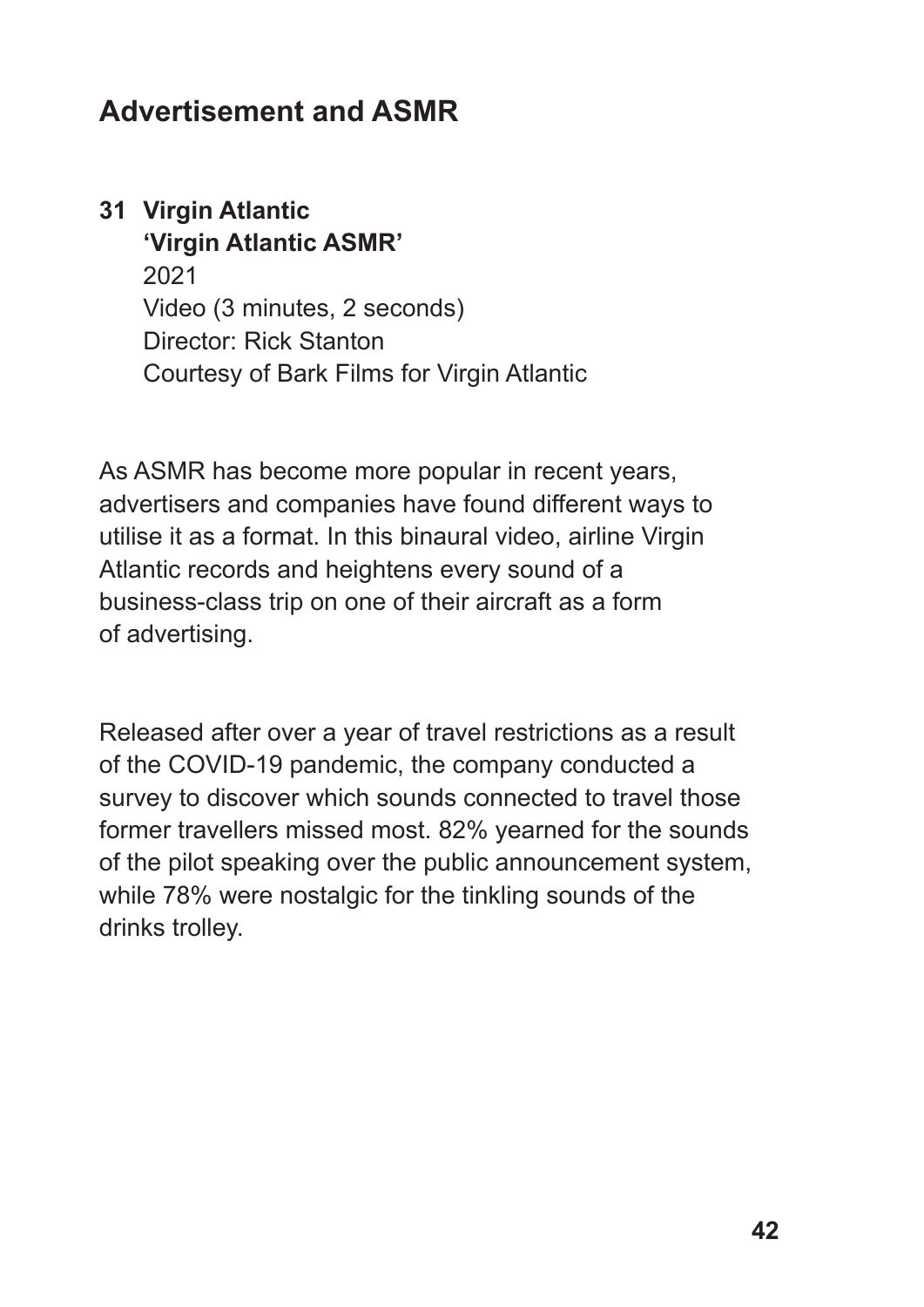# **Intentional ASMR**

ASMR can be triggered by care, personal attention, and grooming.

# **HairCut Harry 32**

168,235,385+ views on YouTube **'Traditional Japanese Wet Shave by Cool 76 Year Old Kyoto Barber | 下前理容室 Shimomae Barber Shop'** 2019 Video (23 minutes, 44 seconds) Courtesy of Haircut Harry

HairCut Harry has his hair cut all around the world. He documents his experiences by sharing them through YouTube. He began in 1999—six years before YouTube launched—and has found vast audiences since. In this work, Harry visits the shop of 77-year-old Mr. Shimomae Kunihiro in Kyoto, Japan. All films made by HairCut Harry are unedited, and focus predominantly on the sound of the haircut, the shave, or the massage.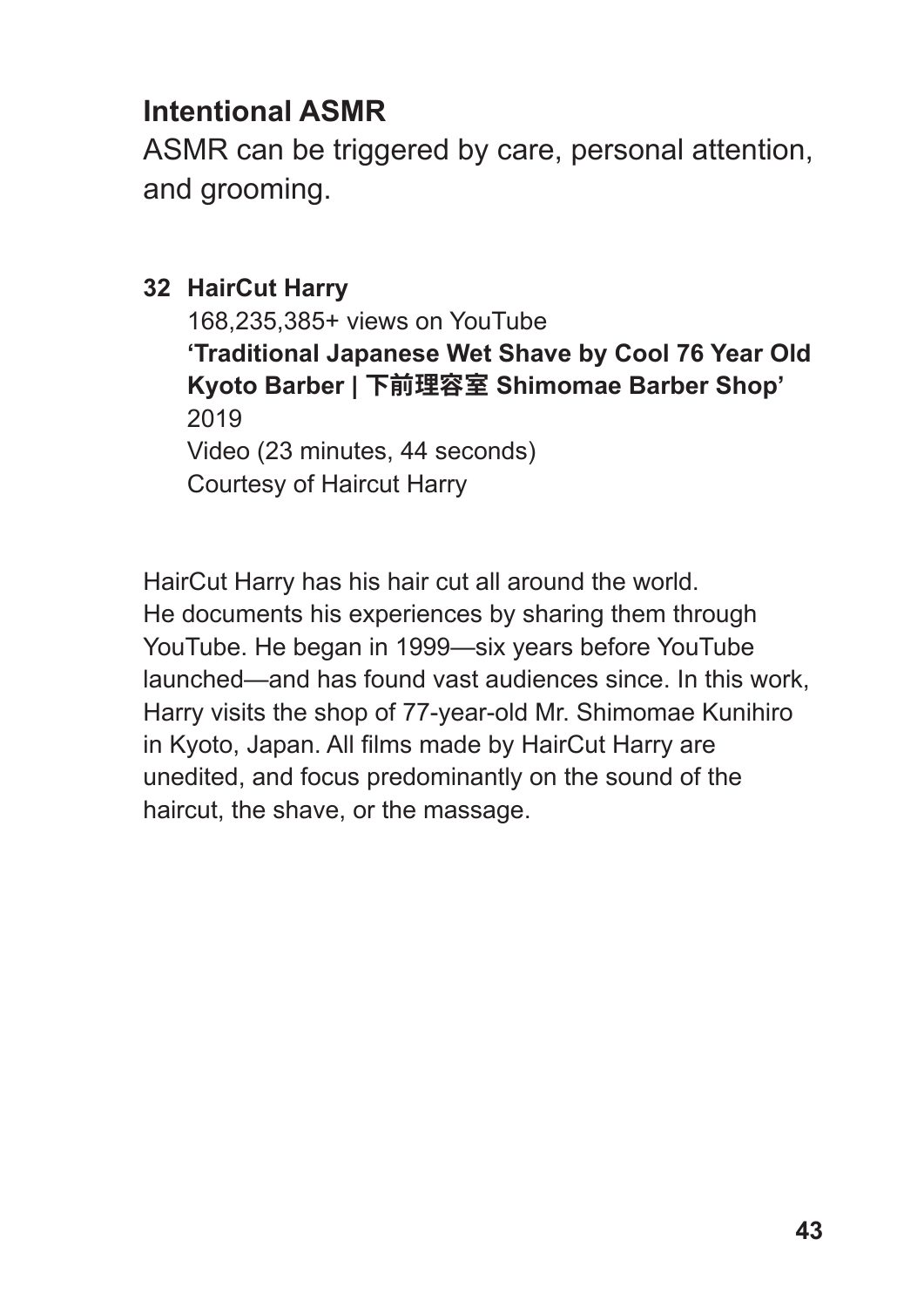# **Intentional ASMR**

ASMR can be triggered by slow, focused sound and visuals.

### **HidaMari Cooking 33**

416,957,667+ views on YouTube **'Jam Butter Cookies\*Eggless'** 2022 Video (9 minutes, 12 seconds) Courtesy of the author

HidaMari Cooking is a Japanese YouTube channel that creates instructional guides for making sweets and desserts. In this video, HidaMari Cooking makes butter cookies topped with jam. It is both an instructional guide and a work of ASMR, combining a task-oriented narrative with close-up film and recordings of the sounds of stirring, sifting, piping, and packing. Many find comfort and relaxation in watching ASMR that takes you on a journey with a predictable outcome.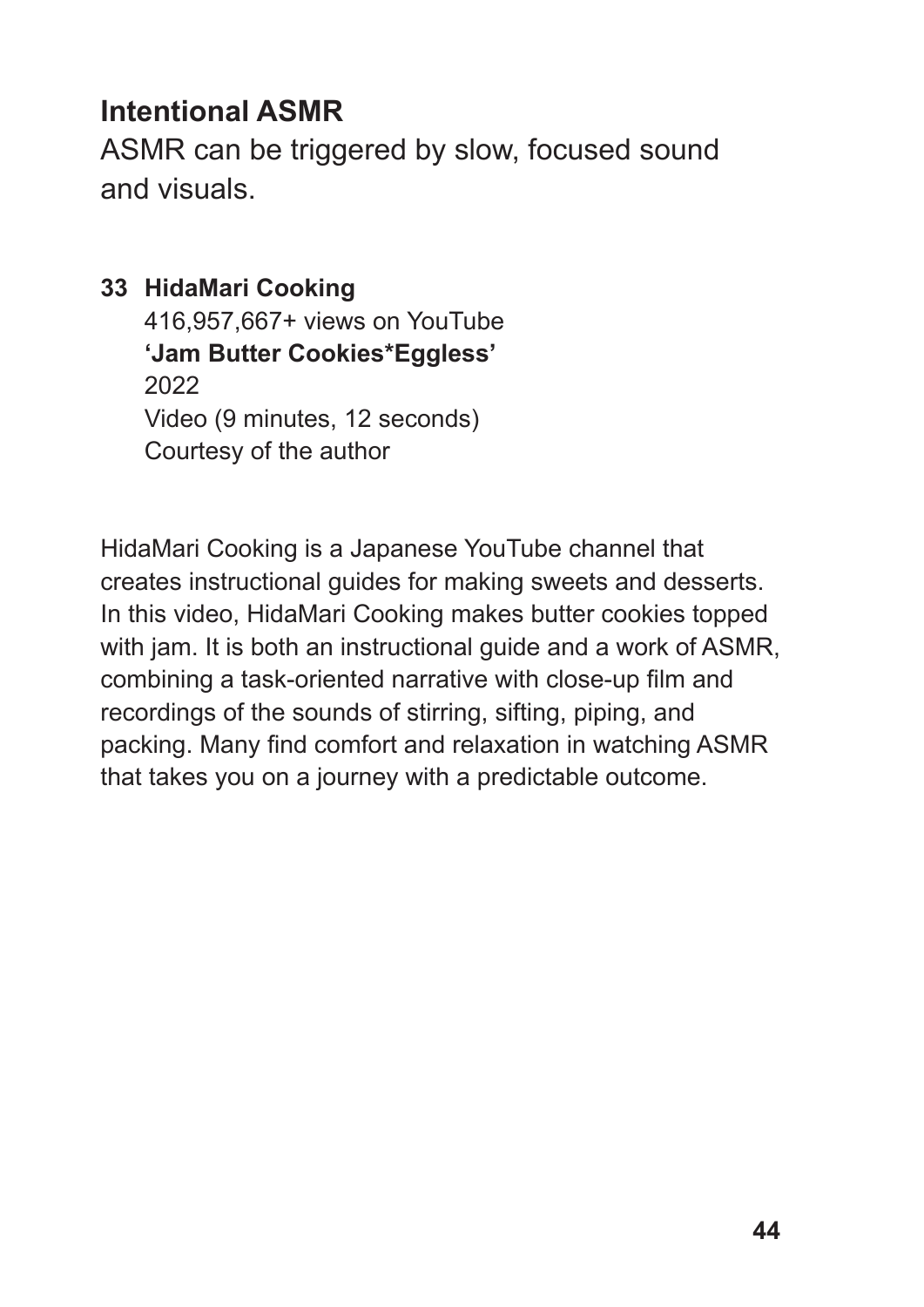ASMR can be triggered by gentle, taskoriented activities.

# **슈앤트리 SHU AND TREE 34** 377,386,871+ views on YouTube **'Cut hair grown for over two years..'** 2022 Video (8 minutes, 5 seconds) Courtesy of 슈앤트리 SHU AND TREE

슈앤트리 SHU AND TREE is a YouTube channel that follows a dog-grooming service in Seoul, South Korea. When dogs arrive for their routine clean and makeover, they often have too much hair and look a little worse for wear. This video takes you through the delicate process of grooming a dog whose hair has not been cut for two years. Hairdressing role-plays are very common ASMR triggers, as are other activities that involve the precise and delicate use of scissors.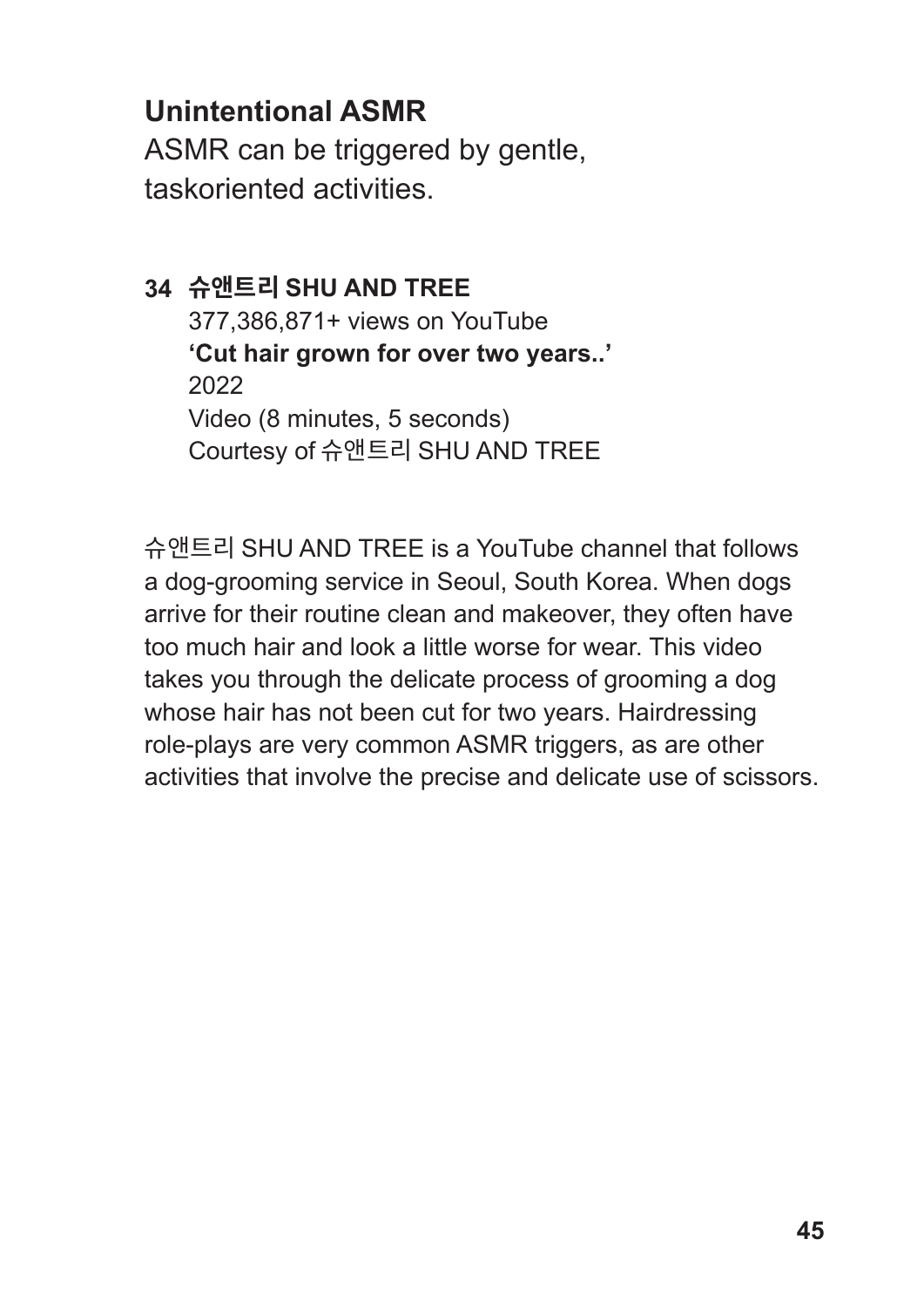# **ASMR and Prosthesis**

# **3Dio Sound 35**

**'Omni Binaural Microphone (4-position omnidirectional binaural perspective microphone)'** 2018

Aluminium, silicone, circuit boards, microphone capsules Courtesy of 3Dio Microphones

#### **3Dio Sound 36**

#### **'Free Space XLR Binaural Microphone (2-position omnidirectional binaural perspective microphone)'**  2022

Aluminium, silicone, circuit boards, microphone capsules Courtesy of 3Dio Microphones

#### **Neumann 37**

#### **'KU 100 Dummy Head with Binaural Stereo Microphone'**

1992

Metal, synthetic materials

Courtesy of Sennheiser and Georg Neumann GmbH

#### **DPA Microphones 38**

#### **'DPA 4560 CORE Binaural Headset Microphone'**

2019

Gold-sputtered diaphragms, stainless-steel neckband, rubberised ear hooks, kevlar cable Courtesy of DPA Microphones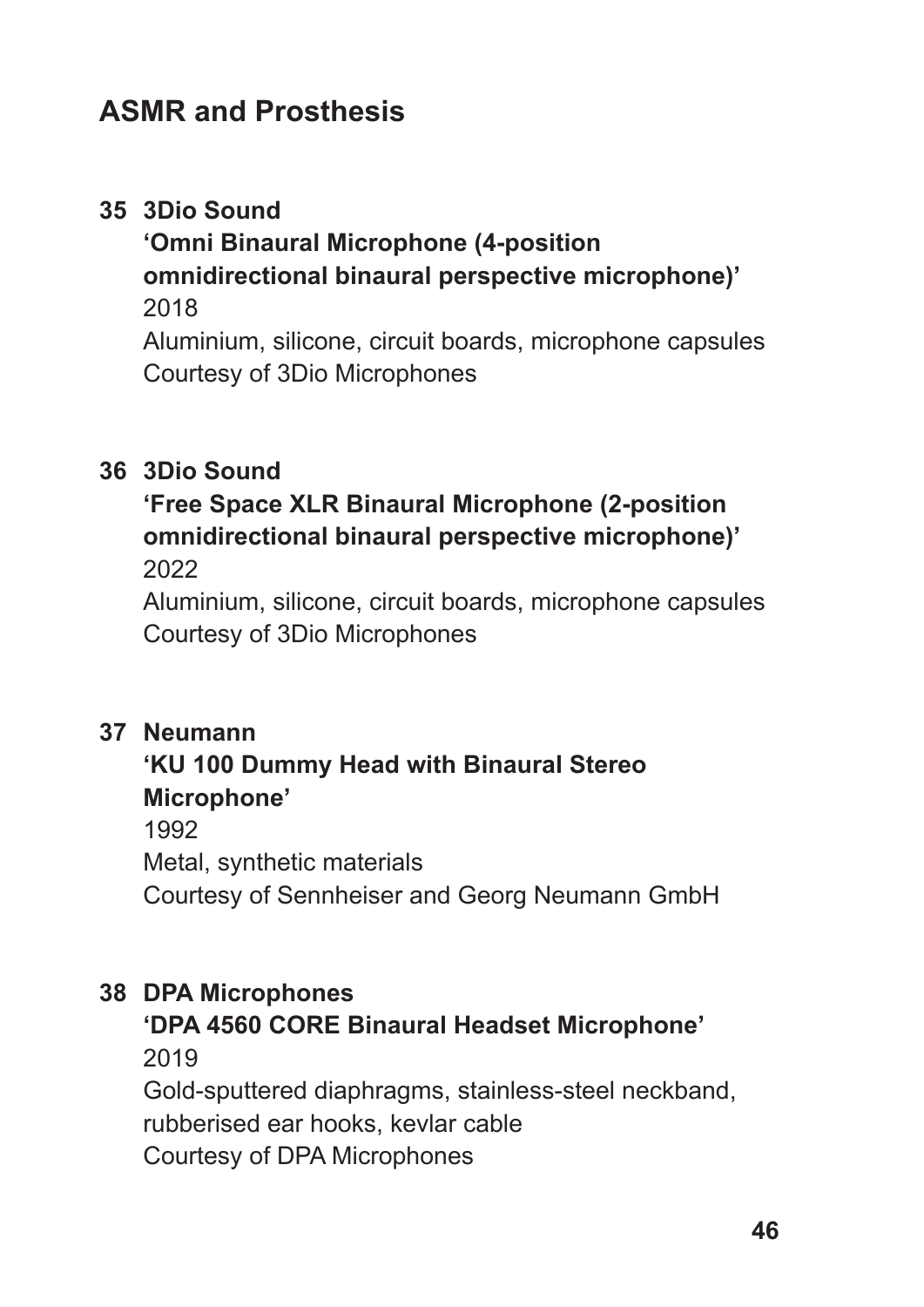3Dio, Neumann, and DPA are three sound companies that specialise in making multidirectional and binaural microphones (the word 'binaural' means 'to have two ears'). These types of microphones are used by some ASMRtists who want to record two separate channels of sound. The lifelike human ears on some of the microphones make them unique. They sculpt the sound from multiple directions, making it feel more natural when recorded. This allows for ASMRtists to make recordings that feel more intimate and more intense. Among others, whispering and ear-cleaning are triggers often performed on microphones such as these.

 $\rightarrow$  Try out the binaural 'Dummy Head' microphone and the 3Dio Free Space XLR Binaural Microphone by whispering, or scratching or stroking the 'ears'.

#### **39 Chris Milk**

**'Sound for Vision', custom-built multi-channel binaural microphone used in 'Hello, Again'** 2012 Silicone, plaster, paint, 8 microphones Courtesy of Chris Milk Commissioned by Lincoln in collaboration with HudsonRouge, @radical.media, Willo Perron and Associates

This bespoke binaural recording instrument was created by the director and immersive artist Chris Milk for an interactive virtual-reality film called 'Hello, Again'. While the musician Beck performed a version of David Bowie's 1977 song, 'Sound and Vision', accompanied by a 160-person orchestra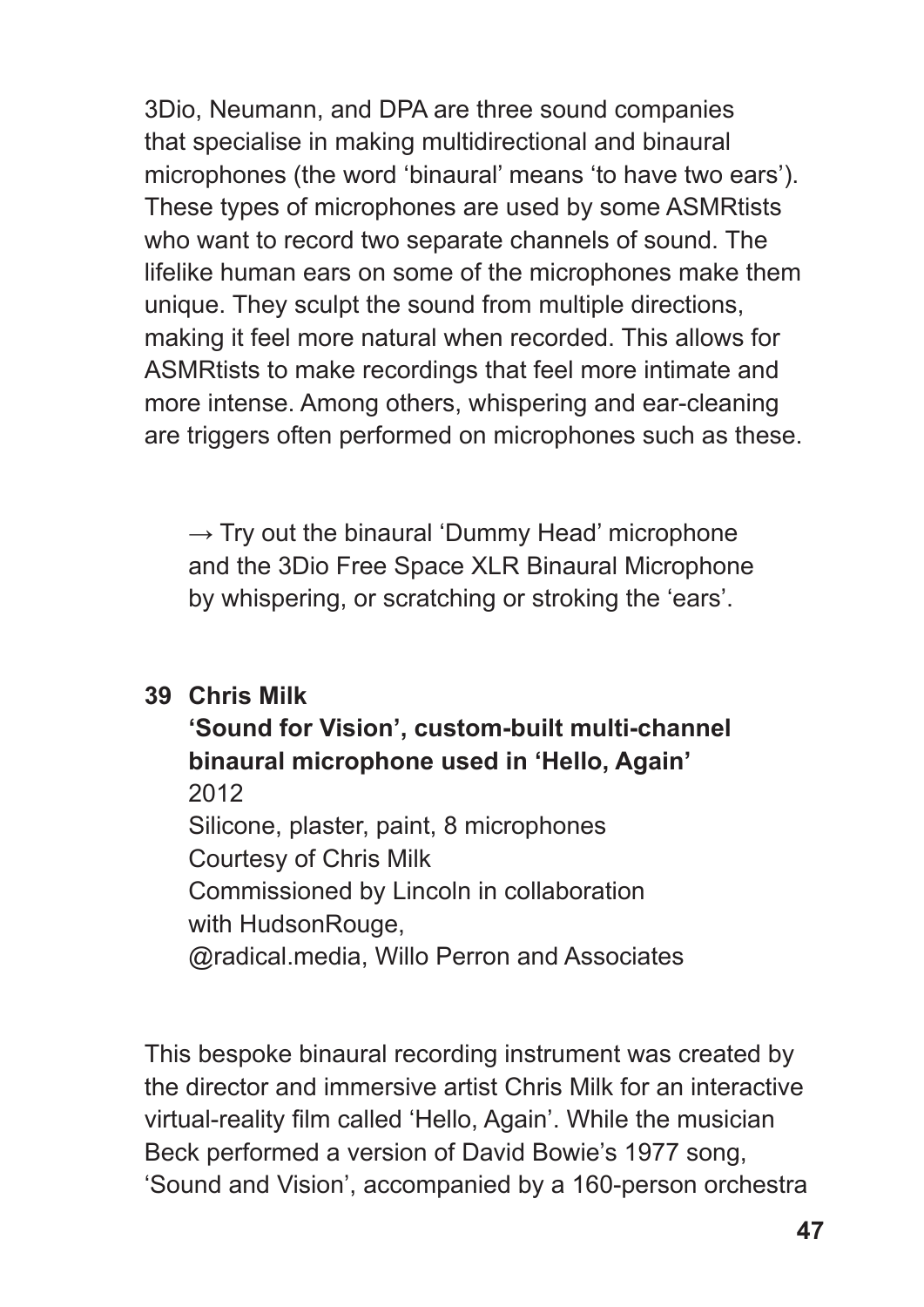positioned in an 'inverted theatre-in-the-round', the microphone—with ears for eyes—was suspended in the centre of the auditorium. With sound and video having been recorded in 360°, and the film installation utilising facial tracking, viewers could experience the concert from all directions. As the viewer navigated around the room, the sound faded between each channel (each ear) in turn. In the words of Chris Milk:

"The idea was for Beck to be surrounded by a 400-person audienceon a rotating platform, surrounded by a 200-person orchestra… I wanted the experience to feel like you were sitting in the middle of an orchestra with the accurate directional acoustics for whichever direction you were facing.

I figured we might be able to build a recording device like a traditional binaural microphone, only with a set of ears every 90 degrees to capture the sound facing in multiple directions simultaneously. Then when you were inside the eventual VR [virtual reality] experience, we would crossfade between the ears as you turned your head. By some miracle, it all worked."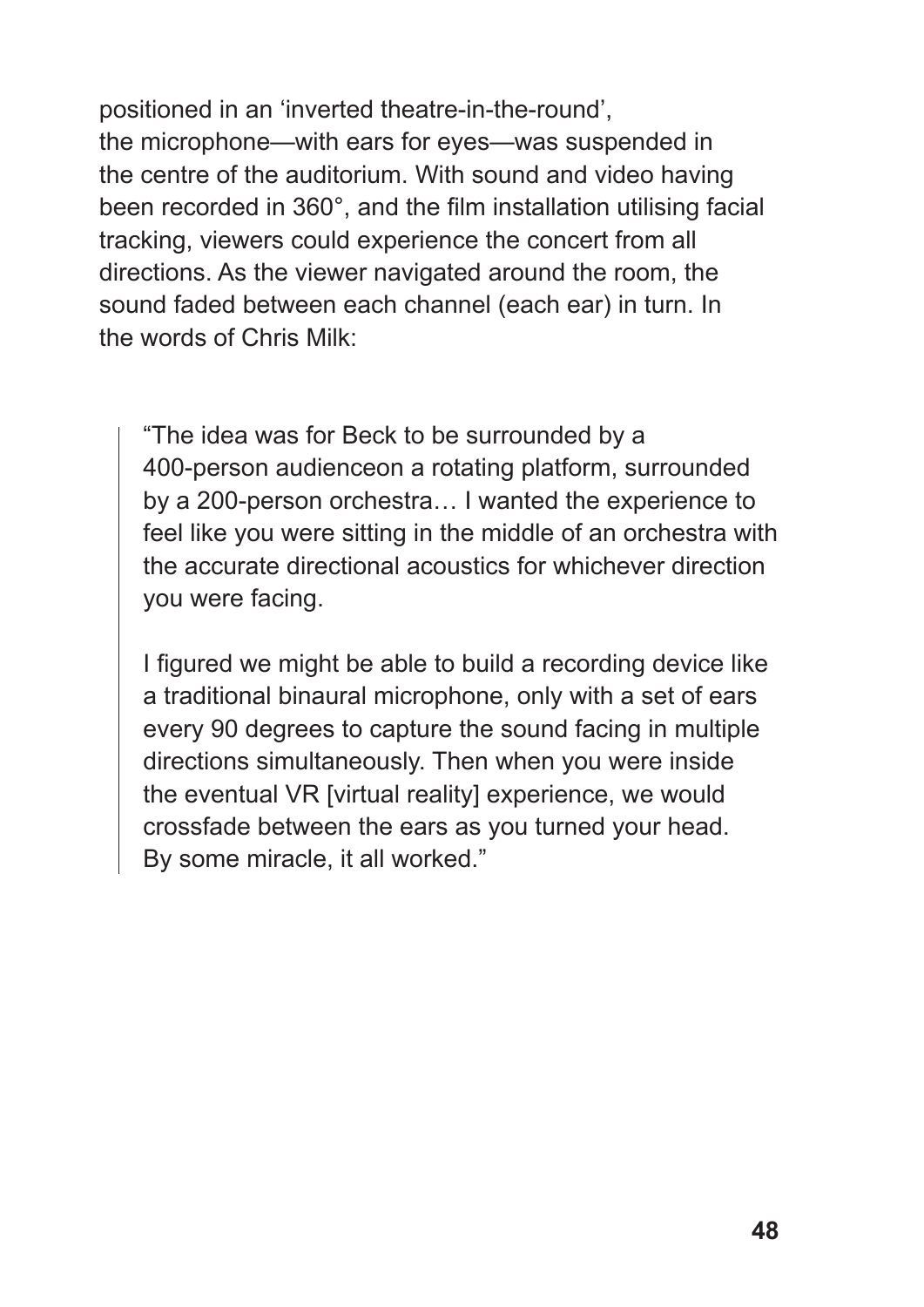# → **Take part in a short survey about ASMR triggers that will be used by future researchers.**



Scan the QR code to take the survey. Please use headphones.

More and more universities and research organisations are beginning to study the psychological effects of ASMR. Giulia Poerio, part of ASMRNet (an international research network for ASMR) based at the University of Essex, is a leading scholar in this field.

This two minute-long survey presents you with short audiovisual clips and asks you to provide emotional or ASMR responses. These responses will contribute to a database of triggers that future researchers will use in their studies. You don't have to experience ASMR to take part, but you do need to be over 18 years old.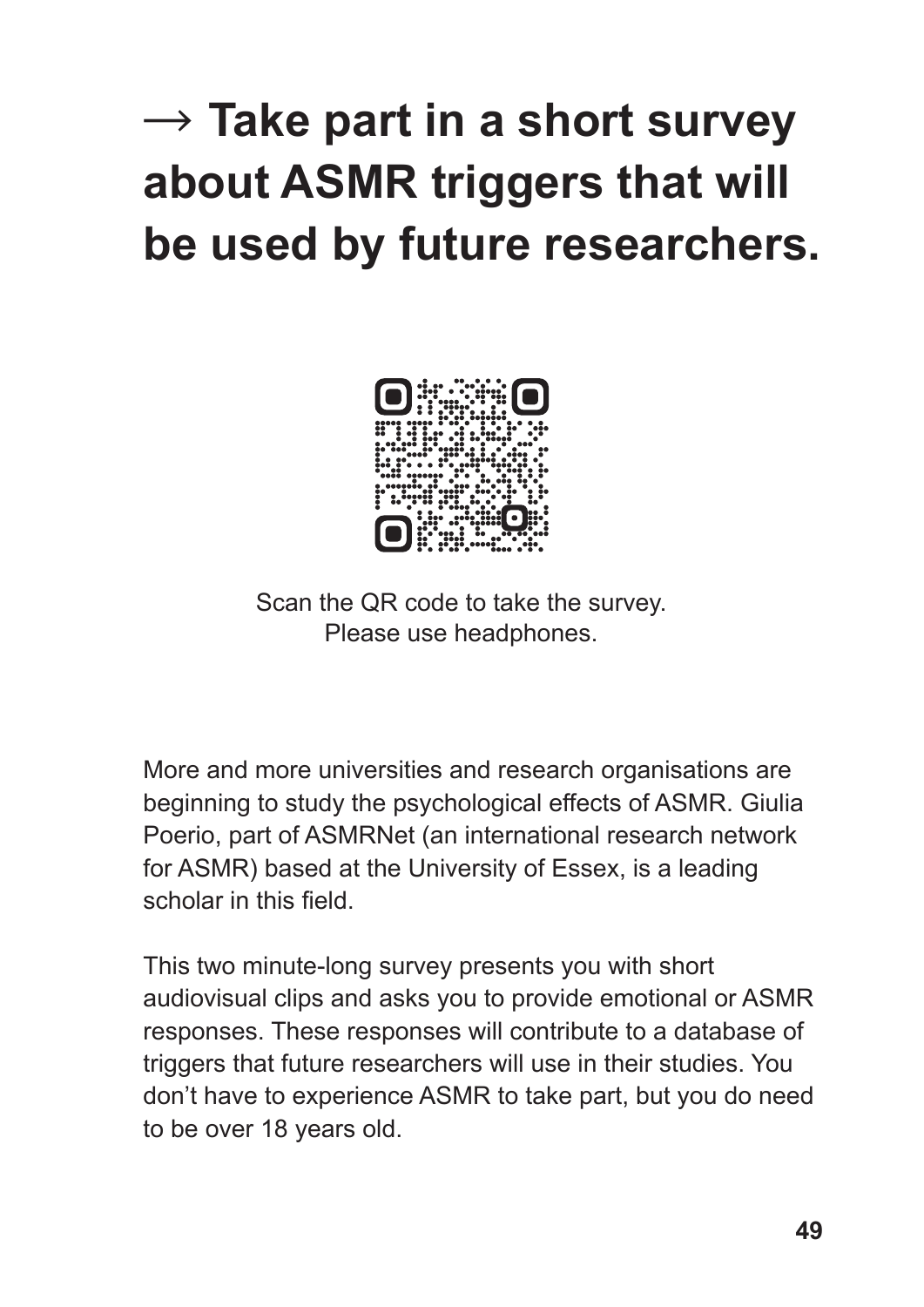# **Glossary**

#### **ASMR**

A static-like sensation of low-grade euphoria or deep calming triggered by gentle sound, touch, and movement. In its most intense form, it is described as being like champagne bubbles, starbursts, or glittering water falling down your scalp.

#### **ASMRtist**

A person who makes works of ASMR ('ASMR' + 'artist').

#### **Trigger**

A sound or action—such as whispering or mouth sounds, tapping, brushing, or role-play—that instils in you or somebody else an ASMR sensation. Everything has the potential to be a trigger, but there is no such thing as an objective trigger.

#### **Intentional ASMR**

Something made by an ASMRtist that is specifically designed to trigger an Autonomous Sensory Meridian Response.

### **Unintentional ASMR**

Something that triggers ASMR incidentally, which has not been created with that intent, nor has been created by an ASMRtist.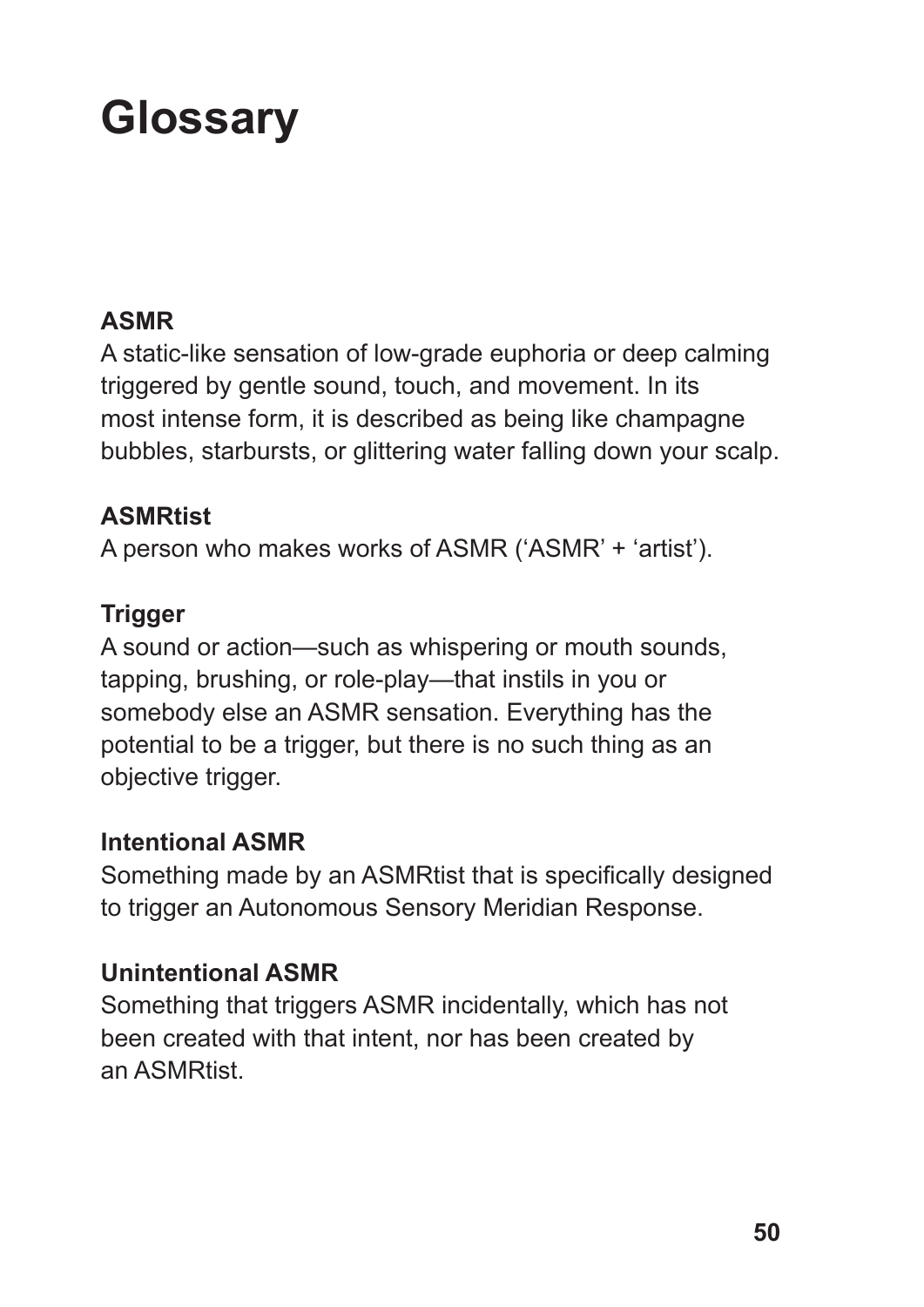# **Frisson**

The sensation of 'aesthetic chills'. You might feel a 'chill' run up your spine when you hear a piece of music, or feel 'goosebumps' when experiencing a work of art, for instance.

# **Misophonia**

To be affected emotionally by common sounds, usually made by other people, such as breathing, yawning, or chewing. This term, which literally means 'hatred of sound', was coined by audiologists Pawel and Margaret Jastreboff in 2003. A misophonic response is the opposite to ASMR.

### **Synaesthesia**

When one sense, such as sight, is simultaneously perceived as if by another sense, such as hearing. Those who have synaesthetic responses might associate a place with a taste, or an abstract concept with a colour, for instance.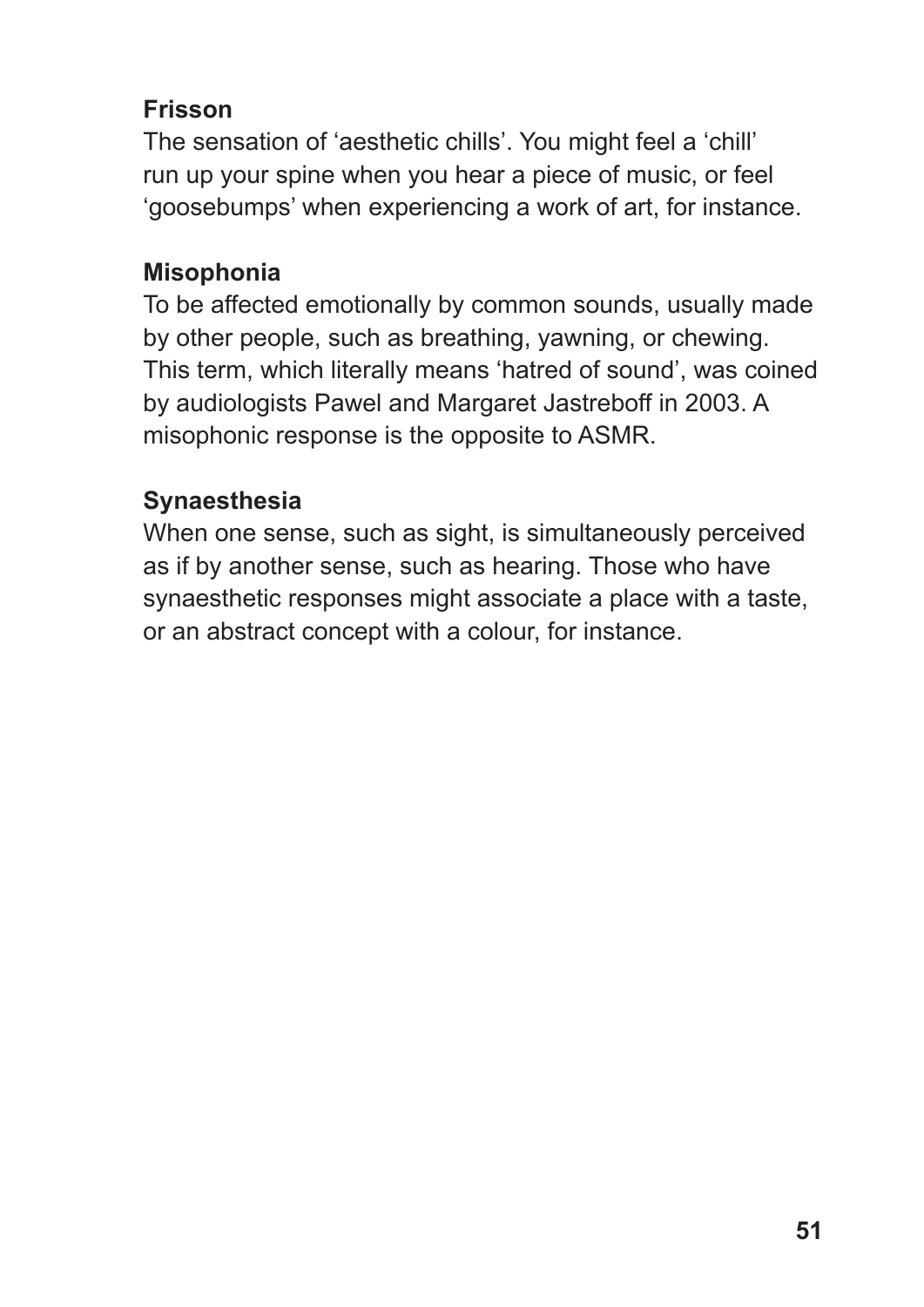# **WEIRD SENSATION FEELS GOOD**

The World of ASMR

3Dio Sound Andreas Wannerstedt anoASMR **ASMRctica** Bark Films for Virgin Atlantic BBC Radio 4 Bob Ross Inc. Callan Waldron-Hall Chiara ASMR Chris Milk Claire Tolan David Bull DPA Microphones Dr Formalyst **FredsVoice** Gibi ASMR Giulia Poerio HairCut Harry HidaMari Cooking Holly Herndon/Beggars Banquet Records IKEA U.S. Jennifer L. Allen Julie Rose Bower London Review of Books Life with MaK Made in France ASMR Marc Teyssier MissASMR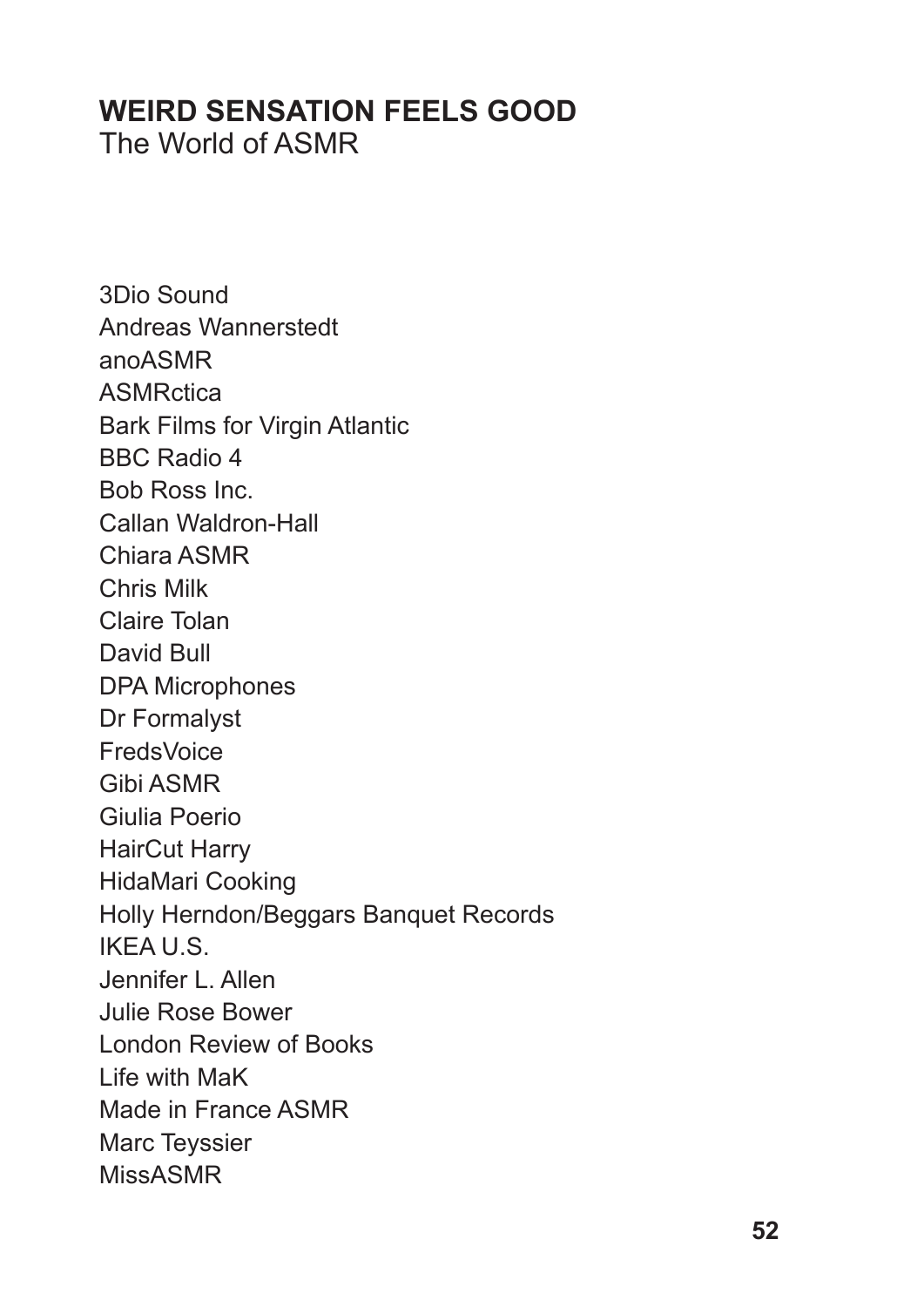One Little Independent Records/Björk Oscar Pettersson PierreG ASMR Sennheiser/Georg Neumann GmbH The Slow Mo Guys **TheWaterwhispers** Tobias Bradford UNO ASMR Wang & Söderström WhisperingLife ASMR V&A 슈앤트리 SHU AND TREE

'Meridians Meet' is developed by Julie Rose Bower in collaboration with Tom Wilson, Anna Cocciadiferro, Nathan Taylor, Dani Mayes, and Yosuke Watanabe. Bower would liketo thank Shure, Stage Sound Services, Queen Mary University London, and Ultrafabrics.

The ASMR triggers survey is developed by Dr. Giulia Poerio, University of Essex and ASMRNet. With audio by Clau Nader, Tom Swart, Quaint ASMR, ASMRPlanet, Studio Goblin, Simon Willmoth, Sarah Steed, and Agnieszka Janik McErlean.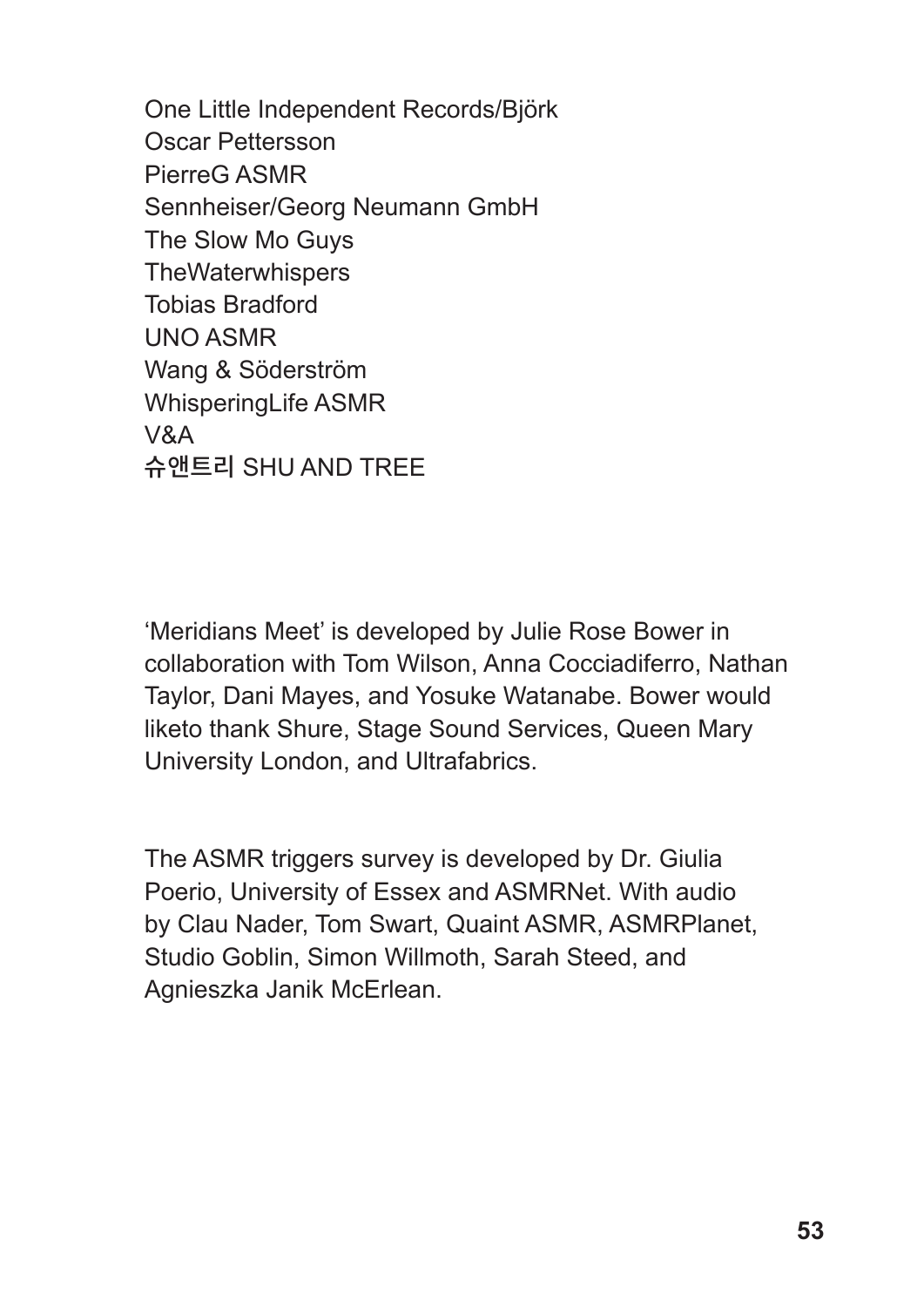# **Thanks to**

ASMRNet (Tom Hostler, GiuliaPoerio, Rossi Redgrave, Tom Swart, Andrew Li, Clau Nader, and Safiyya Mank) Callan Waldron-Hall Claire Tolan Craig Richard Elise Foster Vander Elst Emma Weinerhall Giulia Poerio Helga Sadowski Halla Sigurðardóttir Hannah Burgess Henry Buckle Jalmar Staaf Jennifer Allen Jessica Taylor JP Cavaco Julie Rose Bower Justin McGuirk Justina Hüll Kieran Long Melinda Lauw

Priya Khanchandani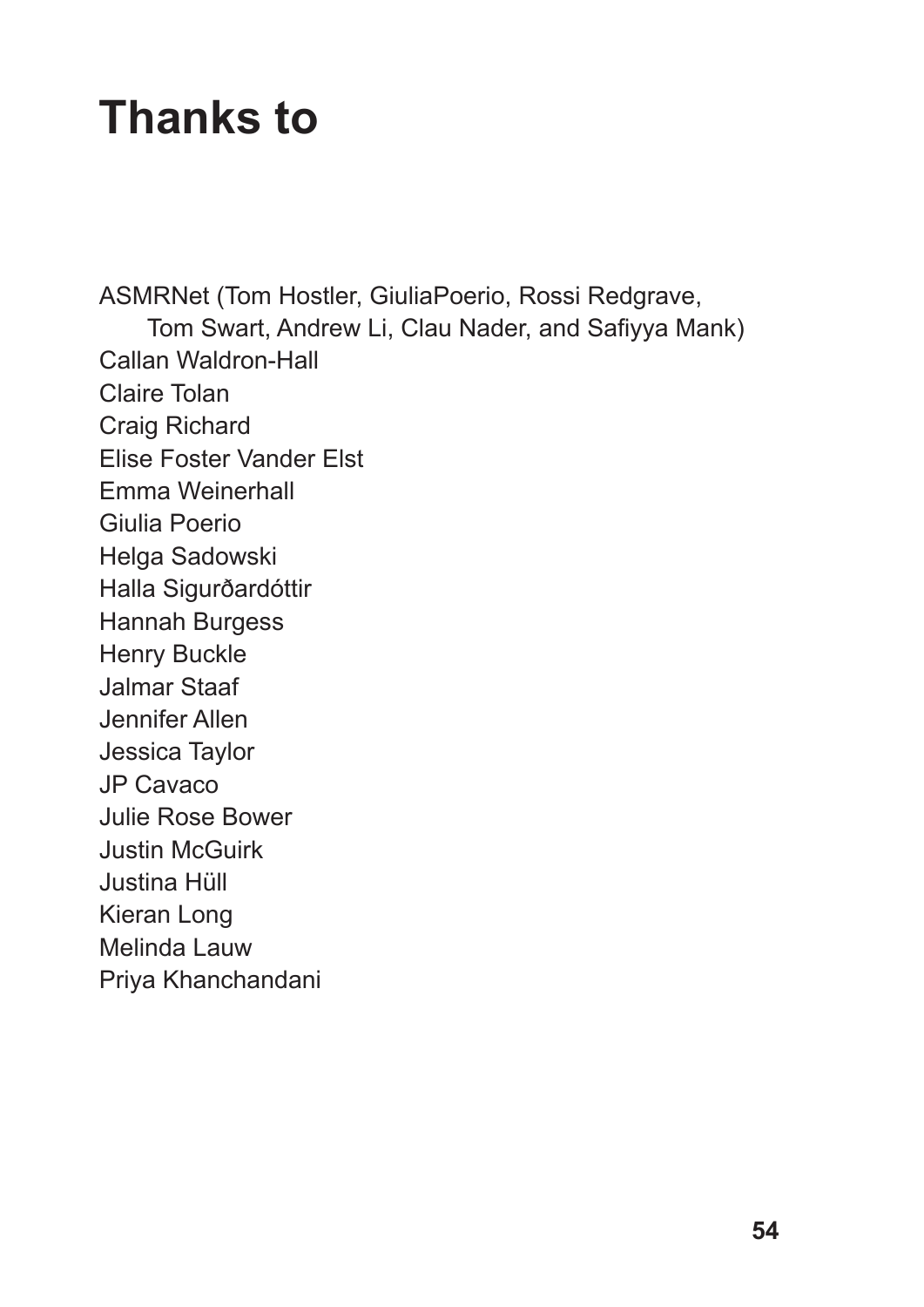**Curator** James Taylor-Foster 'Curator of Contemporary Architecture and Design, ArkDes'

**Assistant Curator** Esme Hawes

#### **Project Managers**

Nicola Underwood and Justine Boussard

# **Exhibitions Coordinator**

Giulia Cozzi

### **3D Design**

ĒTER (Dagnija Smilga, Kārlis Bērziņš, Niklāvs Paegle with Martins Stark)

# **2D Design**

Agga Stage, Alexander Söder with Emil Andersson

**Build 345 Interiors**

**AV** Blue Elephant

### **Lighting**

Beam Lighting Design

Printed in the United Kingdom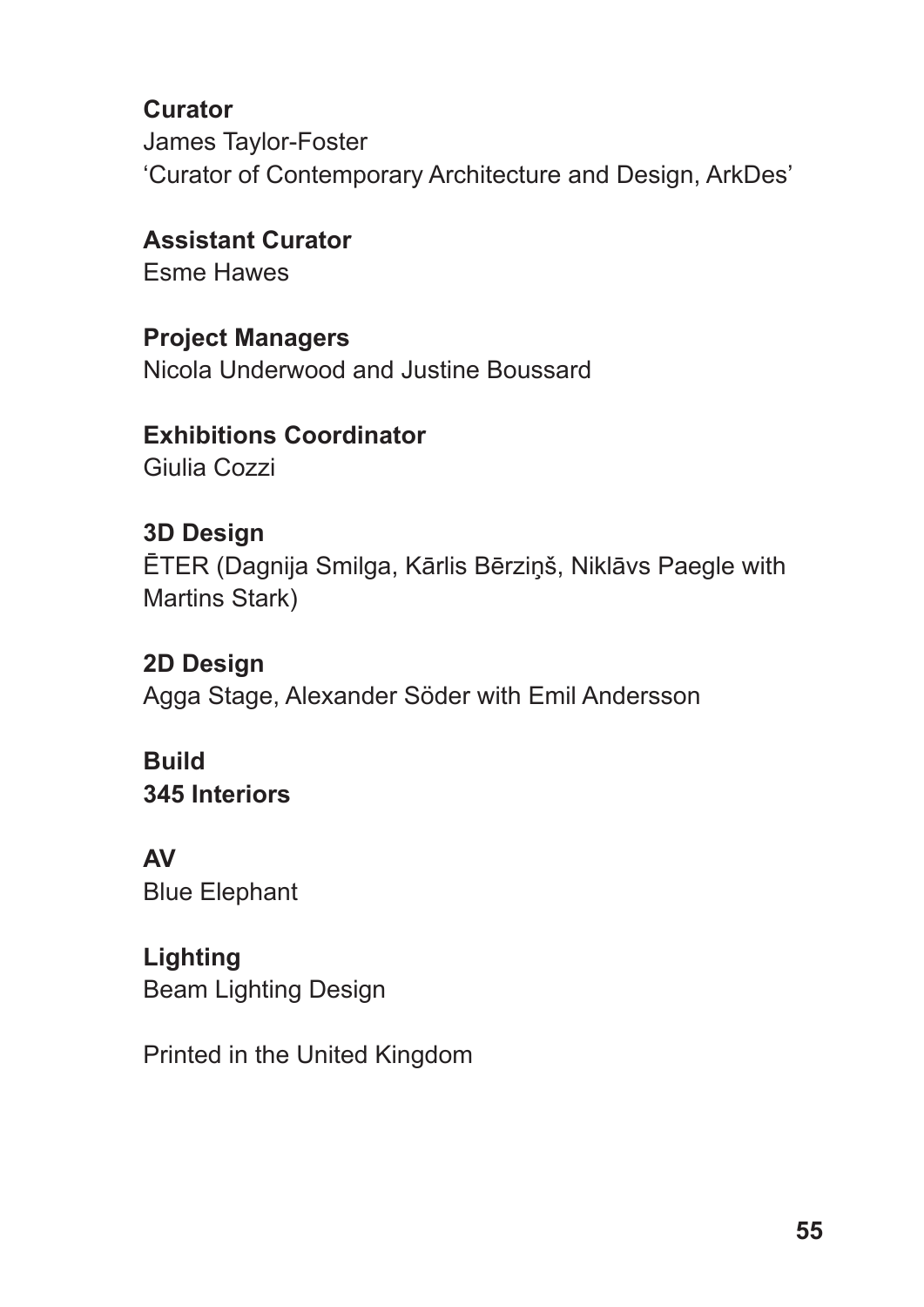The exhibition title references the online message board where the term ASMR was first coined by Jennifer L. Allen in 2009.

This exhibition was first shown at ArkDes in Stockholm (8th April – 1st November 2020). It has been created and presented in collaboration with ArkDes, Sweden's national centre for architecture and design.

# **Exhibiton Partners**



All rights reserved. No part of this publication may be reproduced, stored in a retrieval system, or redistributed in any form or medium, electronic, mechanical, photocopying, recording or otherwise, without the written consent of the authors and the copyright holders.

© 2022 Design Museum / ArkDes (The Swedish Centre for Architecture and Design)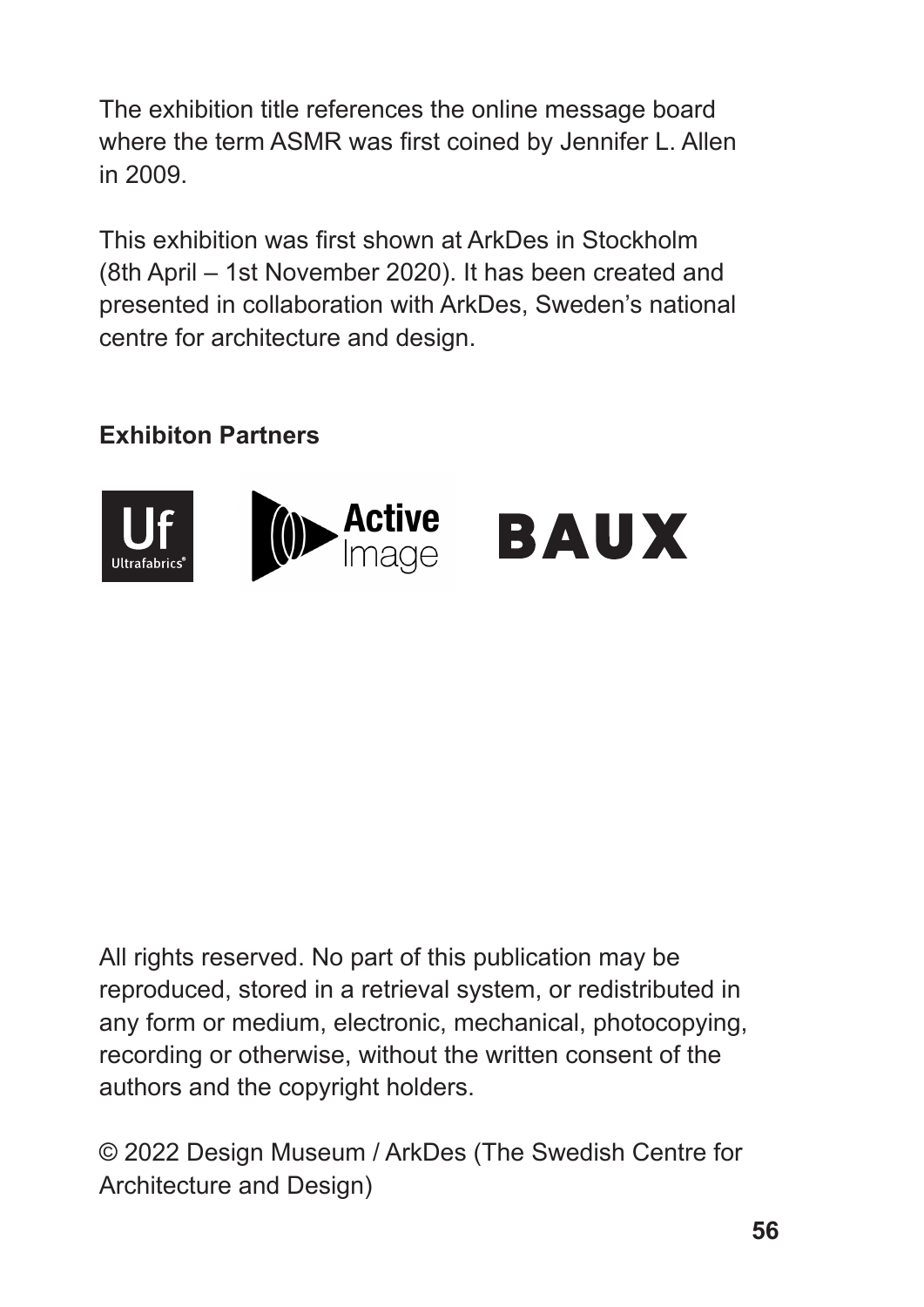# **Visitor/Participant Guide**

ASMR requires quiet, calm and comfortable conditions. Consent is key. If you feel uncertain at any point, please let the visitor experience staff know. Similarly, please treat other visitors with consideration and respect.

#### **I understand that:**

- ASMR is highly individual and can be felt in different ways, to different intensities, between different people. It is also possible to feel nothing at all.
- The goal of the exhibition is to become more aware of what ASMR is and can be.
- ASMR does not commonly occur in group situations  $\bullet$ but the best experience will be possible when I feel comfortable, relaxed, and I am open-minded.

### **As a participant in a performance, I will:**

- Acknowledge my own vulnerability
- Respect the vulnerability of others  $\bullet$
- Be considerate of the ASMR performer(s)  $\bullet$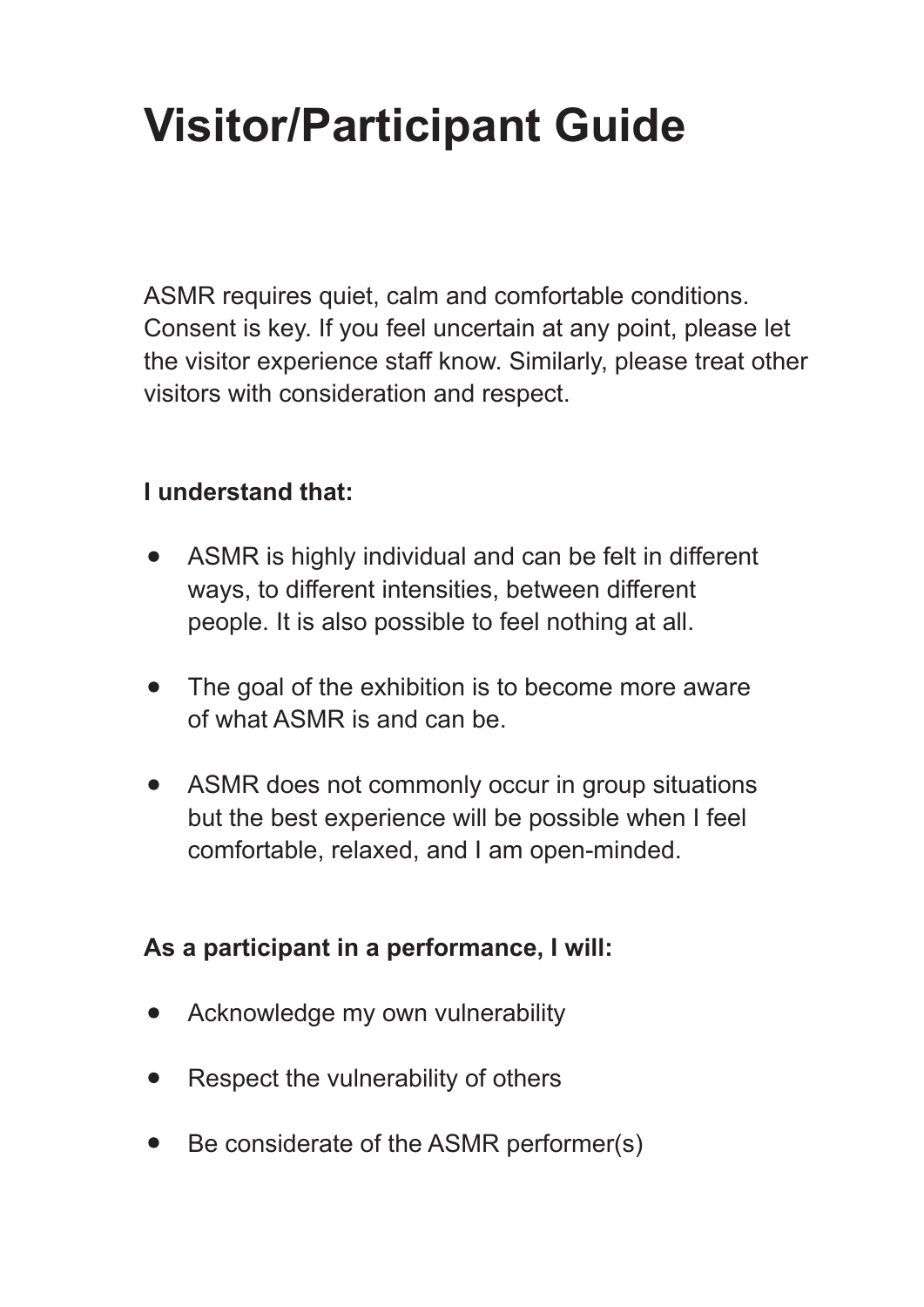#### **If I am attending a performance, I will:**

- Listen to instructions and try my best to follow guidelines
- Not use my smartphone during the course of the performance
- Not take photographs or film during the course of the performance
- Ask a visitor experience assistant for help if I feel uncomfortable

Name/Signature

Date